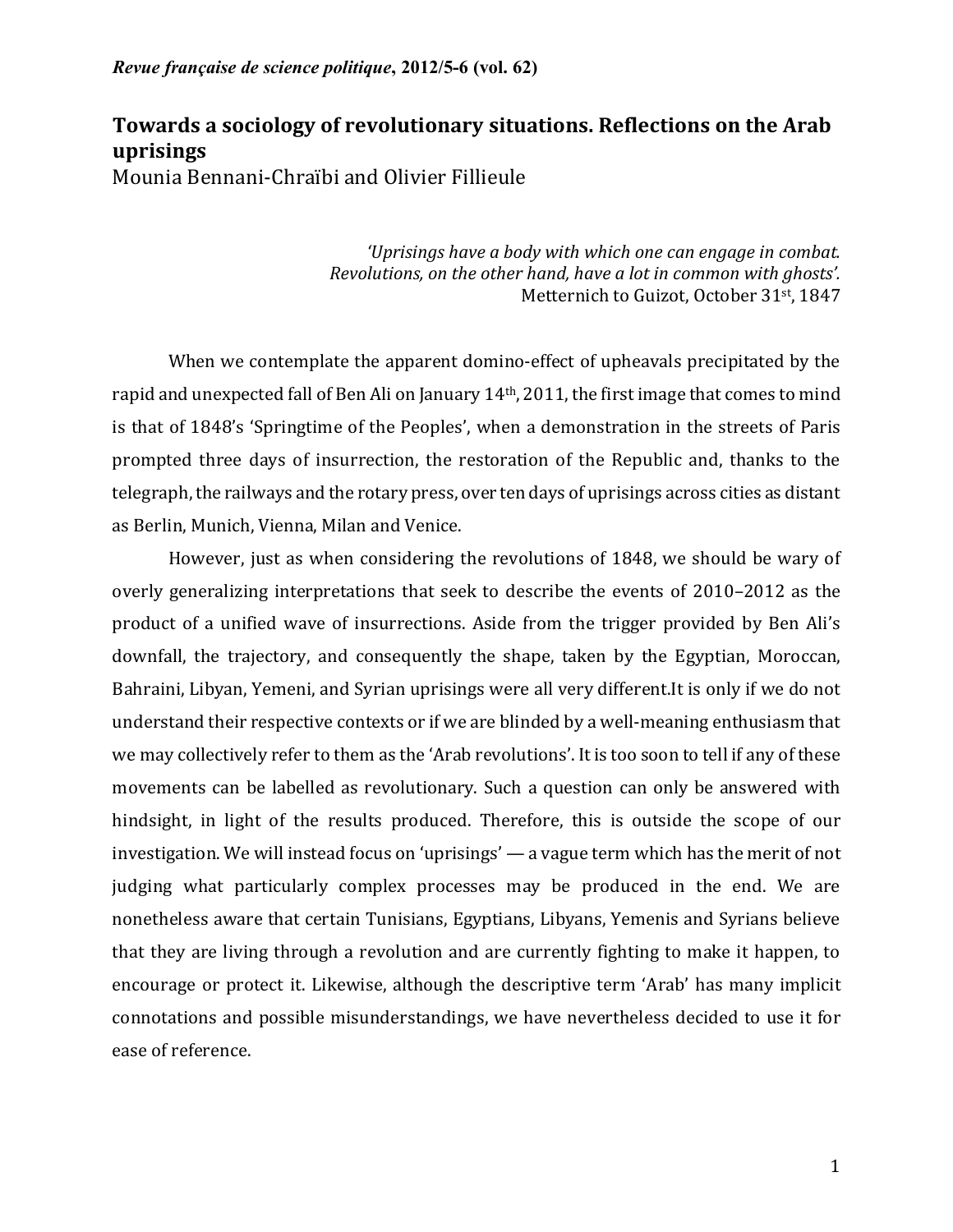In the fields of political science, sociology and history, countless pages have been devoted to the study of revolutions. The frequency of publications regarding recent events has been particularly high. What would be the rationale, therefore, behind subjecting our readers to yet another of these studies? Two well-founded reasons justify our endeavor. On the one hand, although social scientists are prolix on the causes and consequences of revolutions, they are much less loquacious regarding revolutionary situations specifically, including their characteristics and the processes that lead to them. As we will show in this introduction, recent publications have often fallen into this trap. On the other hand, all of the contributions made by in this volume stem from field surveys carried out at the very heart of the action and which seek to understand how individual and collective actors 'caught' in revolutionary momentum perceive situations and adapt their behavior  $-$  an approach which is still rare in the existing literature.

In this introduction, we shall return to our justification for this two-fold approach. However, we shall begin with a critical, albeit non-exhaustive, review of the existing literature. Then we shall explain a certain number of our theoretical and methodological propositions, chiefly relying upon empirically documented experiments.

# **THE PAUCITY OF REVOLUTIONARY SOCIOLOGY**

*'To look for false troubles one gets real misery'.* Daniel Desbiens, *My Contemporary Maxims*

#### **Causality and the Nomological Drive**

 

Revolutionary events always strike their contemporaries as radically new, subject to rapid upheavals and full of uncertainty regarding the future. Under such conditions, it is not surprising that few people have been able to 'face the revolution with one's mind made up'<sup>1</sup>, like Marat, or to claim to have predicted the fall of the Soviet Union.<sup>2</sup>

Pierre Favre has astutely discussed the issue of the unpredictability of the social order.<sup>3</sup> Let us here recall three of his conclusions. Firstly, 'with regard to the future, we are

<sup>1</sup> Jean-Paul Marat, *Les chaînes de l'esclavage*, 1774, <http://www.uqac.uquebec.ca/zone30/Classiques\_des\_ sciences sociales/index.html>.

<sup>&</sup>lt;sup>2</sup> Randall Collins, 'The Future Decline of the Russian Empire', in *Weberian Sociological Theory*, New York, Cambridge University Press, 1986, p. 186-209.

<sup>&</sup>lt;sup>3</sup> Pierre Favre, *Comprendre le monde pour le changer*, Paris, Presses de Sciences Po, 2005.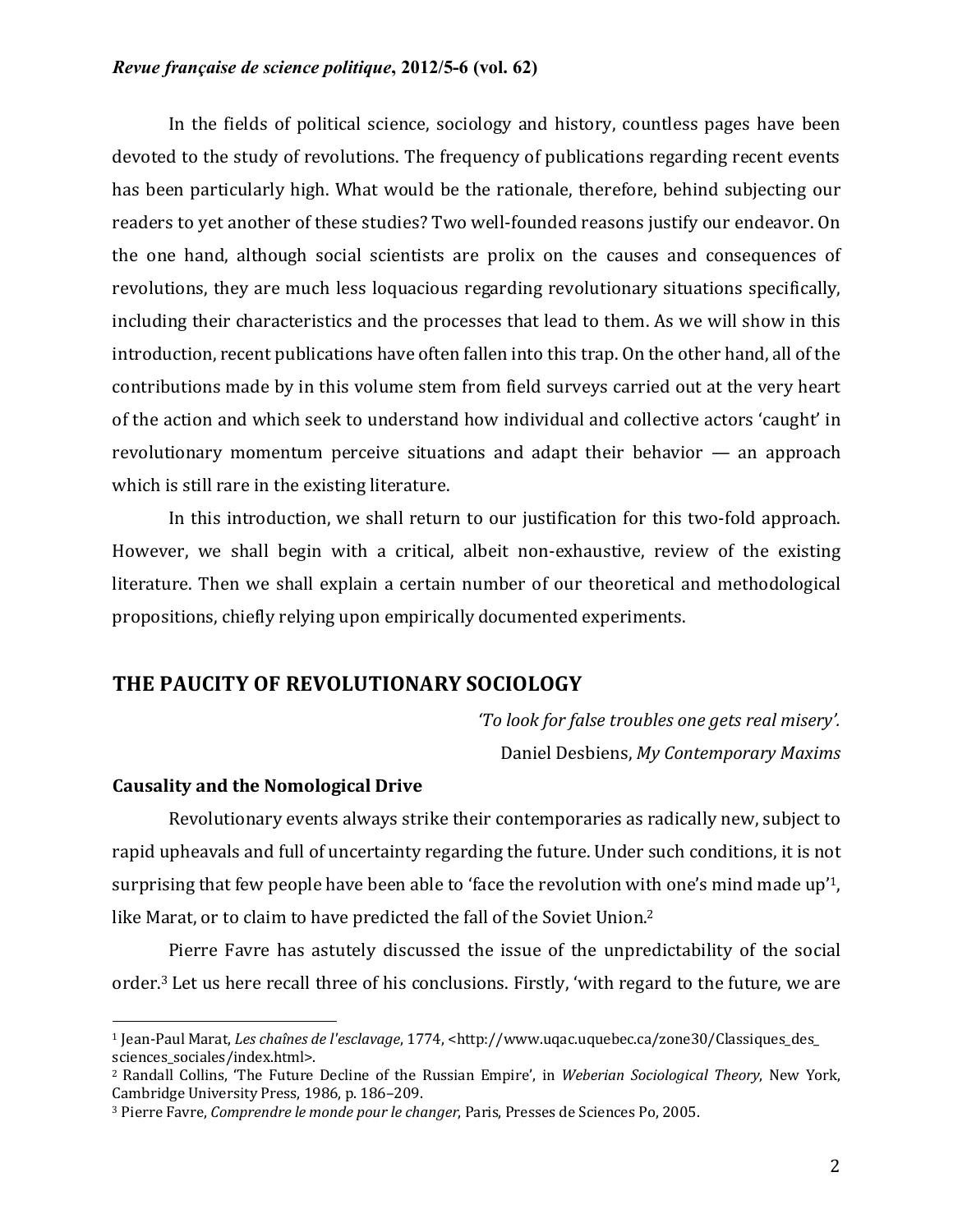faced with an unfinished, on-going process, about which we can naturally only have incomplete knowledge. Predictions are therefore impossible'.<sup>4</sup> Secondly, 'there exist periods where a political regime possesses an extreme structural vulnerability, and crumbles when confronted with a protest that reveals its lack of consistency'.<sup>5</sup> Thirdly, unpredictability does not mean that 'all predictions are impossible and will ultimately be disproven. Predictions, which in reality we cannot do without, are only conditional, or in other words probabilistic'.<sup>6</sup>

Among researchers who study the history and the sociology of revolutionary phenomena, an increasingly number have subscribed to this point of view and begun to reject any general theory of revolutions.<sup>7</sup> In this regard, it is helpful to recall the two conferences organized by the American Sociological Association at the beginning of the 1990s to better understand why the events of 1989 were so surprising.<sup>8</sup> Although some articles published in those two journal issues still defend certain types of predictability, they are overcome by an increasing suspicion, as Charles Kurzman explains in his straightforwardly titled work, *The Unthinkable Revolution in Iran*.<sup>9</sup> He criticizes scholarship's never-ending quest to retrospectively reconstruct the causal elements of revolutionary phenomena in order to determine the factors behind their emergence. Rejecting all causality, Kurzman proposes an 'anti-explanation' which abandons all attempts at retrospective prediction and instead focuses on the lived experiences contained within revolutionary situations. In other words, even if one cannot doubt that what really happens is by its very natured *determined*,<sup>10</sup> one must simultaneously recognize the immense difficulty involved in identifying this reality based on a study of its often distant causes.<sup>11</sup> Such issues hint at three

<sup>4</sup> P. Favre, *ibid*., p. 61.

<sup>5</sup> P. Favre, *ibid.*, p. 171-173; see also p. 195.

<sup>6</sup> P. Favre, *ibid*., p. 198.

<sup>&</sup>lt;sup>7</sup> In addition to Charles Tilly's numerous publications, on which we shall comment below, some examples include: Nikki Keddie, 'Can Revolutions Be Predicted?', in *Iran and the Muslim World*, New York, New York University Press, 1995, p. 13-33; Jeff Goodwin, *No Other Way Out*, Cambridge, Cambridge University Press, 2001; François Chazel, 'La place de la mobilisation dans une révolution inattendue. L'effondrement de l'Allemagne de l'Est', in *Du pouvoir à la contestation*, Paris, LGDJ, 2003, p. 163-192.

<sup>&</sup>lt;sup>8</sup> The proceedings of the first conference are published in *Theory and Society*, 23(2), 1993. Those of the second conference can be found in the *American Journal of Sociology*, 100(6), May 1995.

<sup>&</sup>lt;sup>9</sup> Charles Kurzman, *The Unthinkable Revolution in Iran*, Harvard, Harvard University Press, 2<sup>nd</sup> ed. 2005, p. 5–6 and p. 166.

 $10$  To echo Pierre Favre, methodological determinism thus involves the opposite of causality: P. Favre, *Comprendre le monde, op. cit., p.* 54 and p. 67–79.

<sup>&</sup>lt;sup>11</sup> See also Charles Tilly, 'To Explain Political Processes', *American Journal of Sociology*, 100(6), 1995, p. 1594– 1610, here p. 1601; Jean-Claude Passeron, *Le raisonnement sociologique*, Paris, Nathan, 1991, p. 367.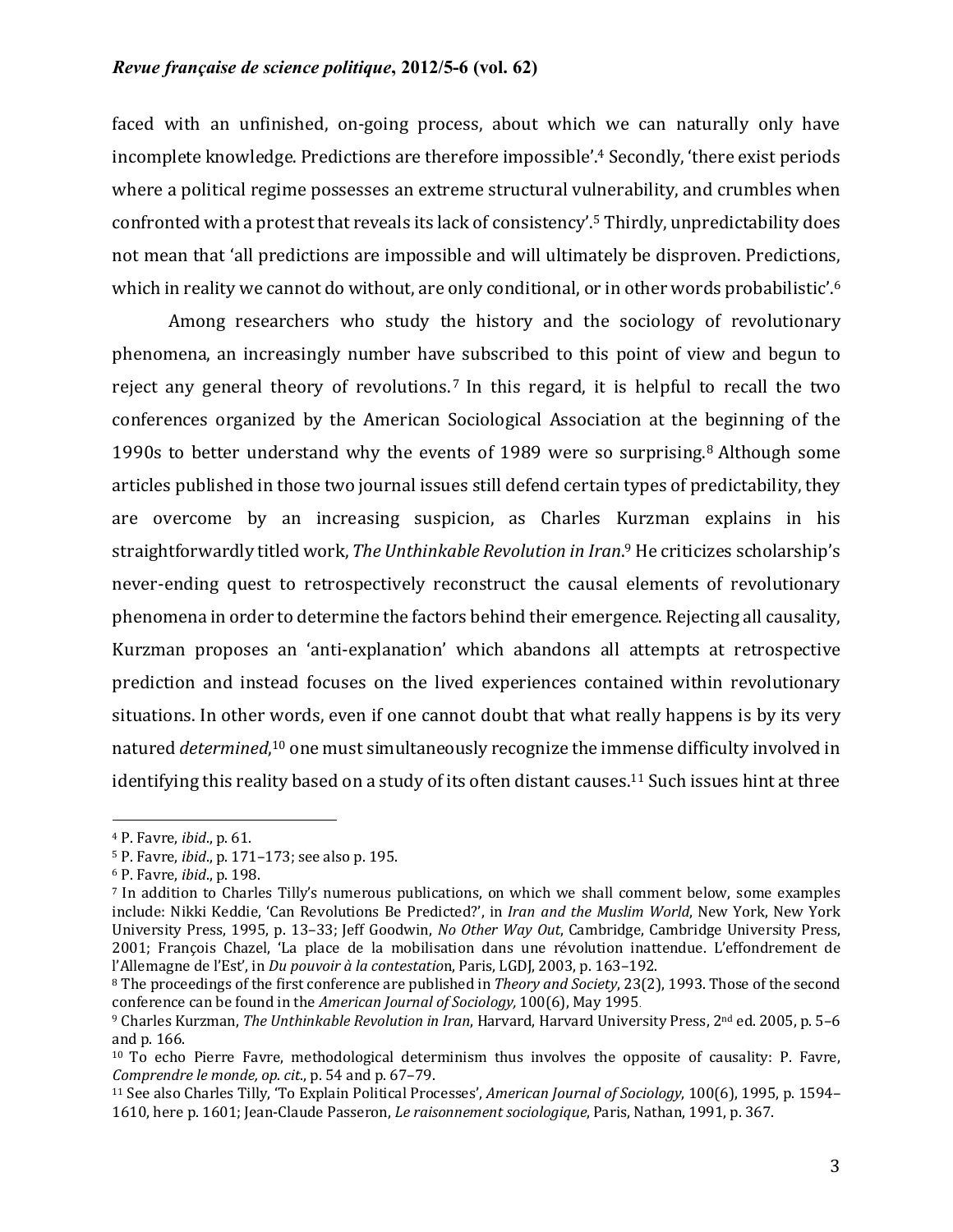weak points in the existing research: an etiological illusion,<sup>12</sup> a nomological drive and the absence of a theory of agency and rational choice.<sup>13</sup>

The etiological illusion harkens back to one of revolutionary sociology's most serious dead-ends.<sup>14</sup> Having primarily focused on why rebellions emerge, the discipline has generally stuck to finding distant and remote causes. These causes are often attributed to the disruptive effects of social change or the advent of new opportunities. The focus placed on these factors comes at the expense of considerations on the robustness of the means implemented by the various protagonists or on 'possible causal mediations between the suggested "causes" and the characteristics of their alleged outcomes'.<sup>15</sup> Hence the necessity of clearly differentiating, like Charles Tilly and Rod Aya have done, between revolutionary intentions, outcomes and situations,  $16$  especially as the latter tend to transcend the conditions of their creation and their outcomes do not allow us to retrospectively comprehend them. 17

The nomological drive  $-$  or how to explain historical sequences insofar as an explanation requires laws linking cause and effect, laws which history does not possess  $$ leads to a two-fold reductionism of the model. On the one hand, explanatory matrices are often developed based on a specific historical example; extrapolation is thus compulsory. This can be seen in Crane Brinton's model based on the phases of the French Revolution,<sup>18</sup> or Theda Skocpol's identification of 1789, 1917 and 1949 as genuine social revolutions led by the peasantry.<sup>19</sup> On the other hand, because general theories are by definition on the lookout for recurring causal patterns, they significantly reduce the complexity of

<sup>&</sup>lt;sup>12</sup> Michel Dobry, *Sociologie des crises politiques*, Paris, Presses de Sciences Po, 1986.

<sup>&</sup>lt;sup>13</sup> Rod Aya, 'The Third Man; or Agency in History; or, Rationality in Revolution', *History and Theory*, 40, December 2001, p. 143-152.

 $14$  As a matter of fact, this illusion is less widespread among historians. It is clearly condemned by François Furet, Penser la Révolution française, Paris, Gallimard, 2009 (1<sup>st</sup> ed.: 1978), p. 40, 39 and 44.

<sup>&</sup>lt;sup>15</sup> Michel Dobry, 'Ce dont sont faites les logiques de situation', in Pierre Favre, Olivier Fillieule, Fabien Jobard (ed.), *L'atelier du politiste*, Paris, La Découverte, 2007, p. 119-148, here p. 131.

 $16$  Charles Tilly defines the revolutionary situation based on the concept of Trotsky's 'dual power', as any situation in which the state's sovereignty is subject to multiple, competing claims supported by a significant portion of the population, and where the aforementioned state power cannot not or does not wish to crush the oppositional coalition (Charles Tilly, *From Mobilization to Revolution*, Reading, Addison-Wesley, 1978, p. 189– 222).

<sup>&</sup>lt;sup>17</sup> Rod Aya, *Rethinking Revolutions and Collective Violence*, Amsterdam, Het Spinhuis, 1990, p. 20.

<sup>&</sup>lt;sup>18</sup> Crane Brinton, *The Anatomy of Revolution*, London, Jonathan Cape, 1953.

<sup>&</sup>lt;sup>19</sup> Theda Skocpol, *States and Social Revolutions. A Comparative Analysis of France, Russia, and China, New York,* Cambridge University Press, 1979.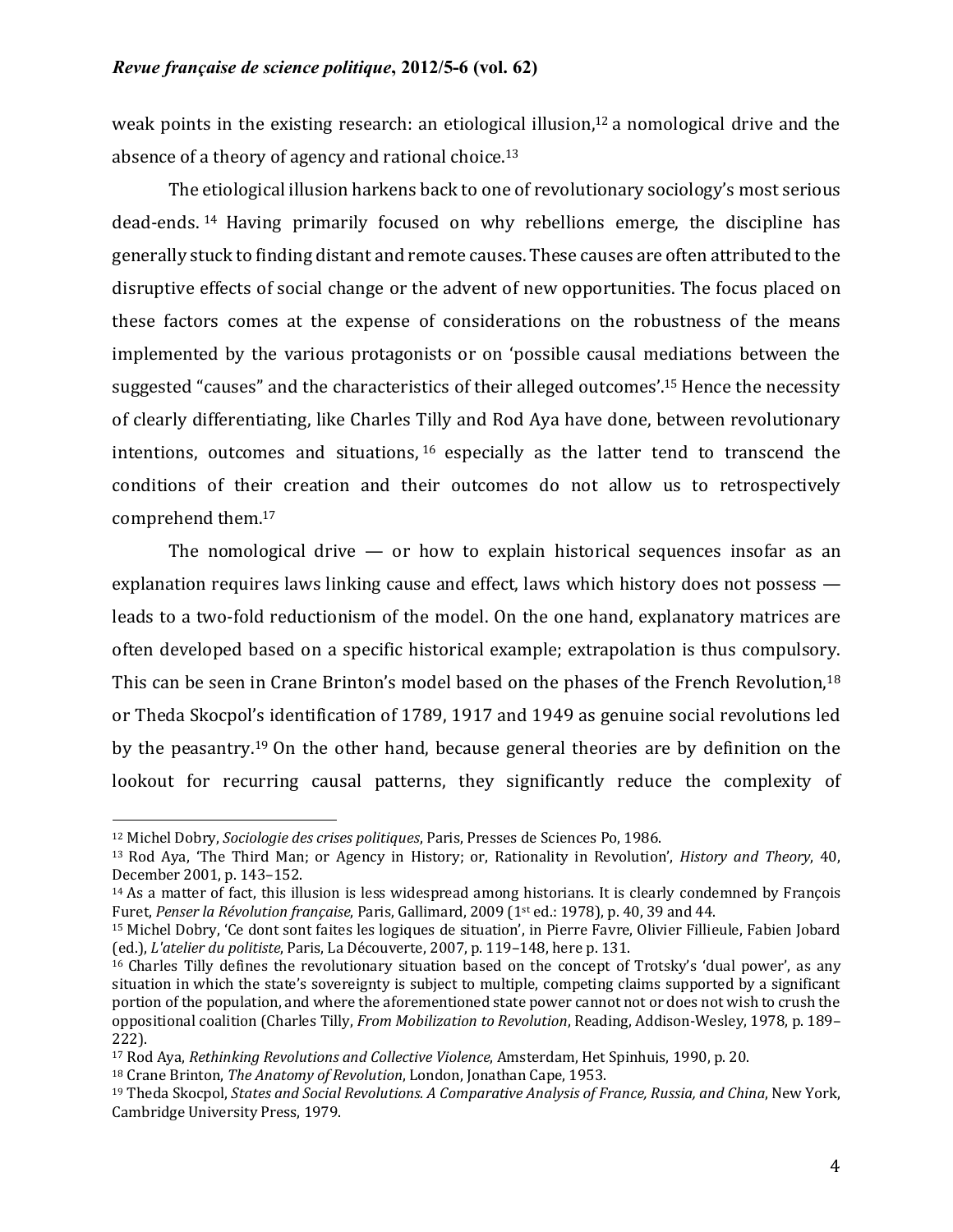phenomena: at best to stylized versions of themselves, at worst to a quest for sole causes. This is notably true in the case of Robert Palmer and Jacques Godechot,<sup>20</sup> but also more generally in the field of cultural studies, where Patrice Higonnet's work overemphasizes the impact of the Protestant religion and the role of the 'Anglo-Saxon consensus'.<sup>21</sup>

The absence of a theory of agency becomes apparent when we try to link together micro and macro phenomena. How can we explain a social phenomenon when all we have to rely on is the observation of individual actions? The existing literature answers this question with three different tools: structural conditions (political opportunity structures, the density of horizontal networks and links to the elite, the suddenly imposed grievances, etc.), cultural idioms (cultural frames, *Weltanschauung*, traditions, etc.) and mobilization structures (leadership, material and organizational resources).  $22$  In this tripartite configuration, structures, culture and the availability of resources dictate the course of events; conversely, these events can also provoke changes in existing structures, cultures and resources. And yet, in this framework, 'structure (with an assist from culture) constrains agency to make the events  $-$  by violence; and the events constrain agency to change the structure  $-$  again by violence. Agency is the Third Man between structure and event who does the killing and coercing. He makes the action happen.<sup>'23</sup>

In reality, very few works have avoided falling for the etiological illusion and developing a reductionist model, and most have likewise failed to adopt an explicit theory of agency.<sup>24</sup> This no doubt explains the unfortunate fact that studies in this domain, while relatively numerous, have not built upon the findings of their predecessors in order to globally advance research in the field.

<sup>&</sup>lt;sup>20</sup> Robert Roswell Palmer, *The Age of the Democratic Revolution*, Princeton, Princeton University Press, 1959 and 1964; Jacques Godechot, *Les révolutions (1770–1799)*, Paris, PUF, 1963.

<sup>&</sup>lt;sup>21</sup> Patrice Higonnet, *Sisters Republics. The Origins of French and American Republicanism*, Cambridge, Harvard University Press, 1988.

<sup>&</sup>lt;sup>22</sup> For an illustration of this sort of tripartite explanation, see Theda Skocpol, *Social Revolutions in the Modern World*, Cambridge, Cambridge University Press, 1994.

 $23$  R. Aya, 'The Third Man',  $art.$   $cit.$  p. 144.

 $24$  We would nevertheless like to take a moment to mention several studies which do avoid these scholarly pitfalls. For example, Wayne Te Brake's *Shaping History. Ordinary People in European Politics, 1500–1700*, Berkeley, University of California Press, 1998), whose account of the politicization processes of revolutionary groups and the constant gap between initial intentions and subsequent actions in situational logics is remarkable.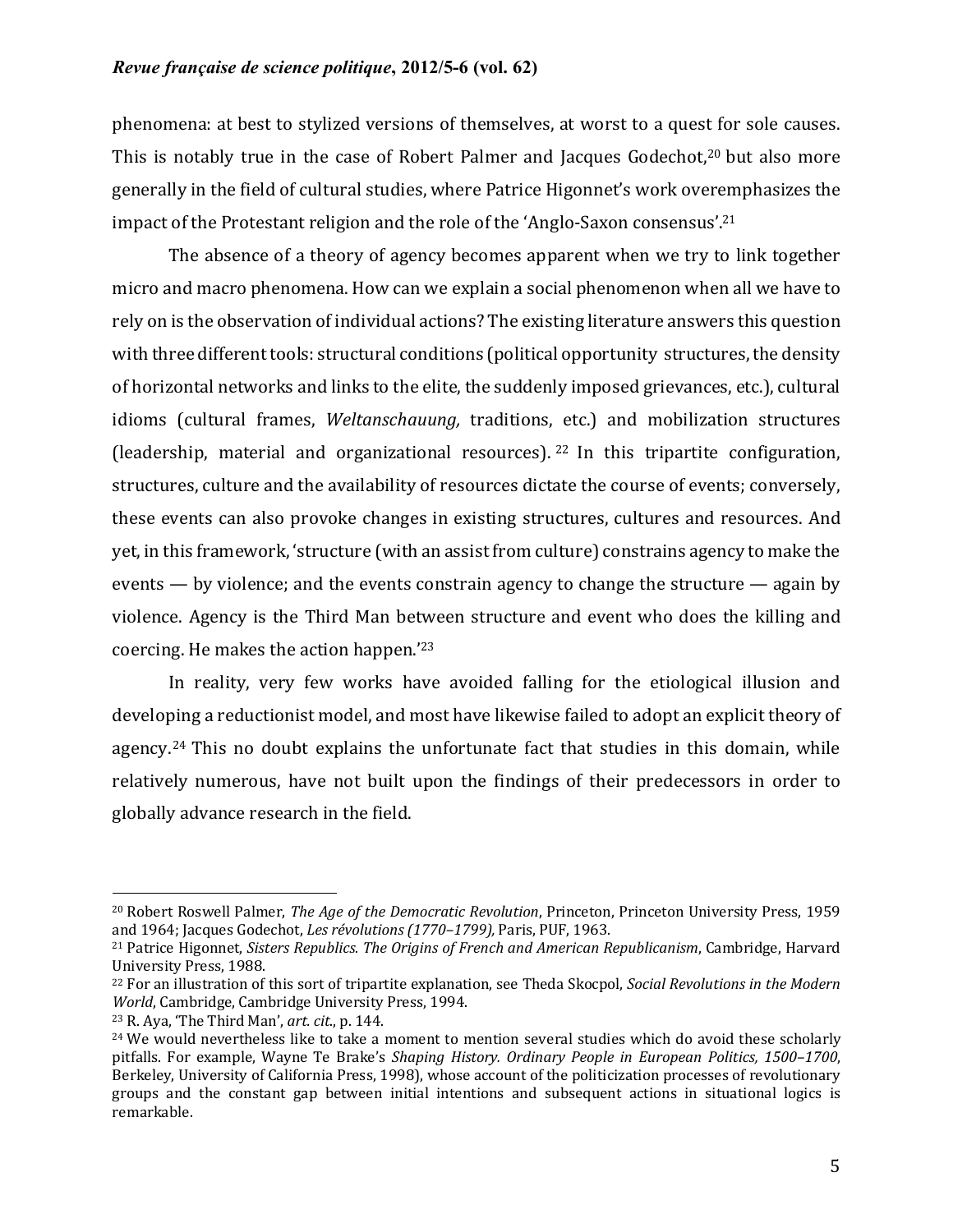# **Where everything is in everything, and vice-versa**

 

Hot off the presses, recent studies on the 'Arab uprisings' are no exception to this trend. The unpredictable nature of the events in question serves as an almost obligatory introduction to the proposed explanatory frameworks.<sup>25</sup> After having spent a long time investigating the 'causalities behind the lack' of democracy,<sup>26</sup> it is now time to examine why the events of 2010–2012 have sounded the death-knell of the Arab world's 'exceptionality'<sup>27</sup> and heralded a new threshold regarding the universalization of revolutionary action.<sup>28</sup> And yet, this development also conversely means that these same 'flaws' and even 'anomalies',  $29$ hitherto highlighted as so many obstacles to democratization, ultimately become the causes of successful revolutionary movements, thanks to the emergence of history.

It is true that the nomological studies no longer propose mono-causal models, but instead now prefer so-called 'combinatorial' approaches. 30 But such multi-faceted approaches are often little more than the juxtaposition of various causes, factors and decisive elements, which allegedly present an account, at different levels and moments of observation, of revolutionary intentions, situations and outcomes.<sup>31</sup>

We do not have the space here to analyze in detail this rash of explanatory attempts; the reader may, however, refer to the thematic bibliography at the end of this volume. Instead, we would like to offer a more free-form history and educational classification of the main theories of revolution: Marxist-leaning interpretations, structuralist paradigms, theories of relative frustration and modernization and cultural and diffusionist approaches.

<sup>&</sup>lt;sup>25</sup> The editors of the issue published by the journal *Mouvements* trace the intensity of this surprise back to a vague orientalism which sees the Arab world as fixed and unchanging (Agnès Deboulet, Dimitri Nicolaïdis, 'Les hirondelles font-elles le printemps ?', *Mouvements*, 66, 2011, p. 7-10).

<sup>&</sup>lt;sup>26</sup> Ghassan Salamé, 'Sur la causalité d'un manque : pourquoi le monde arabe n'est-il donc pas démocratique ?, *Revue française de science politique*, 41(3), June 1991, p. 307-341.

 $27$  Sarah Ben Néfissa, 'Mobilisations et révolutions dans les pays de la Méditerranée arabe à l'heure de "l'hybridation" du politique : Égypte, Liban, Maroc, Tunisie', *Revue Tiers Monde*, special issue, 2011, p. 5–24.

 $28$  For example, Hamit Bozarslan, 'De quoi la révolution est-elle le nom ? Post-scriptum pour poursuivre la réflexion', in Hamit Bozarslan, Gilles Bataillon, Christophe Jaffrelot, *Passions révolutionnaires*, Paris, Éditions de l'EHESS, 2011, p. 169-182.

<sup>&</sup>lt;sup>29</sup> F. Gregory Gause III, 'Why Middle East Studies Missed the Arab Spring? The Myth of Authoritarian Stability', *Foreign Affairs*, 90(4), 2011, p. 81-90.

<sup>&</sup>lt;sup>30</sup> Adam Hanieh, 'Egypt's Uprising. Not Just a Question of Transition', The Bullet, 462, 2011, <http://www.socialistproject.ca/bullet/462.php>.

<sup>&</sup>lt;sup>31</sup> For example, Jack Goldstone, 'Toward a Fourth Generation of Revolutionary Theory', Annual Review of *Political Science*, 4, 2001, p. 139–187.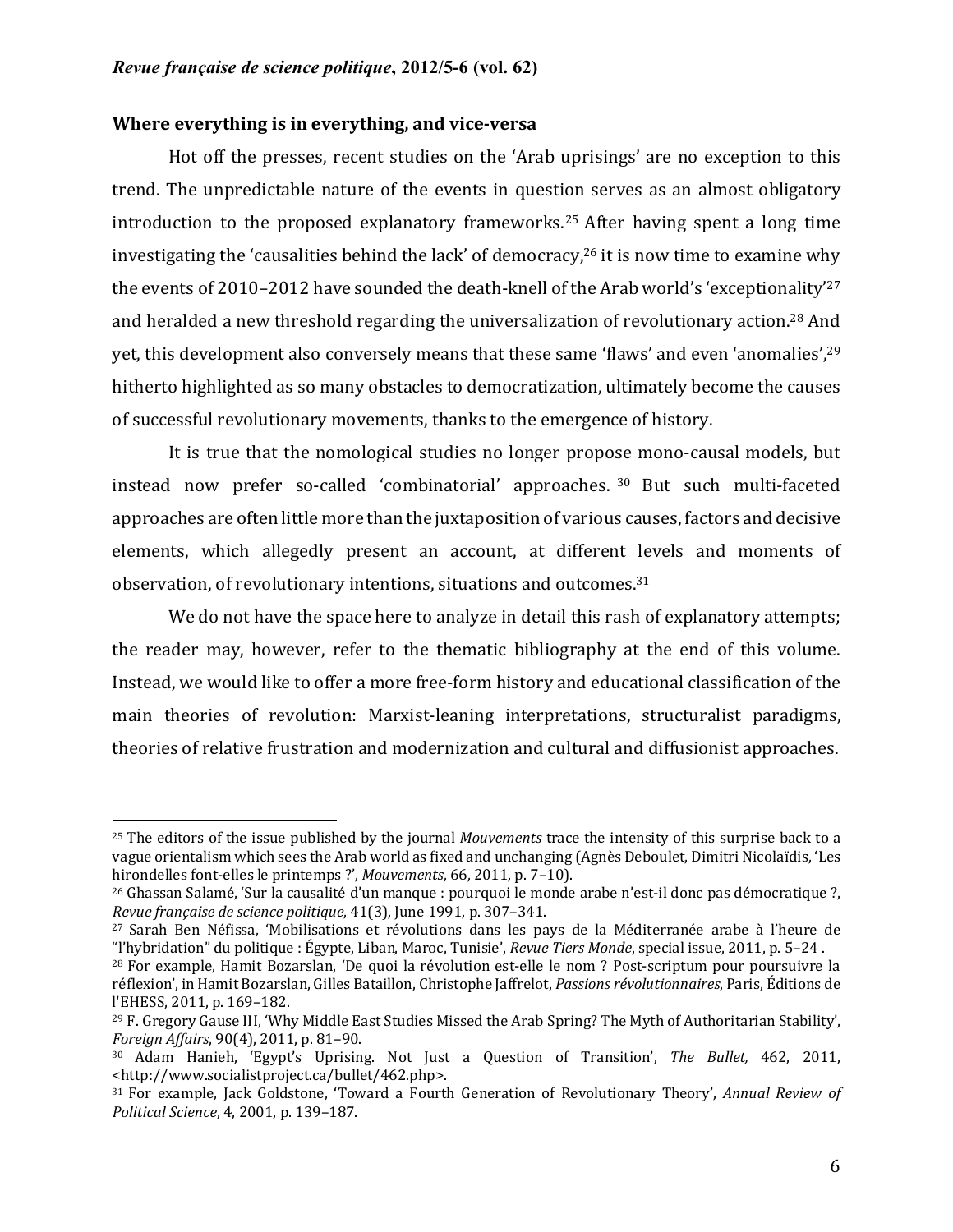First and foremost, events in the region have given new life to interpretations of Marxist origin that erect the crisis of global capitalism as its main explanatory variable. In this framework, the authoritarianism of regimes in the Arab world is only 'the political form of capitalism' in the region,<sup>32</sup> 'crony capitalism'<sup>33</sup> not being an 'aberration of the system' but rather a normal feature of the processes of capitalist accumulation throughout the world. From this perspective, the Egyptian uprising marked the culmination of thirty years of neoliberal reforms imposed by international financial institutions and which exacerbated the country's vulnerability to the global crisis by concentrating the vast majority of wealth in the hands of a tiny minority and contributing to the growing class divide.<sup>34</sup> Such a reading can take different forms. For the editors of *Globalizations'* special issue, the Arab uprisings are a facet of the 'global revolution' against the prevailing liberal economic system, against the exclusions and contradictions produced by this world-system.<sup>35</sup> In this light, the uprisings are so many grass-roots attempts to create an alternative world 'from the bottom up'.<sup>36</sup> From a revised dependency perspective, the events of  $2010-2012$  can be interpreted as a new attempt for countries like Egypt to rise up against their 'current status as a dominated region' and against the 'demands of globalized economic liberalism'.<sup>37</sup> These approaches have the merit of not focusing on the region's 'exceptionality' and of proposing a nuanced reading of globalization. Nevertheless, as has already been observed countless times before, such paradigms suffer from their emphasis on the economic: everything automatically stems from what is played out on the economic field, including relations between nations, the state itself, social classes, social movements, etc.

Conversely, a number of other studies subordinate economic determination to the primacy of politics. From a structuralist perspective like that adopted by Skocpol,<sup>38</sup> the

<sup>&</sup>lt;sup>32</sup> Adam Hanieh, 'Egypt's Uprising. Not Just a Question of Transition', The Bullet, 462, 2011, <http://www.socialistproject.ca/bullet/462.php>.

<sup>&</sup>lt;sup>33</sup> To use Nader Fergany's expression in the *Arab Human Development Report* (2002–2005).

<sup>&</sup>lt;sup>34</sup> Lin Noueihed, Alex Warren, *The Battle for the Arab Spring. Revolution*, New Haven, Yale University Press, 2012, p. 112.

<sup>&</sup>lt;sup>35</sup> Anna M. Agathangelou, Nevzat Soguk, 'Rocking the Kasbah. Insurrectional Politics, the "Arab Streets", and Global Revolution in the 21<sup>st</sup> Century', *Globalizations*, 8(5), 2011, p. 551–558.

<sup>&</sup>lt;sup>36</sup> Jackie Smith, 'Globalizations Forum on Middle East Protests. Commentary', *Globalizations*, 8(5), 2011, p. 655– 659.

 $37$  Samir Amin,  $'2011$ : le printemps arabe ?', *Mouvements*, 67, 2011, p. 135–156, here p. 139.

 $38$  According to Theda Skocpol, three elements play an essential role: the international context, the financial crisis and the division of the elites, and peasant rebellions (T. Skocpol, *States and Social Revolutions, op. cit.*).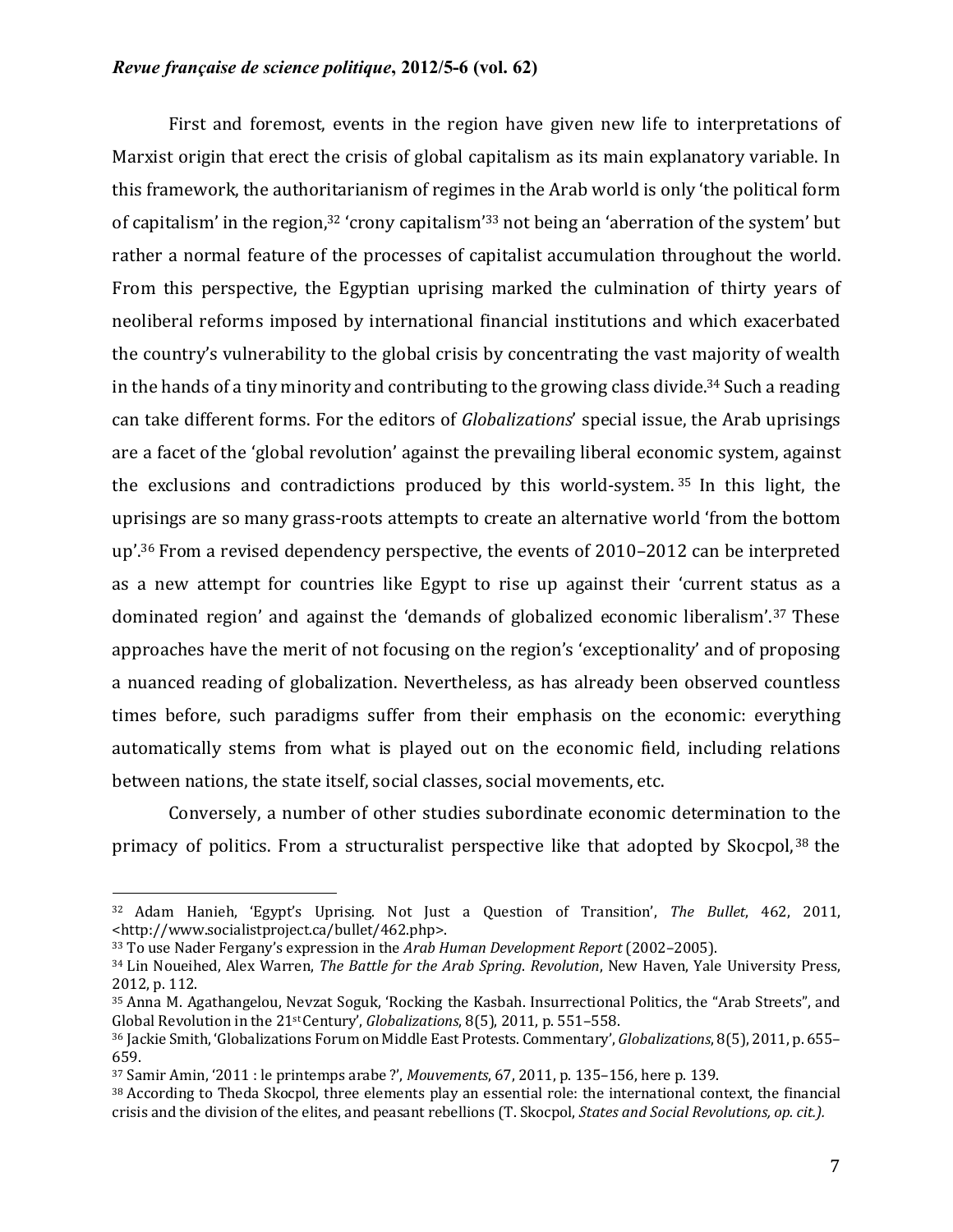autonomy of the State is posited as a basic condition; its determining factors, crisis or downfall are at the heart of the analysis. Extending this approach, some authors have attempted to illuminate the contrast between the overthrow of the Tunisian and Egyptian presidents and the resilience of other regimes in the region (in particular Libya and Syria). Such authors identify 'true' and 'false' nation-states, 'moderate' and inclusive monarchies versus republics, fragmented or homogenous societies, oil profits, a past marked by violence, etc.<sup>39</sup> Revolutions are thus seen to wash up 'regimes that were too open and too closed, too modern and too anachronistic, too rational and too "insane",' <sup>40</sup> from medieval garbage. Placing political conflict at the center of everything, some authors have examined the structural causes of the 'Arab uprisings' under the dual lens of the global economic crisis and the spread of the crisis within the state's sphere.

First of all, in this line of thought and contrary to third-wave democratization processes, the recent 'Arab uprisings' owe nothing to Western democratic struggles. Ouite the opposite: these rebellions have emerged despite the 'exceptional' treatment of authoritarian regimes by major world powers, obsessed with the 'Islamist specter',<sup>41</sup> careful to preserve the status quo in the Israeli-Palestinian conflict and eager to maintain their influence over oil resources. The tone used is particularly caustic<sup>42</sup> — some have even gone so far as to point out the means used by Westerners to prevent revolutions.<sup>43</sup> Decisive international factors would apparently pertain to the economic realm, in such an interpretation. Some argue that the global rise in food and energy prices prompted the emergence of revolts; 2007's financial crisis was 'the straw (or the bale) that broke the camel's back'.<sup>44</sup> The spread of the crisis throughout the region was then linked to a drop in

<sup>&</sup>lt;sup>39</sup> For example, Georges Corm, 'Première approche d'une contextualisation des révoltes populaires arabes', *Confluence Méditerranée*, 79, 2011, p. 93–111.

<sup>&</sup>lt;sup>40</sup> Hamit Bozarslan, 'Réflexions sur les configurations révolutionnaires tunisienne et égyptienne', Mouvements, 66, 2011, p. 11-21, here p. 16.

<sup>&</sup>lt;sup>41</sup> Luis Martinez, 'Le printemps arabe, une surprise pour l'Europe', *Projet*, 322, 2011, p. 5–12.

<sup>&</sup>lt;sup>42</sup> See the critique of the work edited by Foreign Affairs, *The New Arab Revolt*, New York, Council on Foreign Relations, 2011, by Raymond William Baker, 'Understanding Egypt's Worldly Miracles', The Middle East Journal, 66(1), 2012, p. 163-170, here p. 165-167.

<sup>&</sup>lt;sup>43</sup> Jeremy Salt, 'Containing the "Arab Spring"', Interface, 4(1), 2012, p. 54-66.

<sup>44</sup> Jean-François Daguzan, 'De la crise économique à la révolution arabe', *Maghreb-Machrek*, 206, 2011, p. 9–15.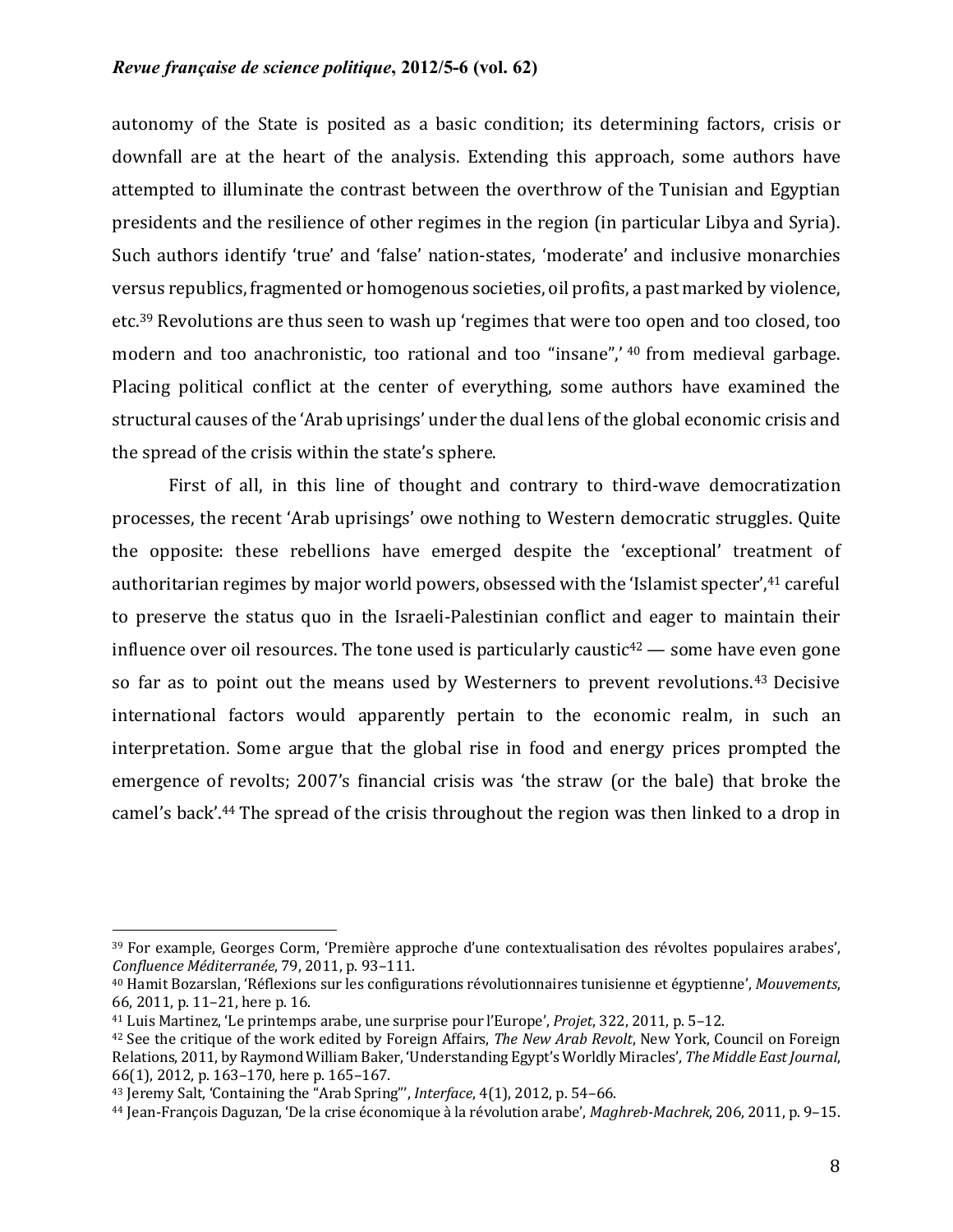exports, a reduction in financial flows towards non-oil based economies, a credit crunch and the defunding of national development programs and developmental aid. $45$ 

Secondly, rather than allowing for the social foundation of non oil-based regimes to be renewed, these reforms would allegedly have increased the number of malcontents,<sup>46</sup> the state's withdrawal leading to the breakdown of 'social contracts' hitherto considered as one of the main reasons for authoritarianism's resilience.<sup>47</sup> The rise in corruption and the predation on national economies by 'cliques' made up of individuals with close ties to the heads of state would likewise have frustrated the marginalized elite as well as the army, in Egypt's case.<sup>48</sup> Politically speaking, 'deliberalization'<sup>49</sup> would have translated into the spread of repression<sup>50</sup> beyond Islamists alone and the opposition's limited access to the institutional political sphere. In Egypt, the constitutional amendments leading up to the November and December 2010 elections — a key step in preparing Gamal Mubarak's rise to power provoked a large voting boycott; the number of opposition members in the parliament dropped below 2005 levels. As access to institutional political life was blocked, taking to the streets became the only viable alternative.<sup>51</sup>

Such interpretations are useful for reintroducing the state into the equation and focusing on relations between social groups, between these groups and the state and between different states. Nevertheless, they are vulnerable to the same criticisms as structuralist interpretations: that is to say, the marginalization of cultural and ideological dimensions, the lack of attention paid to the uprisings themselves and more generally, a certain negligence with regard to process.

In another realm of scholarship, analyzing the recent wave of protests has led a number of authors to employ the mechanisms of relative frustration. As the symbol of the

<sup>&</sup>lt;sup>45</sup> For example, El Mouhoub Mouhoud, 'Economie politique des révolutions arabes : analyse et perspectives', *Maghreb-Machrek*, 210, 2011-2012, p. 35-47.

<sup>&</sup>lt;sup>46</sup> F. G. Gause III, 'Why Middle East Studies Missed the Arab Spring?', *art. cit.*, p. 86

<sup>&</sup>lt;sup>47</sup> For example, Béatrice Hibou, 'Économie politique et morale d'un mouvement social', *Politique africaine*, 121, 2011. p. 5-22.

 $48$  For example, Vincent Geisser, Abir Krefa, 'L'uniforme ne fait plus le régime, les militaires arabes face aux "révolutions"', *Revue internationale et stratégique*, 83, 2011, p. 93–102.

<sup>&</sup>lt;sup>49</sup> Eberhard Kienle, *A Grand Delusion. Democracy and Economic Reform in Egypt*, London, Tauris, 2000.

<sup>50</sup> George Joffé, 'The Arab Spring in North Africa. Origins and Prospects', *The Journal of North African Studies*, 16(4), 2011, p. 507-532.

<sup>51</sup> L. Noueihed, A. Warren, *The Battle, op. cit.*, p. 106.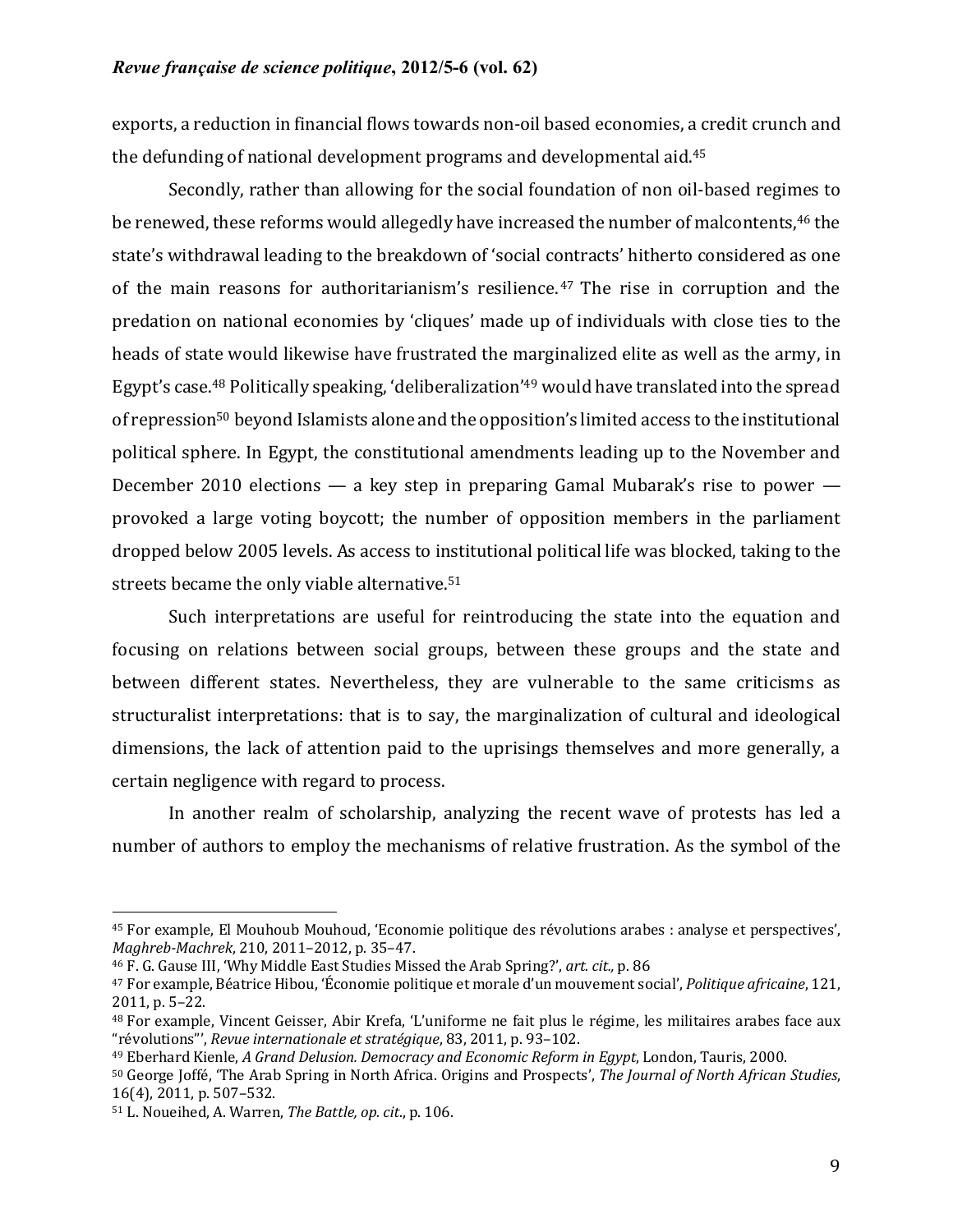Tunisian uprising, Mohamed Bouazizi was first portrayed as an 'unemployed college graduate'. This piece of information  $-$  no matter how false it was  $-$  prompted a whole slew of interpretations that emphasized the loss of social status and feelings of humiliation and injustice.<sup>52</sup> The media abundantly made reference to such interpretations, interactive graphs and charts in hand: *The Economist Online* even published 'The Shoe-Thrower's Index',<sup>53</sup> developed on the basis of a group of statistical indicators.

As we already remarked ten years ago, frustration approaches 'take several different forms: an economic crisis, "alienation" caused by the rapid transformations experienced by Maghrebi and Middle Eastern societies, be it rural exoduses and accelerated urbanization or "demographic ruptures" provoked by the massive influx of post-independence generations on the job market, the housing market, etc.; the failure of the "imitated State" or the "imported State"  $[...]$ ; a rise in feelings of being excluded by globalization'.<sup>54</sup> Likewise, since the 1980s, Arab youth has been observed 'through the prism of the crisis' and unemployment among college graduates has been touted as the main argument used to explain a whole host of phenomena: population pressure,<sup>55</sup> difficulties with workplace integration and feelings of social degradation, as well as housing, marriage, economic and political crises.<sup>56</sup>

These interpretations single out empirically observable and quantifiable phenomena. However, they also elicit the same objections as interpretations that rely on the theory of relative frustration: the 'volcanic' nature of the model, the predominance of a psychological, rather than sociological, point of view, a vague description of the connection between objective conditions and tautologically-deduced perceptions, a weak justification of the

<sup>52</sup> For a critique of these types of interpretations, please see in particular Amin Allal, Youssef El-Chazli, 'Figures du déclassement et passage au politique dans les situations révolutionnaires égyptienne et tunisienne', in Ivan Sainsaulieu, Muriel Surdez (ed.), *Sens politiques du travail*, Paris, Armand Colin, 2012, p. 321–336.

<sup>53 &#</sup>x27;Arab Unrest Index. The Shoe-Thrower's Index', The Economist Online, February 9, 2011, <http://www.economist.com/blogs/dailychart/2011/02/daily\_chart\_arab\_unrest\_index>.

<sup>54</sup> Mounia Bennani-Chraïbi, Olivier Fillieule, 'Appel d'air(e)', in Mounia Bennani-Chraïbi, Olivier Fillieule (ed.), *Résistances et protestations dans les sociétés musulmanes*, Paris, Presses de Sciences Po, 2003, p. 17–42, here p. 34.

<sup>55</sup> Emmanuel Todd, *Allah n'y est pour rien ! Sur les révolutions arabes et quelques autres*, Loubiana, Arretsurimages.net, 2011; Emmanuel Todd, Youssef Courbage, *Le rendez-vous des civilisations*, Paris, Seuil, 2007.

<sup>56</sup> Mounia Bennani-Chraïbi, Iman Farag, 'Constitution de la jeunesse dans les sociétés arabes : figures, catégories et analyseurs', in Mounia Bennani-Chraïbi, Iman Farag (ed.), *Jeunesses des sociétés arabes*, Paris, Aux lieux d'être, 2007, p. 11-47, here p. 18ff.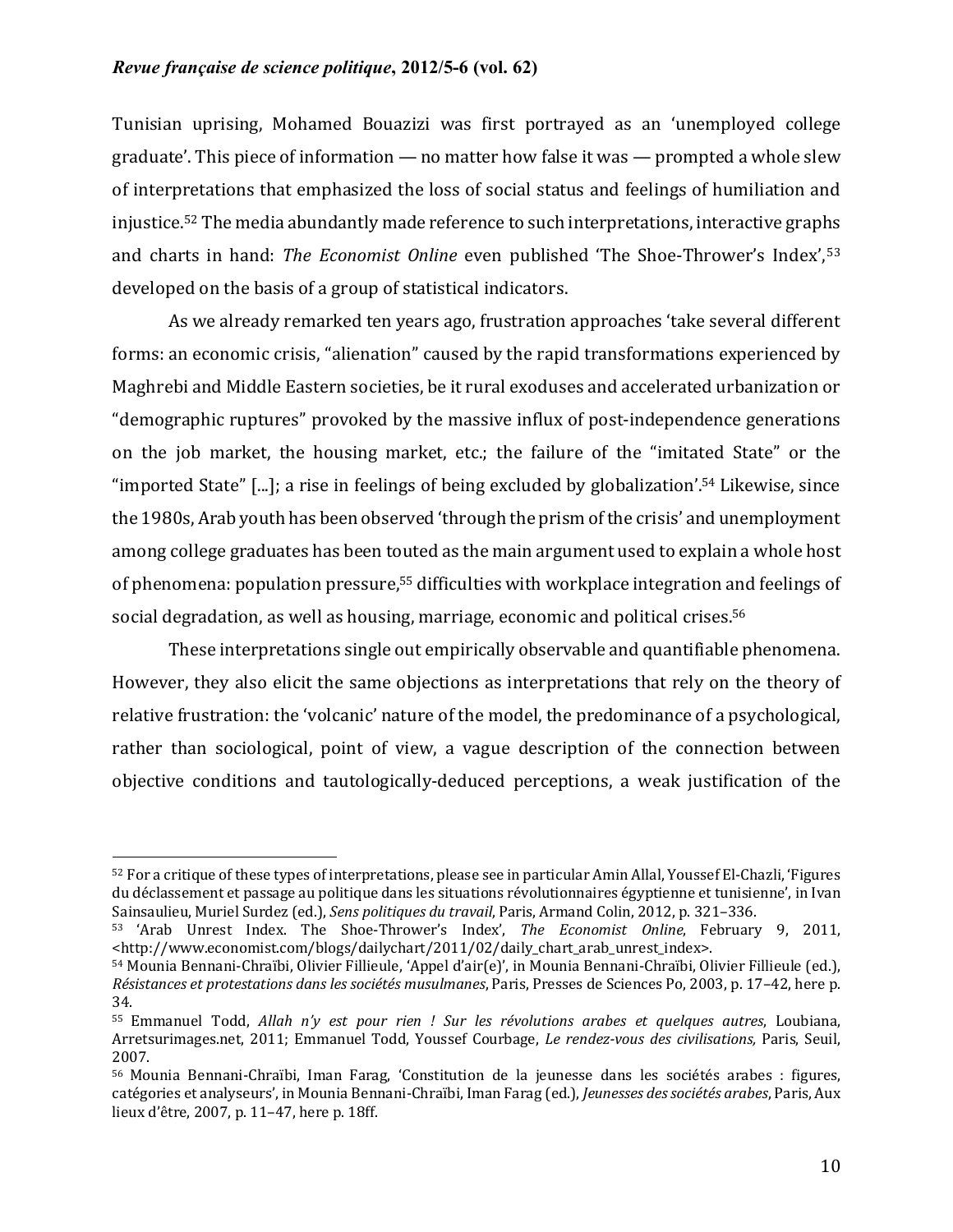transition from relative deprivation to mobilization, etc.<sup>57</sup> Not to mention the fact that this notion has traditionally been quite popular in studies of Maghrebi and Middle Eastern societies, whether the latter have sought to explain Islamist movements, urban riots or suicide attacks.

As the central player in the 'Arab uprisings', Arab youth is no longer solely portrayed by the figure of the unemployed college graduate, but also by the more glamorous image of the young, educated man or woman who loves modernity, democracy and digital technology — in part because this image is much more attractive to Western commentators. Thanks to this iconic figure, the paradigm of modernization has resurfaced in new garb.<sup>58</sup> According to such interpretations, because it is progressive and because it is open to Western democratic culture, notably via its cultural products and its access to more and more information, controlled with increasing difficulty, the 'globalized' youth of Arab societies would inevitably produce a democratic awakening.<sup>59</sup> This refrain is not new. If we exclude the parenthesis marking the 'end of the great developmentalist narrative', when these same youths become 'Islamists', 'fanatics', 'terrorists', we are not far from the aftermath of national independence, when 'the youth' was considered to be 'the motor of social and political change, embodying the values of modernity'.<sup>60</sup> The only new elements present in 2011's rhetoric are a handful of adjectives: this youth is 'connected' and 'globalized'. Thanks to its creativity, the 'Arab public' has now been put forth as an example for all disenfranchised peoples, <sup>61</sup> demonstrating that 'political innovation can emerge from the outskirts of society'.<sup>62</sup>

<sup>57</sup> Philippe Corcuff, 'Frustrations relatives', and Isabelle Sommier, 'Privation relative', in Olivier Fillieule, Lilian Mathieu, Cécile Péchu (ed.), *Dictionnaire des mouvements sociaux*, Paris, Presses de Sciences Po, 2009, p. 242– 248 and p. 441-448 respectively.

<sup>58</sup> For Samuel Huntington, revolutions are a component of modernization. They are a response to an overly rapid and poorly controlled process of modernization, for example when there are important discrepancies between sectors' different rates of modernization and, more specifically, when the development of political institutions lags behind social and economic change (Samuel Huntington, *Political Order in Changing Societies*, New Haven, Yale University Press, 1968).

<sup>&</sup>lt;sup>59</sup> See, for example, the enthusiasm displayed for the 'Wired, Educated and Shrewd, Young Egyptians [who] Guide Revolt' title from *The New York Times*, February 10, 2011, p. 1. See also Farhad Khosrokhavar, The New *Arab Revolutions that Shook the World*, Boulder, Paradigm Publishers, 2012.

<sup>&</sup>lt;sup>60</sup> F. Khosrokhavar, *ibid.*, p. 17.

<sup>&</sup>lt;sup>61</sup> Georges Corm, 'Quand la rue arabe sert de modèle au Nord', *Le Monde*, February 11, 2011.

<sup>62</sup> Yves Gonzalez-Quijano, 'Les "origines culturelles numériques" des révolutions arabes', March 23, 2011, p. 4, <http://www.ceri-sciences-po.org/archive/2011/mars/dossier/art\_ygq.pdf>.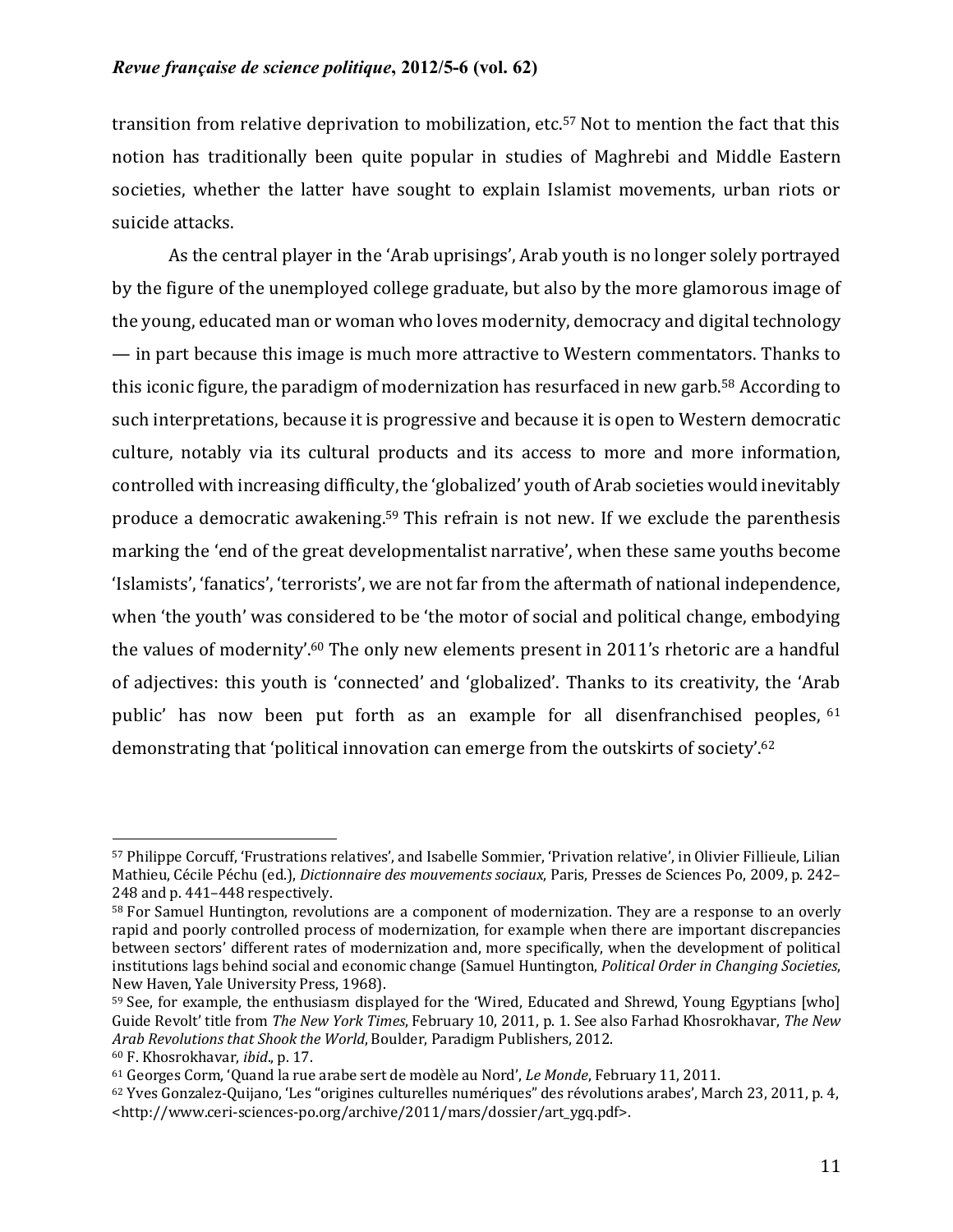In these attempts to decipher recent events in the Arab world, technology has been presented as the active revolutionary agent. Here again, the idea is not new. Theorists of modernization already granted a central role to technology with regard to the implementation of social change. But with the development of new information and communications technologies (NICTs), the frequency of publications on the subject has continued to rise; this fervor is moreover periodically rekindled by specific events, such as the Zapatista insurrection in 1994, various anti-globalization movements, the coalition against the Iraq war in 2003 and of course, the Iranian and Moldavian rebellions of 2009, hastily termed 'Twitter revolutions'.<sup>63</sup> Thanks to the media hype surrounding 2011's calls for mobilization on Facebook, the expressions 'Facebook Revolution', 'Revolution 2.0' and, in Tunisia's case, 'Wikileaks Revolution' gained traction. In the minds of 'cyberphiles' and 'cyber-utopians', the new information and communications technologies would democratize information production and allow for an almost instantaneous diffusion of texts, images and videos within national spheres and beyond, thus sidestepping the monopoly held by traditional media outlets. Moreover, these technological developments would allow for most of the problems linked to mobilization in repressive environments to be solved: 'This new technology represents, if not the end, at least the death throes of Lenin's *What is to be done?*. When a simple click allows individuals to get in touch and protests to be orchestrated, the role of organization disappears'.  $64$  As for arguments against 'cyber-utopianism', they downplay the role played by NICTs with regard to instigating and organizing rebellions, demystify the power of the Internet, $65$  remind us that the public virtual counter-space can also be 'yet another ruse of the Orwellian regime'<sup>66</sup> and finally, that technology does not a revolution make.<sup>67</sup>

 $63$  References can be found in the thematic bibliography at the end of this volume. For a comprehensive approach to the relations between the media and mobilizations, see Érik Neveu, 'Médias, mouvements sociaux, espaces publics', *Réseaux*, 17(98), 1999, p. 17–86; and more specifically concerning NICTs: Dominique Cardon, Fabien Granjon, *Médiactivistes*, Paris, Presses de Sciences Po, 2010.

<sup>&</sup>lt;sup>64</sup> Bertrand Badie, 'Printemps arabe : un commencement', Études, 415(7-8), 2011, p. 7-18, here p. 15.

<sup>&</sup>lt;sup>65</sup> Evgeny Morozov, *The Net Delusion. The Dark Side of Internet Freedom*, New York, Public Affairs, 2010.

<sup>&</sup>lt;sup>66</sup> Roshanak Shaery-Eisenlohr 'From Subjects to Citizens? Civil Society and the Internet in Syria', *Middle East Critique*, 20(2), 2011, p. 127–138, here p. 137. On the arguments presented by 'cyberphiles' and 'cyberskeptics', see, for example, James L. Gelvin, *The Arab Uprisings. What Everyone Needs to Know*, Oxford, Oxford University Press, 2012, p. 50ff.

<sup>67</sup> For example, Sahar Khamis, Paul B. Gold, Katherine Vaughn, 'Beyond Egypt's "Facebook Revolution" and Syria's "YouTube Uprising"', Arab Media & Society, 15, 2012,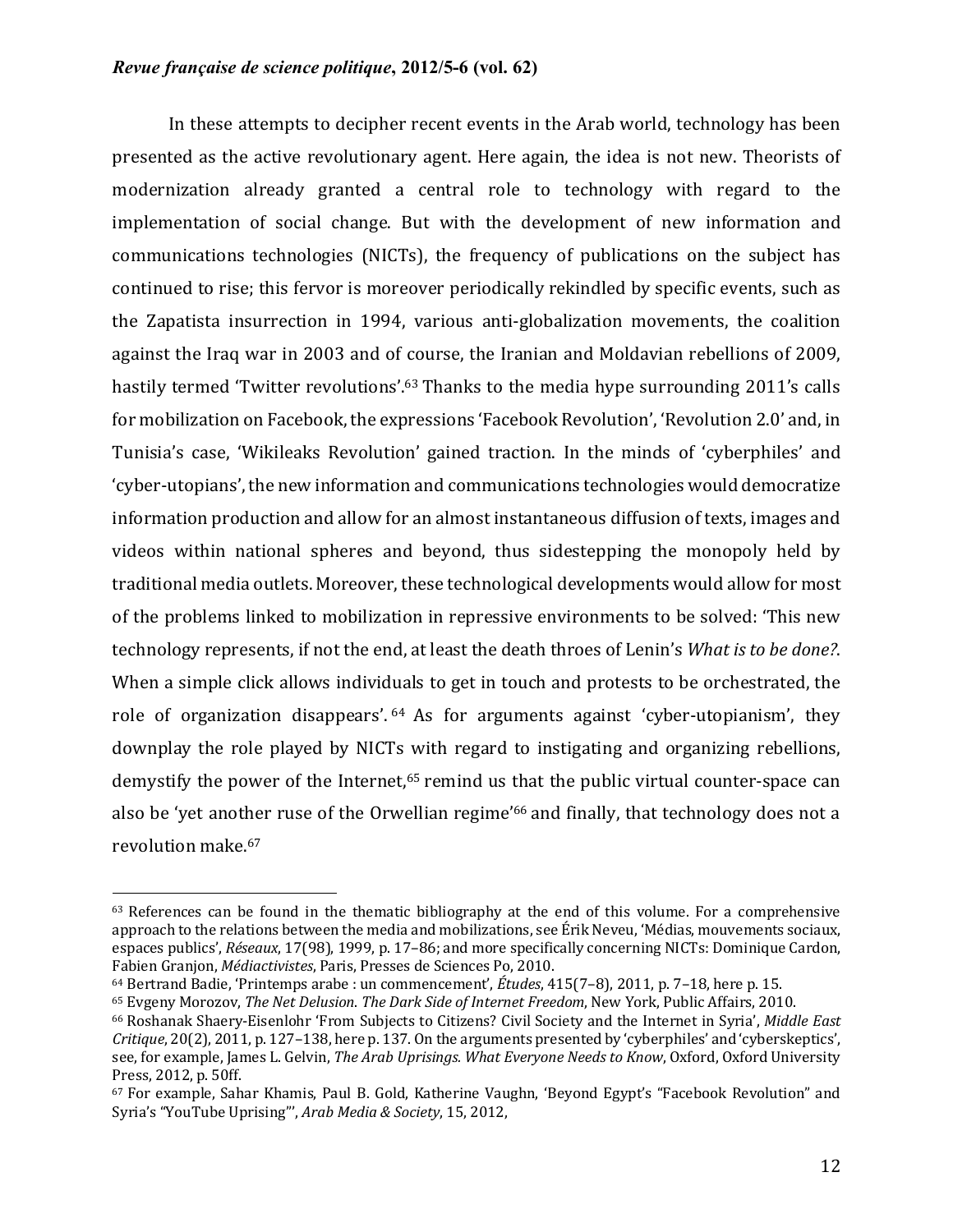The double emphasis placed by scholarly and media discourse on 'globalized' youth and the idea of 'Revolution 2.0' revived a certain condemnation of the concept of unilinear, teleological change and progress; it also renewed the debate surrounding neo-Orientalism. Consequently, for Rabab El-Mahdi, the very fact of describing uprisings as 'young' and 'nonviolent' and of establishing social media as the 'champion' of rebellion betrays a 'binary' Orientalist reading which seeks to confirm the West's supremacy by contrasting tradition  $$ associated with obscurantism, violence and all sorts of obstacles to progress  $-$  with 'imported', liberating modernity.<sup>68</sup>

The *episteme* of modernity can also partly be found in interpretations that focus on cultural factors 'which also allow for a radical break to be envisioned and desired',<sup>69</sup> or which deal with changes in the forms of obedience and the cultures of resistance that engender rebellion. Comparing the 'cultural origins' of the French and English Revolutions, Roger Chartier analyzes five different factors previously identified by Lawrence Stone<sup>70</sup>: the transformation of attitudes towards religion; the importance of legal references; a 'cultural ideal' marked by the exclusion of the court and the capital; a state of mind characterized by the gradual erosion of the family, the state and the church's authority; and intellectual frustration tied to 'the excessive development of education'. Recent studies have often implicitly relied upon this five-part analysis.

The epithets used in such readings immediately reveal the capital importance placed on values and ideas: revolutions are characterized as 'modern', 'democratic', 'citizen', 'postmodern' or 'post-Islamist', for example.<sup>71</sup> In a radical departure from previous political generations, which were nationalist and Islamist, the current protestors would thus be the standard-bearers of a cultural and intellectual revolution.<sup>72</sup> These new men and women have allegedly forged 'a new relationship to the self, a new relationship with others, with the

<sup>&</sup>lt;http://www.arabmediasociety.com/?article=791>.

<sup>68</sup> Rabab El-Mahdi, 'Orientalising the Egyptian Uprising', *Jadaliyya*, April 2011, <http://www.jadaliyya.com/pages/index/1214/orientalising-the-egyptian-uprising>. See also Greg Burris, 'Lawrence of E-rabia. Facebook and the New Arab Revolt', *Jadaliyya*, October 2011, <http://www.jadaliyya.com/pages/index/2884/lawrence-ofe-rabia\_facebook-and-the-new-arab-revo>. <sup>69</sup> Roger Chartier, *Les origines culturelles de la Révolution française*, Paris, Seuil, 1990, p. 247.

<sup>&</sup>lt;sup>70</sup> Lawrence Stone, *The Causes of the English Revolution, 1529-1642*, London, Ark Paperbacks, 1972.

<sup>&</sup>lt;sup>71</sup> Olivier Roy, 'Des révolutions post-islamistes', *Le Monde*, February 12, 2011.

<sup>72</sup> Jeffrey C. Alexander, *Performative Revolution in Egypt. An Essay in Cultural Power*, London, Bloomsbury Academic, 2011, p. 18.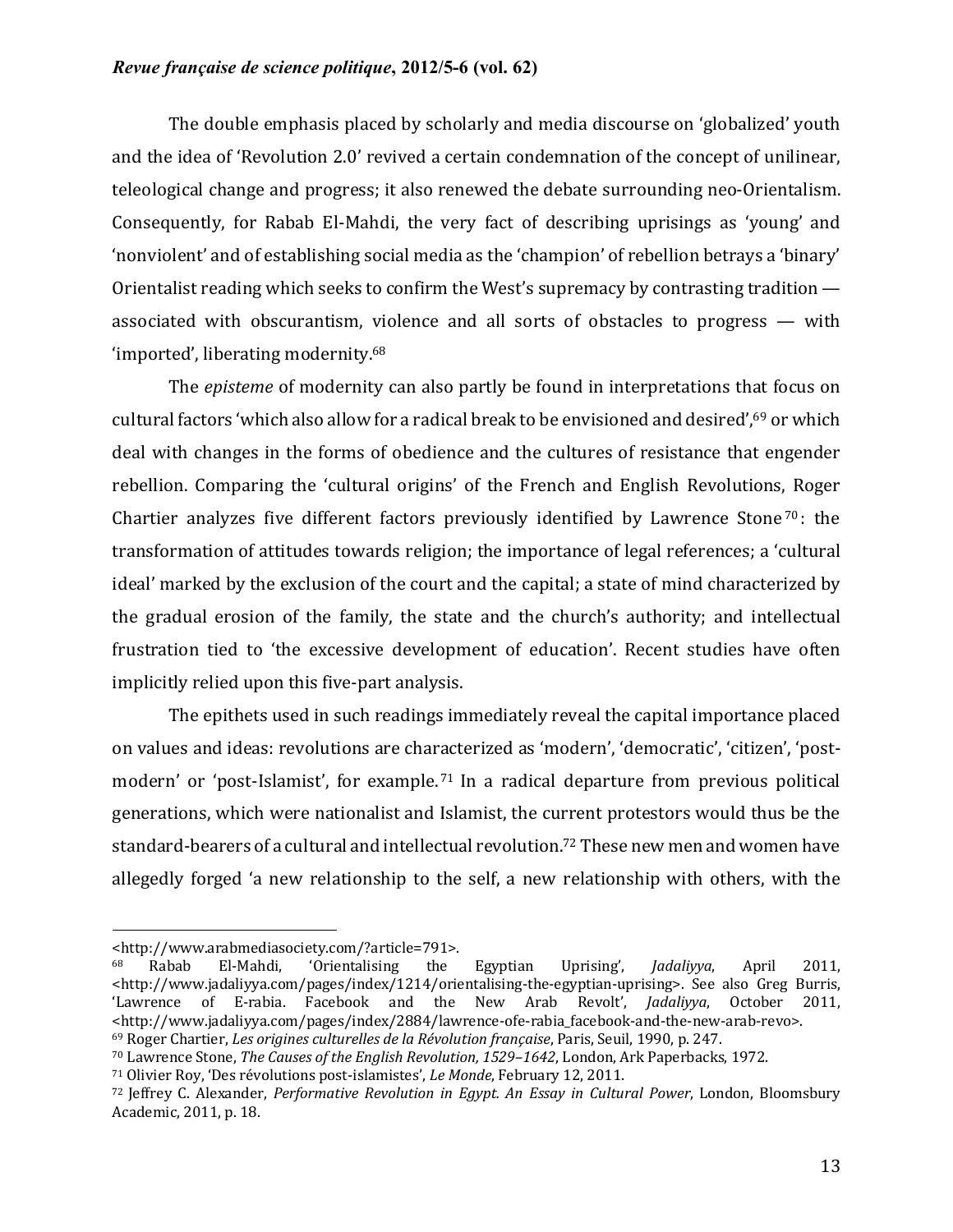world and in particular with the West',  $73$  as well as with political, religious and familial authorities.<sup>74</sup> Now is the time for the individual to triumph over denominational, sectarian, or tribal allegiances. This 'democratization of minds' 75 allegedly has its roots in the elaboration of an Arab public sphere, in large part thanks to Al Jazeera, the latter having helped to mold 'a new Arab public',  $76$  to circumvent official demands and to promote unprecedented media pluralism granting space to 'opinions... and other opinions' (*ar-ra'y wa* ar-ra'y al-akhar).<sup>77</sup> In the same vein, some studies have emphasized the role played by the off-stage discourse of subordinate groups<sup>78</sup> — rumors, anecdotes — and by a multitude of cultural objects — video clips, films, TV series, essays, novels,<sup>79</sup> plays, blogs, etc. — in the dissemination of liberal values and the delegitimization of existing authorities by means of the critique of authoritarianism and corruption. The 'leader's disgrace' would thus anticipate his downfall.<sup>80</sup>

Readings like these highlight the impact of ideas and values, otherwise marginalized by a large number of studies. We must still, however, 'update their dynamics and be careful not to overlook their role at the heart of the action, that is to say, their 'effectiveness'. [...] 'Rhetorical logic' is not the same thing as 'a reason for acting'. $81$ 

We shall conclude this rapid overview of the existing literature on 'Arab uprisings' by invoking a leitmotiv in tribute to Dwight Eisenhower. The fall of Hosni Mubarak four weeks after that of Zine El-Abidine Ben Ali instigated a flood of colorful expressions, such as 'domino effect', 'contagion', 'tsunami', 'breaking wave', 'snowballing', etc. Regardless of the

<sup>73</sup> F. Khosrokhavar, *The New Arab Revolutions, op. cit.*, p. 10.

<sup>74</sup> Y. Gonzalez-Quijano, 'Les origines culturelles', *art. cit.*, p. 10. On the subject of the democratization of religious matters, see Dale F. Eickelman, James P. Piscatori, *Muslim Politics*, Princeton, Princeton University Press, 1996. 75 Mohamed Nanabhay, Roxane Farmanfarmaian, 'From Spectacle to Spectacular. How Physical Space, Social Media and Mainstream Broadcast Amplified the Public Sphere in Egypt's "Revolution"', *The Journal of North African Studies*, 16(4), 2011, p. 573–603.

<sup>&</sup>lt;sup>76</sup> Miles Hugh, *Al Jazeera*, London, Abacus, 2005.

<sup>77</sup> Claire-Gabrielle Talon, 'Al Jazeera, un objet médiatique original. Une critique des normes journalistiques occidentales', *Les Temps modernes*, 664, 2011, p. 55-62, here p. 59. See also Yves Gonzalez-Quijano, Tourya Guaaybess, Les Arabes parlent aux Arabes, Arles, Sindbad/Actes Sud, 2009; Marc Lynch, Voices of the New Arab Public, New York, Cambridge University Press, 2006.

<sup>&</sup>lt;sup>78</sup> James C. Scott, *Domination and the Arts of Resistance*, New Haven, Yale University Press, 1990.

<sup>79</sup> Alaa El Aswany, *L'immeuble Yacoubian*, Arles, Actes Sud, 2006.

<sup>80</sup> On this subject, see Michel Camau's groundbreaking article, 'La disgrâce du chef. Mobilisations populaires arabes et crise du leadership', *Mouvements*, 66, 2011, p. 22-29.

<sup>81</sup> François Chazel, 'Les ruptures révolutionnaires. Problèmes de définition', in Madeleine Grawitz, Jean Leca (ed.), *Traité de science politique*, Paris, PUF, vol. 2, 1985, p. 635-646, here p. 652.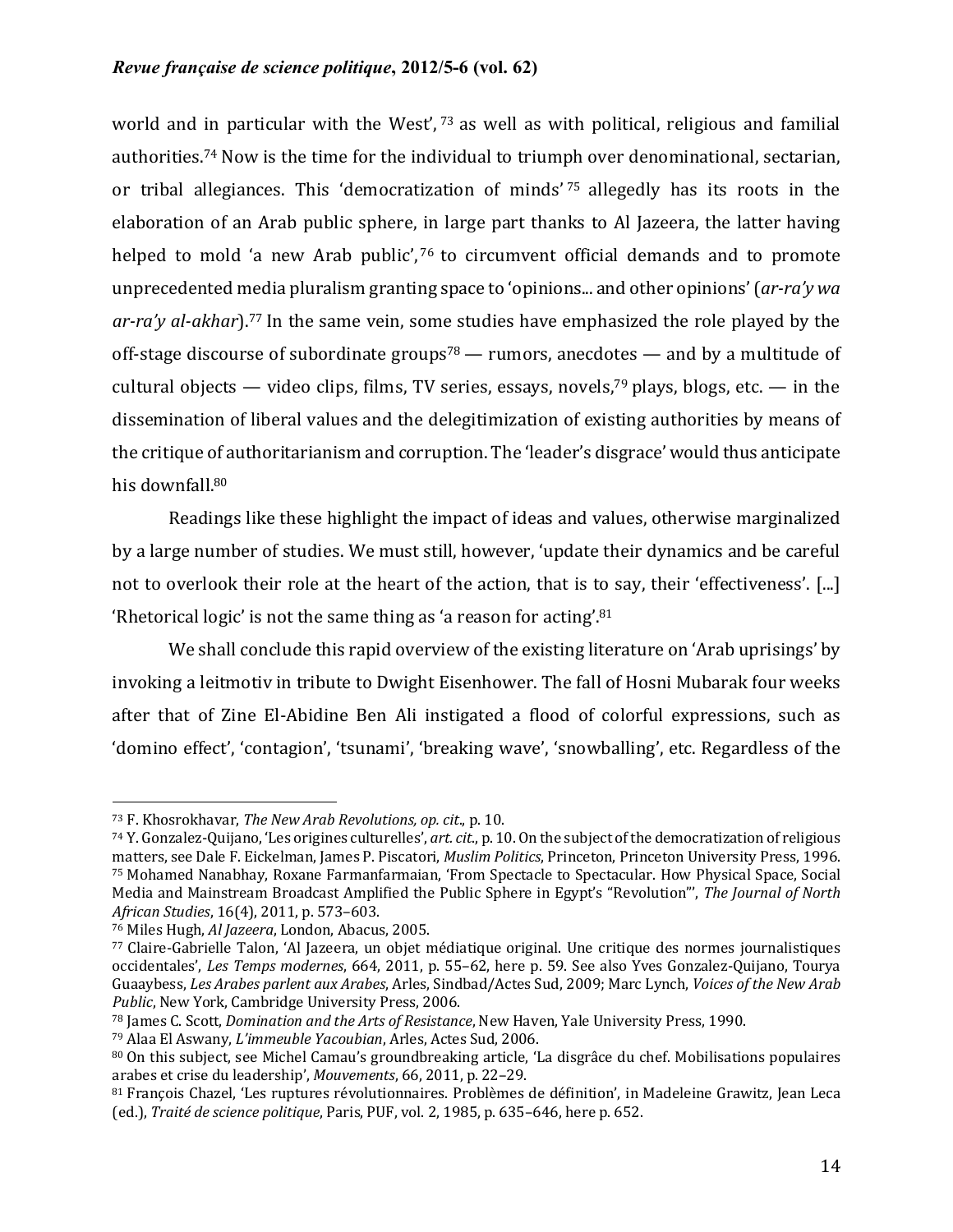causal links evoked, these expressions always referred to the notions of diffusion and dissemination. Here we can make a specific point that departs from the usual debates surrounding this question. The uniting influence of 'Arab' or 'Islamic' causes has often led scholars to posit the existence of 'an "Arab or Muslim public", an "Arab or Muslim voice", ready to mobilize and rise up as an uniform entity, with a single shared motivation, mode of action, and understanding of the stakes'.  $82$  While criticizing the illusory homogeneity conveyed by the use of the adjective 'Arab' to describe the 'uprisings', these scholars have nevertheless argued that an 'imagined Arab community' 83 has been fashioned. This community has purportedly been constructed thanks to a dialogue encouraged by a shared language and civilization, as well as similar historical experiences; it has been solidified by pilgrimages, travel, labor migration and the media. From this point of view, Al Jazeera's satellite channel is the vehicle for a new grassroots pan-Arabism constructed by individuals,  $84$  where Gamal Abdel Nasser's radio station 'Voice of the Arabs', created in 1953, had been the symbol of Arab nationalism supported by Arab states.

If, until now, the transnational character of revolts throughout the region has primarily been understood through the lens of Al-Qaeda and Islamist movements, $85$  today emphasis is instead placed on the role of transnational networks and that of Western foundations and organizations with regard to the dissemination of democratic ideas. If we accept this vision, we do not have far to go before erecting the American scholar and activist Gene Sharp as the instigator of the Arab revolts  $-$  a step that many have already taken.<sup>86</sup> According to Sharp's followers, Egyptians and Tunisians were introduced to non-violent protests thanks to his famous manual, *From Dictatorship to Democracy*, as well as any training they may have received at the Centre for Applied Non Violent Actions and Strategies (CANVAS) founded in Belgrade by the Otpor! movement, or at Qatar's Academy for Change.<sup>87</sup>

<sup>82</sup> Mounia Bennani-Chraïbi, 'Les conflits du Moyen-Orient au miroir des communautés imaginées : la rue arabe existe-t-elle ? Cas du Maroc', *A Contrario*, 5(2), 2008, p. 147-156.

<sup>83</sup> Benedict Anderson, *Imagined Communities. Reflections on the Origin and Spread of Nationalism*, London, Verso, 1991.

<sup>84</sup> For example, Bichara Khader, 'Le "printemps arabe" : un premier bilan', *Alternatives Sud*, 19, 2012, p. 7–39. 85 For example, Olivier Roy, *Globalized Islam. The Search for a New Ummah*, New York, Cambridge University Press, 2004.

<sup>86</sup> For example, David D. Kirkpatrick, David E. Sanger, 'A Tunisian-Egyptian Link That Shook Arab History', The *New York Times*, February 13, 2011.

<sup>87</sup> The communities directly affected did not wait longer before retaliating with a humorous counter-offensive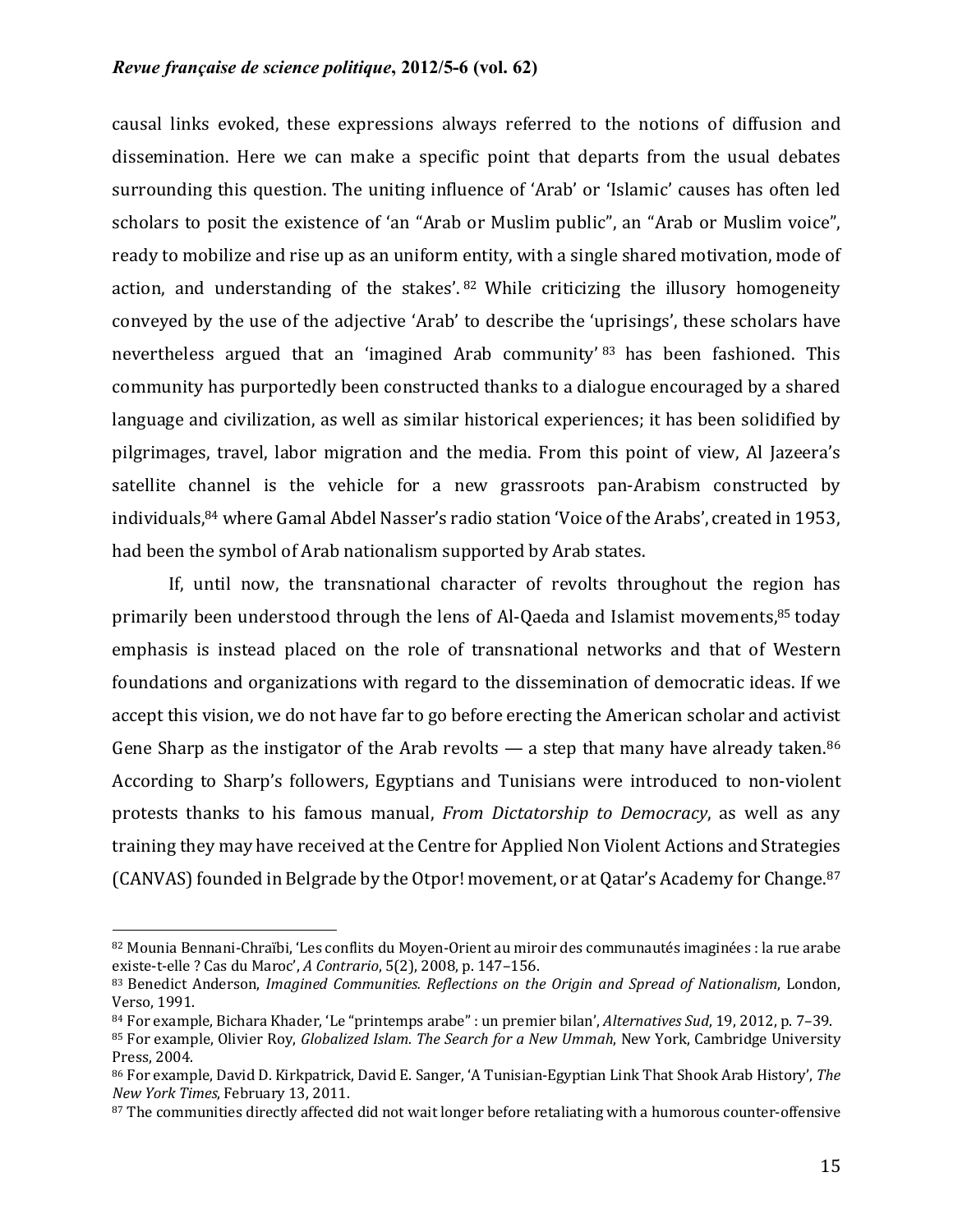This does not mean that we reject out of hand all diffusionist interpretations. Quite on the contrary, we would like to revive the debate with other researchers who have rejected causality as well as the macro-sociological perspective. In reality, it would be fruitful to connect the study of cognitive processes with network analysis and the sequential analysis of activist trajectories, in order to better reconstruct the 'lived experiences of diffusion', or how ideas, causes and performances are adapted and transformed.<sup>88</sup>

What to conclude from this incomplete and summary literature review? First of all, the scientific community's responsiveness should be commended, especially when it has been faced with major events that have threatened many a theory or now-shaky thesis. We should also highlight the stimulating nature of some of the works cited. However, we have no choice but to admit that almost none of the impasses described above have truly been resolved. Most studies are still plagued by retrospective prediction and the hunt for macrosociological causation. Several causes are mentioned and often 'everything is in everything', without an undeniable causal ordering being veritably demonstrated. It remains to be seen if this has been caused by the weight of respective research traditions or, more generally, to use one of Pierre Favre's expressions, by the evaporation of evidence in sociology. In another respect, the analysis of revolutionary situations  $-$  in the sense of the clarification of the  $internal$  processes and sequencing of these situations  $-$  remains largely unexplored: individuals are everywhere present, but merely as shadow puppets. What, then, should be done? We argue that researchers should abandon the search for causes and instead focus their attention on situations and individual actions in said situations, and subsequently attempt to delineate the typical processes that lead to them.

on Twitter, under the name of 'GeneSharpTaughtMe'. See Ould Mohamedou Mohammad-Mahmoud, 'La démocratie arabe au regard du néo-orientalisme', *Revue internationale et stratégique*, 83, 2011, p. 85–91, here p. 86.

<sup>88</sup> Isabelle Sommier, 'Diffusion et circulation des mouvements sociaux', in Olivier Fillieule, Éric Agrikoliansky, Isabelle Sommier (ed.), *Penser les mouvements sociaux. Conflits sociaux et contestation dans les sociétés contemporaines*, Paris, La Découverte, 2010, p. 101-120, here p. 115.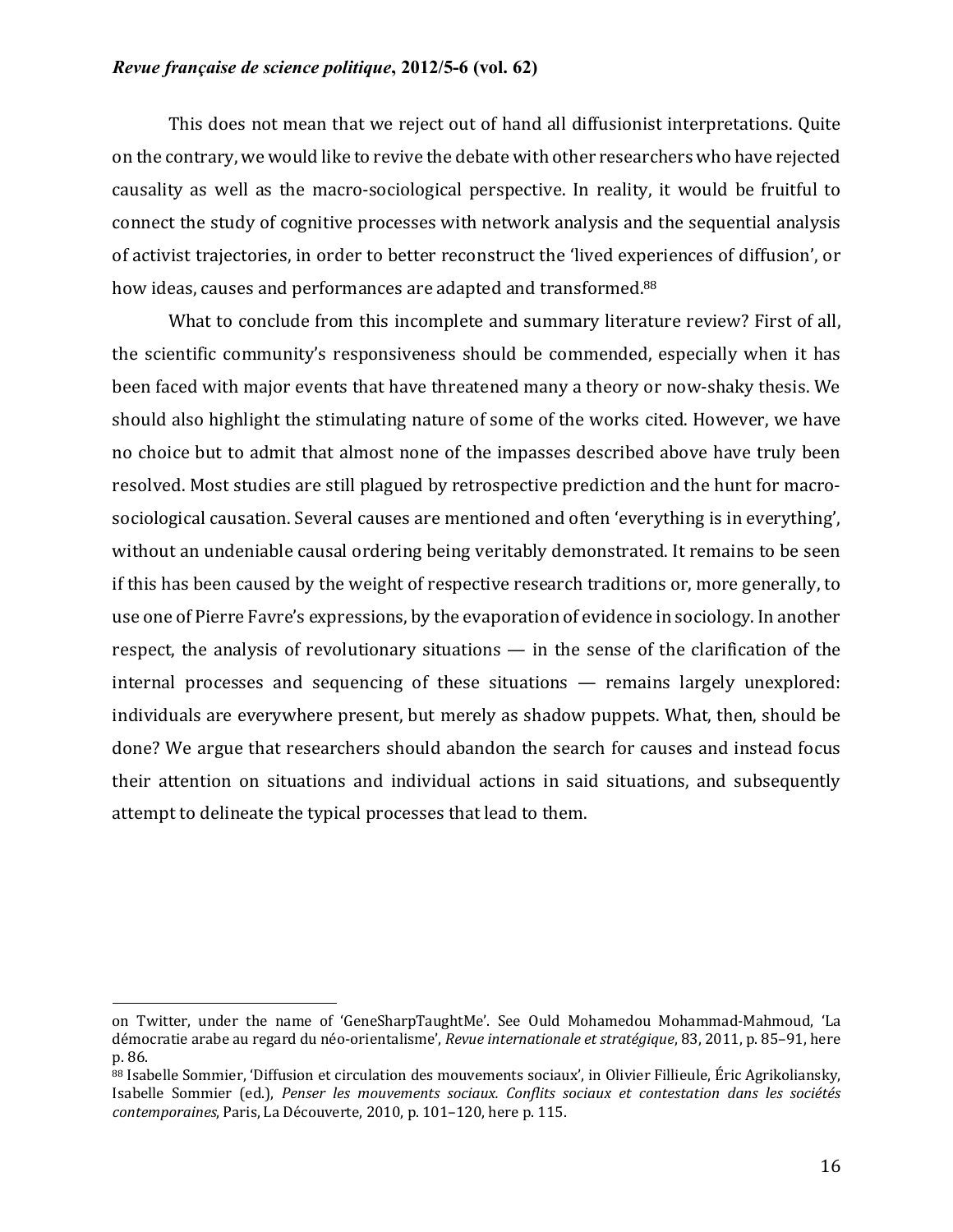# **PERFORMANCES AND PROCESSES**

'It is the details that theories in history have to grasp if they are to be any good'.<sup>89</sup>

This volume analyzes revolutionary situations, understood as instances of dual power,<sup>90</sup> in order to identify the *sequences of action* — defined here as *performances*, i.e., the cumulative whole of interactions between all the actors participating in a conflict  $-$  that lead to them. The concept of performance (also borrowed from Charles Tilly<sup>91</sup>) signifies that participants rely on engrained forms but also re-interpret them, sometimes subverting or abandoning them entirely, depending on their reasoning, whose decisive factors are to be found in situational logics. We propose that the observation of micro as well as meso level interactions must allow us to identify *processes*, which we define as a series of events capable of altering the relationships between given groups of elements, in a similar or identical manner, in a variety of different contexts. These processes may be relational (at the meso level of relations between individuals and groups) or cognitive (at the micro level of individual perception).  $92$  Studying performances thus amounts to conserving the most noteworthy features of certain sequences, or significant differences between sequences, and explaining them by identifying robust processes of relatively general scope at work within these sequences. More specifically, beyond establishing the original (i.e. the context) conditions, we must attempt to identify and describe the processes which lead (or not) to a revolutionary situation  $\sim$  as said situation cannot stem directly from its original conditions.

This type of classification is in keeping with the ambitious project launched by Doug McAdam, Sidney Tarrow and Charles Tilly which seeks to restructure the political process model around the study of *mechanisms* specific to different kinds of *episodes*.<sup>93</sup> Although we

<sup>89</sup> Arthur L. Stinchcombe, *Theoretical Methods in Social History*, New York, Academic Press, 1978, p. 124.

 $90$  See Charles Tilly's definition given in footnote 9, p. 769.

<sup>&</sup>lt;sup>91</sup> Charles Tilly, *Contentious Performances*, Cambridge, Cambridge University Press, 2008.

 $92$  We borrow here the distinction introduced by Arthur Stinchcombe in his discussion of the concept of mechanisms, in *The Logic of Social Research*, Chicago, Chicago University Press, 2005. He adds the level of environmental mechanisms, which we see as referring to long-term processes pertaining to different regimes of plasticity (to use a geological metaphor). Therefore, environmental mechanisms such as the nationalization of political spheres or de-differentiation are long-term processes and, in the case of revolutionary situations, should be viewed as conducive elements (to use Smelser's term) existing outside of the temporal framework of a crisis. Thus defined, this term also includes individual processes (for example, assurance games) and meso sociological mechanisms. We will demonstrate this below.

<sup>93</sup> Doug McAdam, Charles Tilly, Sidney Tarrow, *Dynamics of Contention*, Cambridge, Cambridge University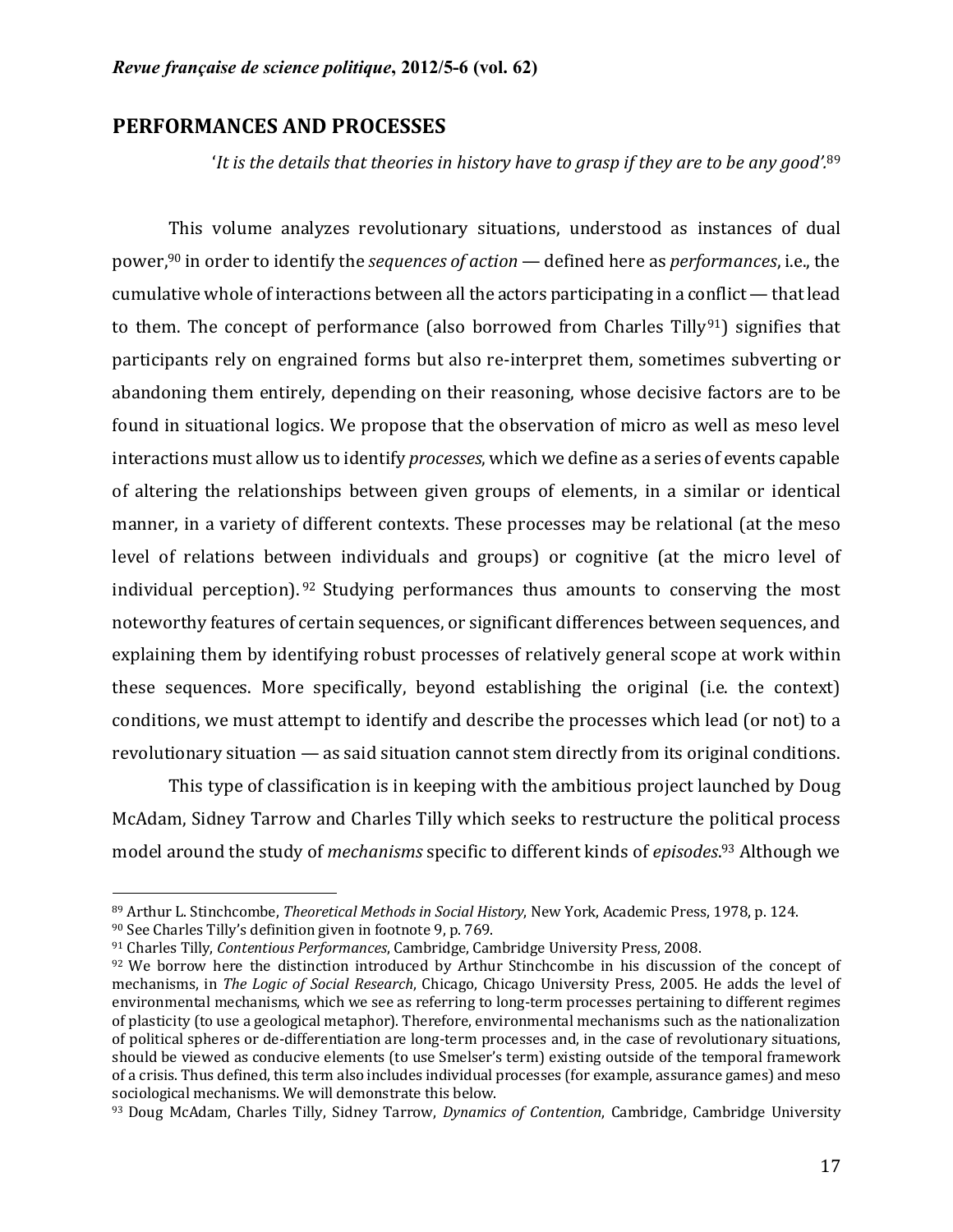share their desire for a dynamic approach, it nevertheless seems to us that, its ambiguities aside,<sup>94</sup> this model remains overtly causalist and structuralist.

Moreover, our approach relies on three postulates which diverge significantly from the assumptions made in *Dynamics of Contention*. First of all, we believe that in order to identify the make-up of revolutionary situations and consequently, to observe and define their processes, we must base our analysis on what actors are, do and say in situ. Macrosocial facts are nothing more than the emergent consequences of individual actions, according to an ultimately Weberian reasoning.<sup>95</sup>

On the other hand, in going against a strong trend prevalent in the sociology of social movements that seeks to limit analysis to protest movements, protestors and their relationship to the state,<sup>96</sup> we believe that processes and performances are built relationally and require that we take into account all the actors present in the space of a given conflict.<sup>97</sup> Finally, abandoning the search for causes has led us to consider, like Pierre Favre, that 'the work of science consists in studying two different and successive states of a system, isolating the pertinent traits of each and arriving at the rules governing the transformation between

Press, 2001; and also 'Methods for Measuring Mechanisms of Contention', *Qualitative Sociology*, 31, 2008, p. 307–331. In addition, our definition of processes borrows from Tilly's definition of mechanisms (Charles Tilly, 'L'analyse historique des processus politiques', in Pascale Laborier, Danny Trom (ed.), *Historicités de l'action publique*, Paris, PUF, 2003, p. 23-57, here p. 27).

<sup>94</sup> In particular, the distinction between 'episodes', 'processes' and 'mechanisms' is not consistent, as several critics have pointed out. See specifically the critiques grouped together in *Mobilization*, 8, 2003 and in the symposium on 'Measuring Mechanisms of Contention' in *Qualitative Sociology*, 31, 2008.

<sup>95</sup> R. Aya, 'The Third Man', *art cit.*; William H. Sewell Jr., 'Three Temporalities: Toward an Eventful Sociology', in Terrence J. McDonald (ed.), *The Historic Turn in the Human Sciences*, Ann Arbor, Michigan University Press, 1996, p. 245–280. In 'Methods for Measuring Mechanisms of Contention' (*art. cit.*), D. McAdam, S. Tarrow and Ch. Tilly establish a list of the different means of identifying mechanisms (for them) or processes (for us) which emphasizes the anthropological observation of conflict but also includes 'protest events analysis' and the statistical method of indirect measurement — which implies once again a certain theoretical inconsistency.

<sup>&</sup>lt;sup>96</sup> See Verta Taylor, 'Plus ça change, plus c'est la même chose', *Mobilization*, 8, 2003, p. 122–126, and Olivier Fillieule, 'De l'objet de la définition à la définition de l'objet. De quoi traite finalement la sociologie des mouvements sociaux ?', *Politique et Sociétés*, 28(1), 2009, p. 15–36, for a more nuanced criticism of this aspect of 'contentious politics'.

 $97$  Considering conflict between the different protagonists in a balanced way is at the heart of several studies which, starting with research on how public order is maintained (Olivier Fillieule, Donatella Della Porta (ed.), *Police et manifestants*, Paris, Presses de Sciences Po, 2006), have now spread to other aspects of the social world. On this subject, see the ambitious research project evoked by James Jasper in 'A Strategic Approach to Collective Action. Looking for Agency in Social-Movement Choices', *Mobilization*, 9(1), 2004, p. 1–16, elaborated in *Getting your Way. Strategic Dilemmas in the Real World*, Chicago, The University of Chicago Press, 2006, and implemented in Jan W. Duyvendak, James M. Jasper (eds), *Players and Arenas. The Interactive Dynamics of Protest*, forthcoming. From another perspective, see also Neil Fligstein, Doug McAdam, *A Theory of Fields*, New York, Oxford University Press, 2012.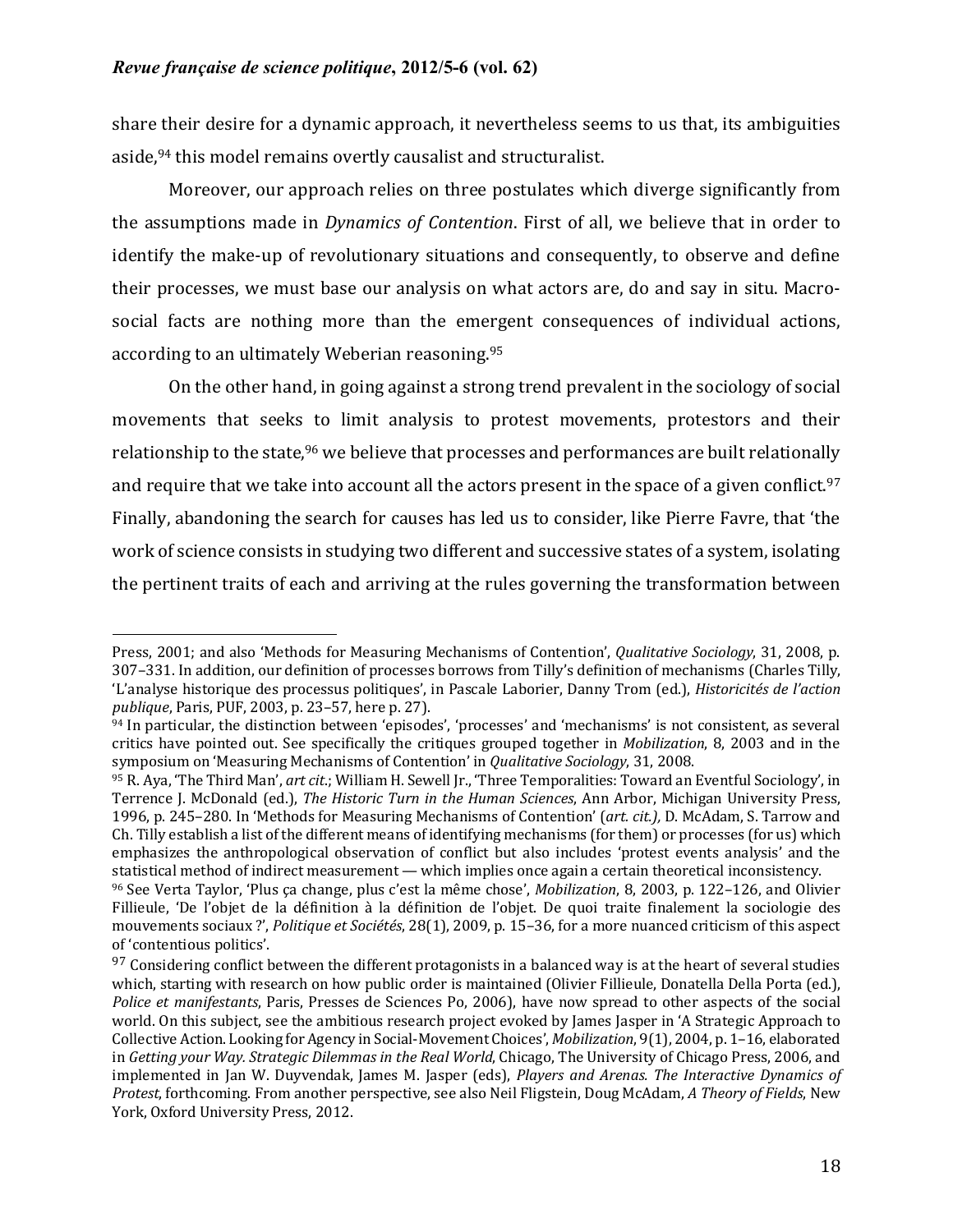these two states'.<sup>98</sup> Each sequence of actions is modified by processes which lead to its results (new states of equilibrium), which in turn help to define the environmental, relational and cognitive elements that influence the calculations of the following sequence. In this cumulative perspective  $-$  which shares some characteristics with Paul Veyne's concept of narrative and intrigue  $99$  — previous choices force subsequent choices, as in a game of chess.100

In what follows, briefly recalling some of the properties of revolutionary situations will allow us to determine the role played by agency. We will then focus on the most emphasized dimension of this volume: performances. This trajectory will allow us to conclude that a certain number of processes exist that imply rules governing transformation between states, and which are likely to lead to revolutionary situations.

# The spread of mobilizations and how coalitions are formed

Revolutionary situations depend on a challenge to existing power structures which spreads to a significant percentage of the population and the subsequent breakdown between traditionally more or less airtight divisions between social spaces. The majority of case studies pinpoint a small number of properties shared by all revolutionary situations: divisions or defections within the central bodies of the state; divisions or defections within security forces; the creation of large inter-class coalitions which lead to the spread of the protest movement; and finally, the modularity of the shaping of conflicts (that is to say, how situations are framed as well as tactical repertoires).

M. Dobry has proposed formalizing several of these properties around the concepts of multi-sectorial mobilization and political fluidity.<sup>101</sup> Situations of political crisis are thus viewed as the spread of a given mobilization to different sectors of society, to such a degree that the latter's daily functioning is disrupted. Then a window of political fluidity opens up,

<sup>98</sup> P. Favre, *Comprendre le monde*, *op. cit.*, p. 72.

<sup>99</sup> Paul Veyne, *Comment on écrit l'histoire*, Paris, Points Seuil, 1971, p. 51-53. On cumulative causation, see Arthur L. Stinchcombe, *Theoretical Methods in Social History*, New York, Academic Press, 1978, p. 61–63, and R. Aya, 'The Third Man', *art. cit.*, p. 147-148.

 $100$  For an implementation of this concept of multi-level analysis and causation inspired by symbolic interactionism, see Olivier Fillieule, 'Disengagement from Radical Organizations. A Process and Multi- Level Model of Analysis', in Bert Klandermans, Cornelius Van Stralen (eds), *Movements in Times of Transition*, Minnesota, Minnesota University Press, forthcoming.

<sup>101</sup> M. Dobry, *Sociologie des crises politiques, op. cit.*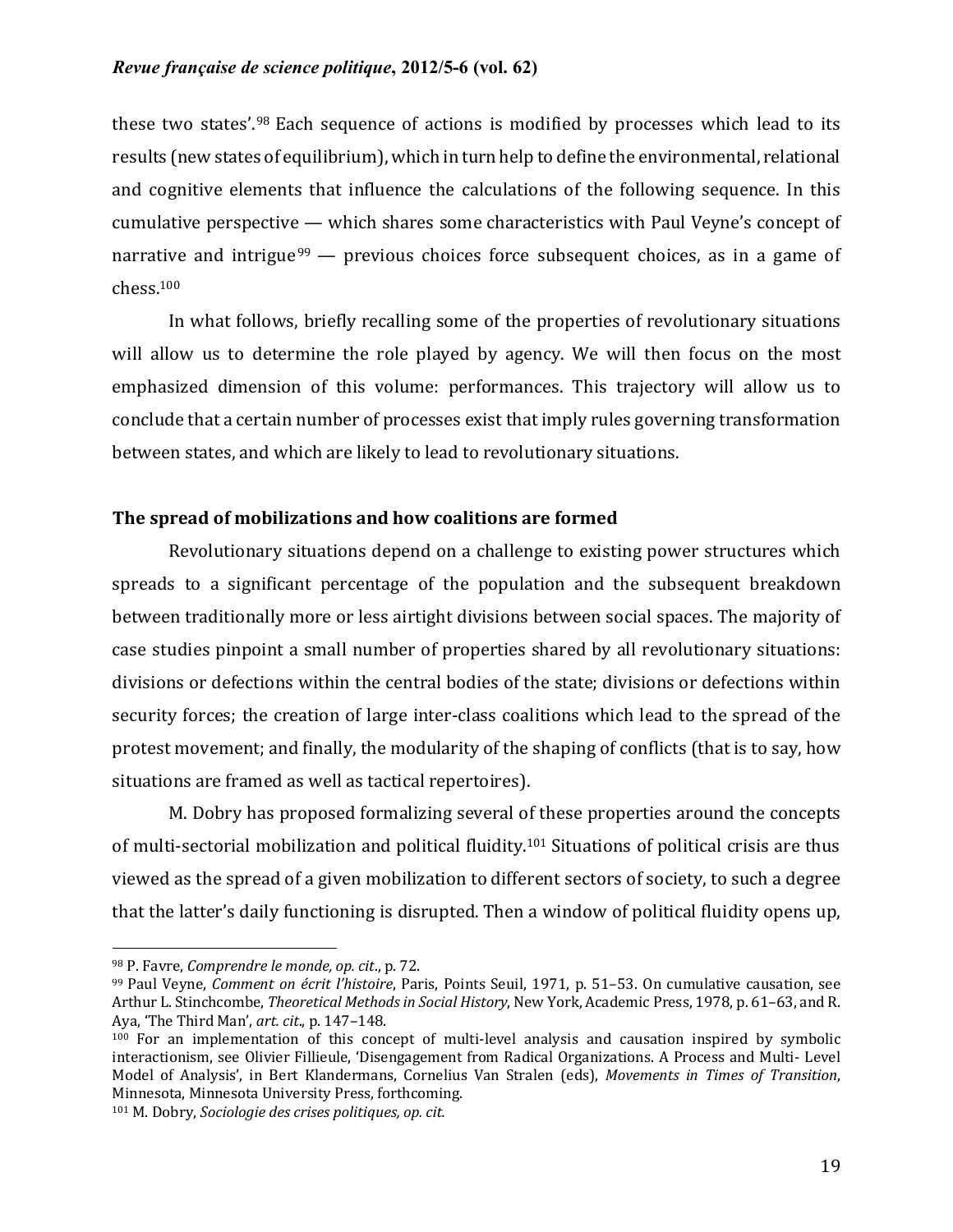during which sectors no longer function according to their usual logic: they become much more interdependent and uncertainty prevails, insofar as the usual rules of the game are no longer respected.

Merely describing the properties of revolutionary situations is not sufficient. We must also try to understand the contexts that encourage them and the processes which lead to them. This is precisely what Misagh Parsa endeavors to do when he suggests that attention should first be paid to what allows for the creation of coalitions across class lines.<sup>102</sup> Starting with a study of the strategies employed by students, members of the clergy, blue-collar workers and business owners during the Iranian, Nicaraguan and Filipino revolutions, Parsa identifies both the favorable structural factors linked to the form of the state (more or less interventionist, more or less exclusive) and the shape of the class conflict (more or less polarizing). He also pinpoints the factors that relate directly to the action's momentum, since once the conflict is instigated, the situation's logic may transcend the decisive elements that produced it. For example, depending on the form that it takes, the use of repressive force may speed up or slow down the creation of large coalitions and thus the spread of mobilizations. 103

All the contributions gathered here underscore the importance of groups that are normally separated from each other momentarily coming together: Islamists and left- and extreme left-wing activists; urban, educated youths and 'slum-dwelling, street-smart dropouts'; the downward-trending middle classes, but also business owners and intellectual professionals excluded from power's inner sanctum. Even in Bahrain, the rebellion was poised to surpass the Sunni/Shiite divide — which overlaps with significant socio-economic

<sup>&</sup>lt;sup>102</sup> Misagh Parsa, *States, Ideologies, & Social Revolutions. A Comparative Analysis of Iran, Nicaragua, and the Philippines*, Cambridge, Cambridge University Press, 2000 (see a review of this book below, p. 920–923). Charles Tilly comes to the same conclusion when he analyzes alliances between different classes during the 1830 and 1848 revolutions in France (*From Mobilization, op. cit.*).

 $103$  This was the case with the Chinese students' uprising in 1989. Authorities blocked inter-class sympathies by treating students and workers differently. The latter were generally punished more harshly and at times were forcibly trapped within their factories during protest activities. To which should also be added the students' lack of appetite for a communal struggle. See Elizabeth J. Perry, 'Intellectuals and Tiananmen. Historical Perspective on an Aborted Revolution', in Daniel Chirot (ed.), *The Crisis of Leninism and the Decline* of the Left. The Revolutions of 1989, Seattle, University of Washington Press, 1991, p. 129-146. On the ambivalent effects of repression with regard to dissenting groups as well as individuals, see Hélène Combes, Olivier Fillieule, 'Repression and protest. Structural models and strategic interactions *Revue française de science politique (English)*, 61(6), December 2011, p. 1-24.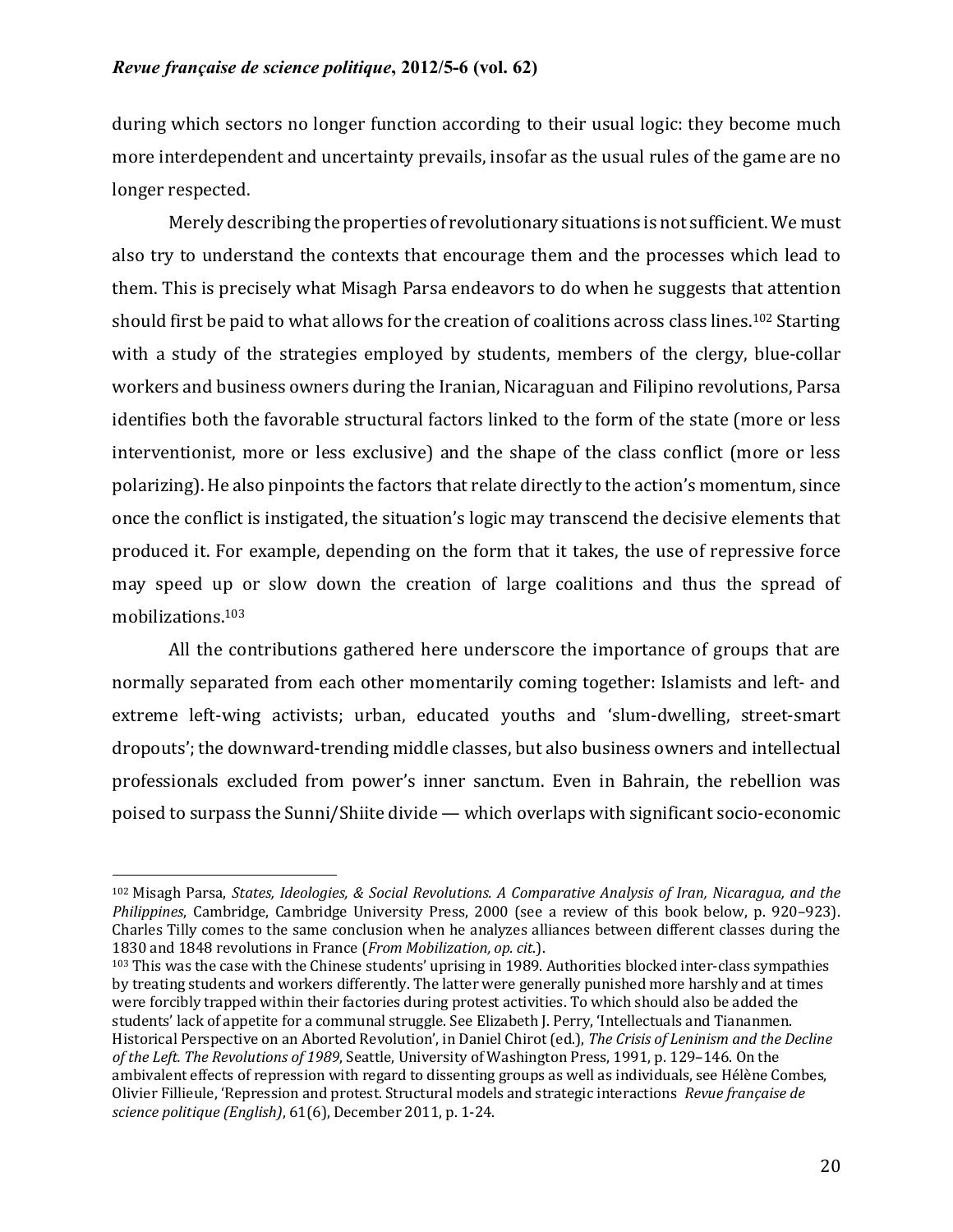$cleavages$  — when its spread was stopped by Saudi Arabia's military intervention.

Defection can be observed at many different levels. First of all, many analysts have elaborated hypotheses regarding the attitude of 'the army' in Tunisia, Egypt, Libya and Syria. Four salient factors have emerged: the army's relationship to the government; its involvement in business affairs; its level of training; and finally, its openness to Western armies.<sup>104</sup> Nonetheless, a detailed analysis still needs to be conducted in order to account for the heterogeneity of institutions, hitherto considered as 'monolithic apparatuses of repression',  $105$  in order to decode, sequence by sequence, the processes which have underpinned calculations at the different stages and different hierarchical levels of revolutionary phenomena. Secondly, researchers have examined dissension within dominant parties, the crumbling of their clientelist networks and how former supporters of the regime may be swayed to the side of the insurgency (in particular, see the two papers about Tunisia in this issue).<sup>106</sup> Other regimes in the region may have learnt lessons from observing these events, in the hopes of preventing internal divisions and military defection. Such strategies would thus amount to 'complex, multilevel games'.<sup>107</sup> In such situations, regimes try to buy social peace: they create a public discourse that 'aim[s] to influence the strategic calculus of citizens' by highlighting the risks of deep social unrest (*fitna*). They also organize pro-government demonstrations to stem the tide of activist movements; they condemn the sectarian nature of these protests and suggest their manipulation by the West; they observe diplomatic strategies deployed in the region and adapt accordingly. In Morocco, for example, in addition to the aforementioned strategies, the government has offered reforms that are likely to lure citizens led 'astray' back to institutional politics. Furthermore, the Moroccan regime has increased official and unofficial negotiations, as well as exerting

<sup>104</sup> Jean-François Coustillière, 'Les forces armées dans les révoltes arabes', *Confluence Méditerranée*, 11, 2011, p. 67–80.

<sup>105</sup> V. Geisser, A. Krefa, 'L'uniforme ne fait plus le régime.', art. cit., p. 94. See also Anne Alexander, 'Brothers-in-Arms? The Egyptian Military, the Ikhwan and the Revolutions of 1952 and 2011', *The Journal of North African Studies*, 16, 2011, p. 533-554.

<sup>&</sup>lt;sup>106</sup> For example, Sarah Ben Néfissa, 'Ces 18 jours qui ont changé l'Égypte. Révolution civile et politique', *Revue Tiers Monde*, special issue 2011, p. 227–236, here p. 231, On the subject of how local elites are transformed into counter-elites, see also Guilain Denoeux, *Urban Unrest in the Middle East*, Albany, State University of New York Press, 1993.

<sup>107</sup> Steven Heydemann, Reinoud Leenders, 'Authoritarian Learning and Authoritarian Resilience: Regime Responses to the "Arab Awakening"', *Globalizations*, 8 5), 2011, p. 647-653, here p. 648.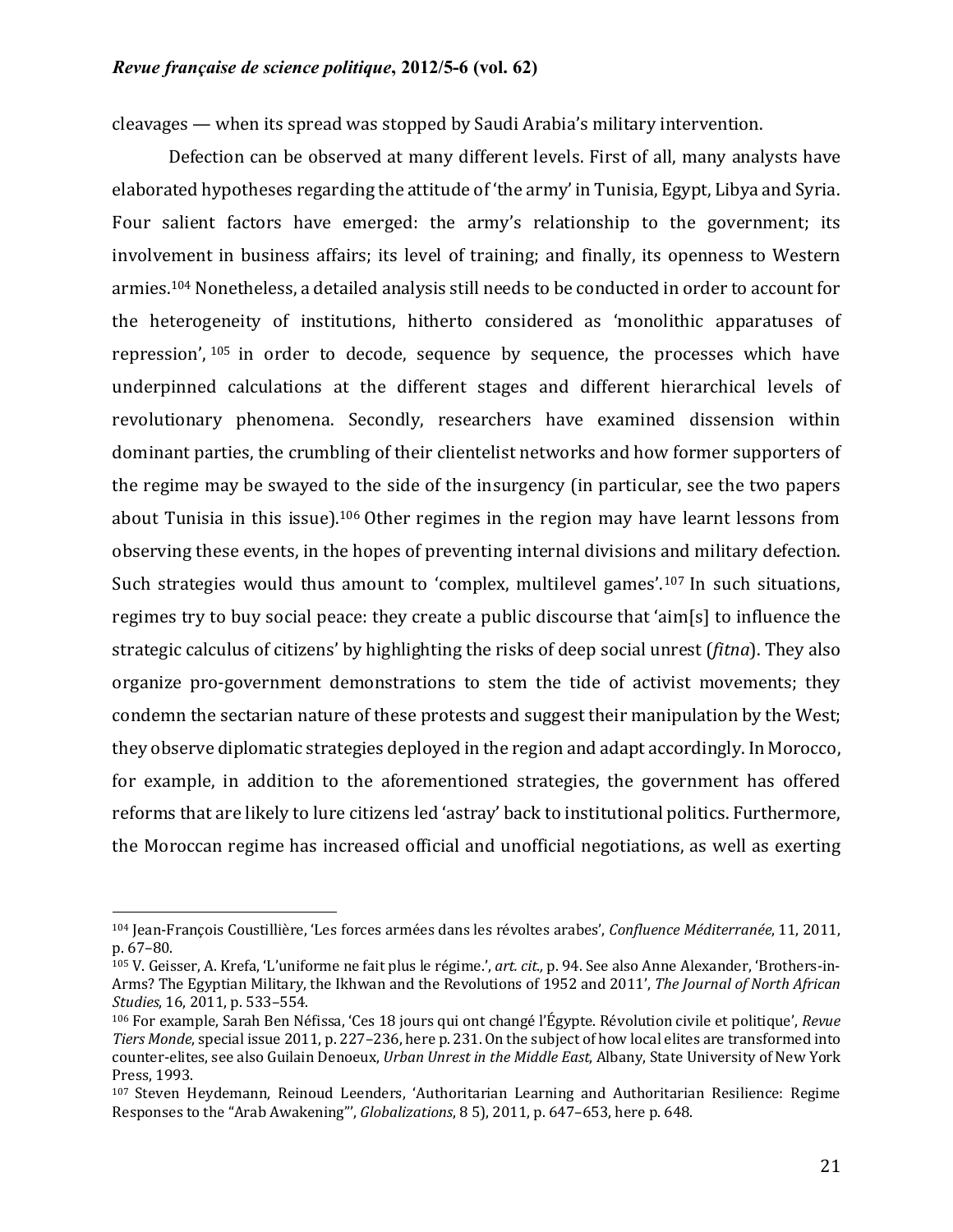more individual and collective pressure; it has revived networks of local elected officials; it has modified its repressive actions from one sequence of protest movements to another, all the while adapting to perceived regional and international pressures (M. Bennani-Chraïbi, M. Jeghllaly). In Yemen, the current regime has attempted to compensate for early defections by establishing new internal support and rallying its traditional foreign allies  $-$  albeit not without brandishing the fear of a security threat (L. Bonnefoy, M. Poirier).

The concept of 'modularity' also allows us to highlight one of the properties associated with the spread of mobilizations.  $108$  This term designates the diffusion of conceptual frameworks and modes of action throughout a national sphere and potentially  $$ as in the case of the 'Arab uprisings'  $-$  from one country to another. Modularity is of course encouraged by emulation; that is to say, when the success of one particular performance leads others to believe that it would obtain similar success elsewhere. But a certain 'attribution of similarity' is still necessary.<sup>109</sup> This identification is produced by institutional or cultural characteristics that are shared or believed to be shared, as Y. El Chazli has shown in his contribution regarding the call to protest on January  $25<sup>th</sup>$ , in the wake of Ben Ali's rapid downfall; however, a similar form of identification also occurred when the region's dictators learnt from their neighbors' successes and errors when attempting to restore the peace.

The case of the 'Arab uprisings' has revealed how the attribution of similarity is largely the product of the sidelining, at least temporarily, of differences regarding methods and objectives and political footwork on the part of courtiers involved in unifying perceptions  $-$  footwork which is aided by the shape of the 'encampment', which we will address below, and the circulation of slogans within Tunis' Kasbah<sup>110</sup> and Egypt's Tahrir Square (Y. El Chazli). In the streets of Casablanca, observing the morphology of the demonstrations revealed a great deal of work regarding unification: coordination committees to decide on slogans, communication and logistics— including of course public address systems  $-$  and marshalling organization (M. Bennani-Chraïbi, M. Jeghllaly).

<sup>&</sup>lt;sup>108</sup> Sidney Tarrow, *Democracy and Disorder*, Oxford, Oxford University Press, 1989.

 $109$  Doug McAdam, 'Pour dépasser l'analyse structurale de l'engagement militant', in Olivier Fillieule (ed.), *Le* désengagement militant, Paris, Belin, 2005, p. 49-–4. The mechanism of the attribution of similarity means that information alone does not suffice to adopt a new idea or practice. In order for diffusion and thus imitation to occur, potential imitators must at least partially identify with the original actors.

<sup>110</sup> Choukri Hmed, "Si le peuple un jour aspire à vivre, le destin se doit de répondre"', *Les Temps modernes*, 664, 2011, p. 4-20.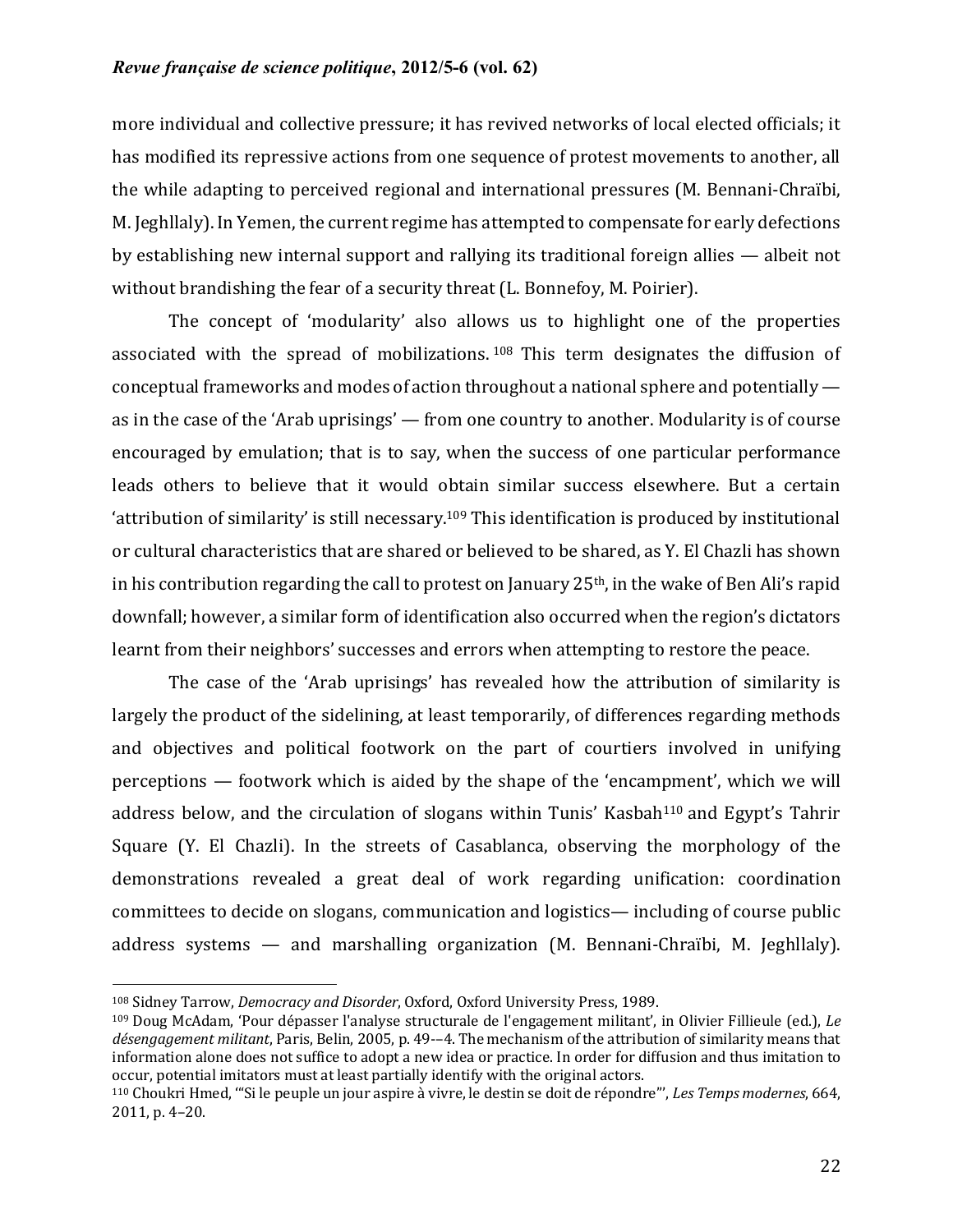Likewise, in Yemen efforts were deployed to keep objectives broad and vague, thus allowing all kinds of meaning to be attributed to the protests and strong, visible identities to be preserved (L. Bonnefoy, M. Poirier). The work of political unification is nowhere more apparent than when it falls apart, like when a small number of Islamist students in Tunis chanted *la ilaha illa Allah* to counter the left-wing slogans on January 14<sup>th</sup> (A. Allal), or when, for example, after Mubarak was ousted, the Muslim Brotherhood and the Salafists partnered up with the military. Tahrir Square then became a site of confrontation between secular and 'religious' groups, between 'moderate' revolutionaries who sought a return to peace and 'radical' revolutionaries who wanted to force the army to retreat into its barracks.<sup>111</sup> Nonetheless, recognizing the work of political unification does not necessarily lead to a strategic bias; with regard to Tunisia, M. Béchir Ayari emphasizes that reducing the number of grievances to a lowest common denominator  $-$  'dignity' or 'get out!'  $-$  was not merely 'intentional', but also relates to the country's much longer history of socio-political conflicts.112

# **The Third Man**

Not without irony, Rod Aya underscores how although the sociology of revolutions consistently condemns rational choice theory, it does not propose a general alternative theory of human action; even in the most structuralist of revolutionary models, individuals are at one point or another called upon to explain 'the transition from word to deed', thus surreptitiously reintroducing the rejected theories through the back door.<sup>113</sup>

It is thus not surprising that under such conditions, the existing literature ceaselessly swings between rather unconvincing binary oppositions: the spontaneity of the masses and emotional contagion, versus the calculated and manipulative actions of group leaders;<sup>114</sup> the

<sup>&</sup>lt;sup>111</sup> Khaled Dawoud, 'Tahrir Countershow of Force', *Al Ahram Weekly*, August 11–17, 2011, <http://weekly. ahram.org.eg/2011/1060/fr1.htm>.

<sup>&</sup>lt;sup>112</sup> Michaël Béchir Ayari, 'Des maux de la misère aux mots de la "dignité"', *Revue Tiers Monde*, special issue 2011, p. 209-218, here p. 216.

<sup>113</sup> R. Aya, 'The Third Man', *art. cit.* 

<sup>&</sup>lt;sup>114</sup> On approaches regarding emotional contagion, see the critical synthesis elaborated by Susanna Barrows. *Miroirs déformants. Réflexions sur la foule en France à la fin du 19e siècle*, Paris, Aubier, 1990. On the opposition between manipulated masses and manipulative leaders, in particular with regard to police reasoning, see Olivier Fillieule, *Stratégies de la rue. Les manifestations en France*, Paris, Presses de Sciences Po, 1997.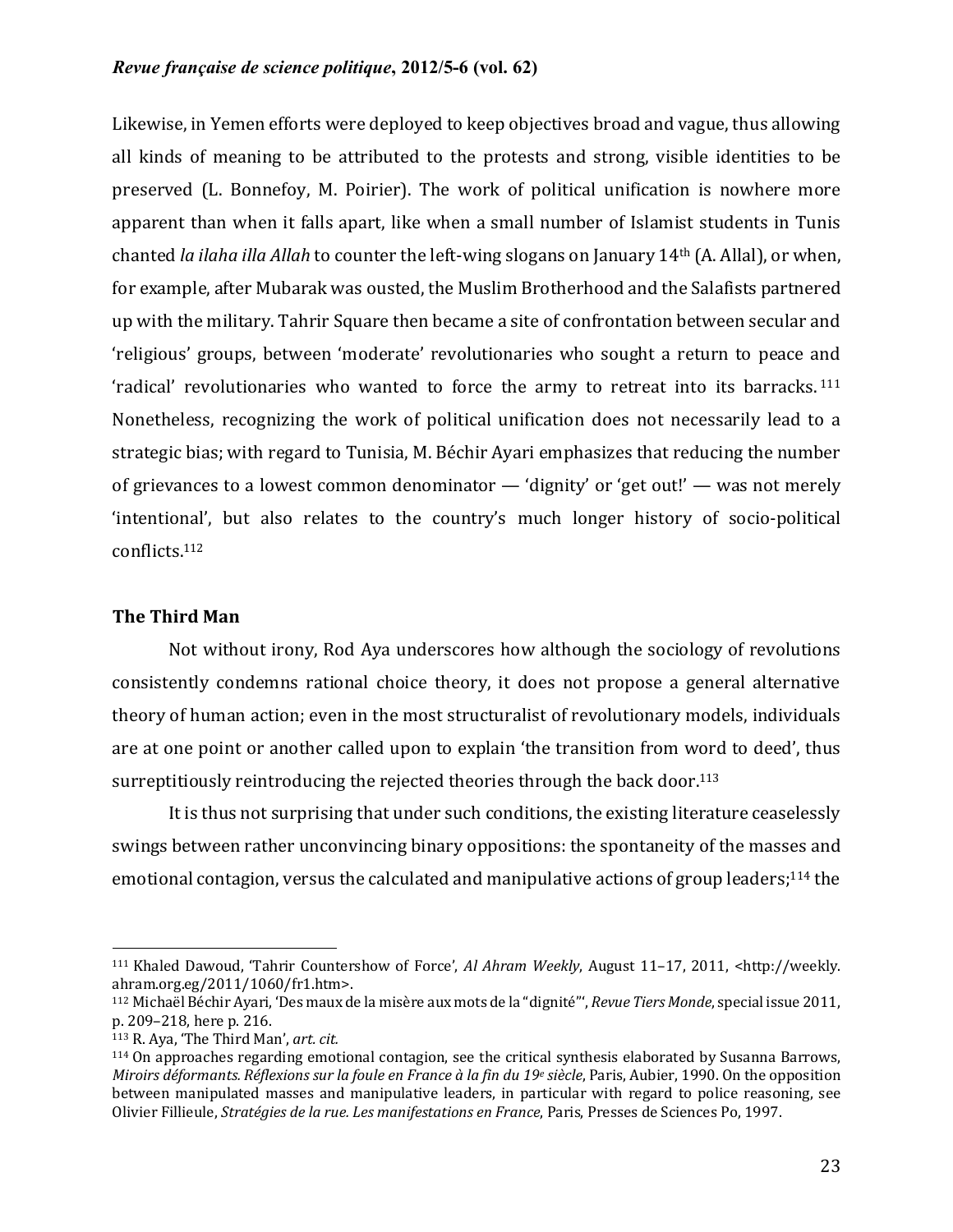prevalence of tactical choices and innovation versus reliance on engrained forms and cognitive shortcuts during situations of structural uncertainty.<sup>115</sup>

This systematic ambiguity is fostered by both the difficulty of perceiving the structured nature of crowd behavior<sup>116</sup> and the ambivalence exhibited in the discourse of witnesses and actors themselves.<sup>117</sup> In her reading of the Civil Rights Movement's 'sit-ins' at the beginning of the 1960s, F. Polletta gives us a striking example of this phenomenon, actors oscillating between a feeling of spontaneity and unpredictability, and the simultaneous recognition of the crucial role played by the movement's leaders and their preparations.<sup>118</sup> Likewise, the 'Arab uprisings' provide us with a plethora of examples, whether they take the form of participant interviews or journalistic reports, filmed and broadcast by Arab and international media.<sup>119</sup>

M. Dobry's concept of 'calculation evaporation', which is halfway between the inertia of systems of disposition (i.e. habitus) and the intelligibility break, seems to us quite useful here. By relying on Goffman's notion of 'mutual anticipation', Dobry suggests that during periods of broad desectorization, where structural uncertainty prevails, participants base their decisions to commit or not on the information they gather from the attitudes of other  $actors$  — all of this occurring in a structurally determined but malfunctioning normative framework which is about to partially or completely collapse.<sup>120</sup> 'From this perspective,

 $115$  Michel Dobry has emphasized how the 'heroic illusion' was embedded in works on crisis situations, as well as the dead-ends to which it led. Such criticism can extend to a certain number of interpretations of the event as a 'break in intelligibility', opening up a situation in which invention dominates and frees itself from all structural determination. For example, Alban Bensa, Éric Fassin, 'Les sciences sociales face à l'événement', *Terrain*, 38, 2002, p. 5-20.

<sup>116</sup> Clark McPhail, *The Myth of the Madding Crowd*, New York, Aldine/De Gruyter, 1991, p. 158–84; Olivier Fillieule, 'The Independent Psychological Effects of Participation in Demonstrations', *Mobilization. An International Journal*, 17(3), 2012, p. 489-502.

<sup>&</sup>lt;sup>117</sup> We refer of course to Immanuel Kant's reflections on revolutionary enthusiasm in *The Conflict of the Faculties* (11<sup>th</sup> section). Specifically on the subject of the French Revolution, see also the actors' declarations reproduced and analyzed in Michel Vovelle, *La mentalité révolutionnaire*, Paris, Messidor/Éditions sociales, 1985, and also the pages devoted by Timothy Tackett to the night of August  $4<sup>th</sup>$ , 1789, marked by 'a utterly unanticipated spirit of enthusiasm and self-sacrifice', in *Becoming a Revolutionary. The Deputies of the French National Assembly and the Emergence of a Revolutionary Culture* (1789–1790), Princeton, Princeton University Press, 1996, p. 167.

<sup>118</sup> Francesca Polletta, "It was Like a Fever...". Narrative and Identity in Social Protest', *Social Problems*, 45(2), May 1998, p. 137-159.

 $119$  For example, Stephano Savona's beautiful film (Tahrir, 2011) and the evewitness accounts published in Hatem Rushdy, 18 days in Tahrir. Stories from Egypt's Revolution, Hong Kong, Haven Books, 2011.

<sup>120</sup> In his book on 'collective abdications', Ivan Ermakoff offers a similar analysis of decision-making processes in these situations of political fluidity. He bases himself on game theory, and thus does not link together the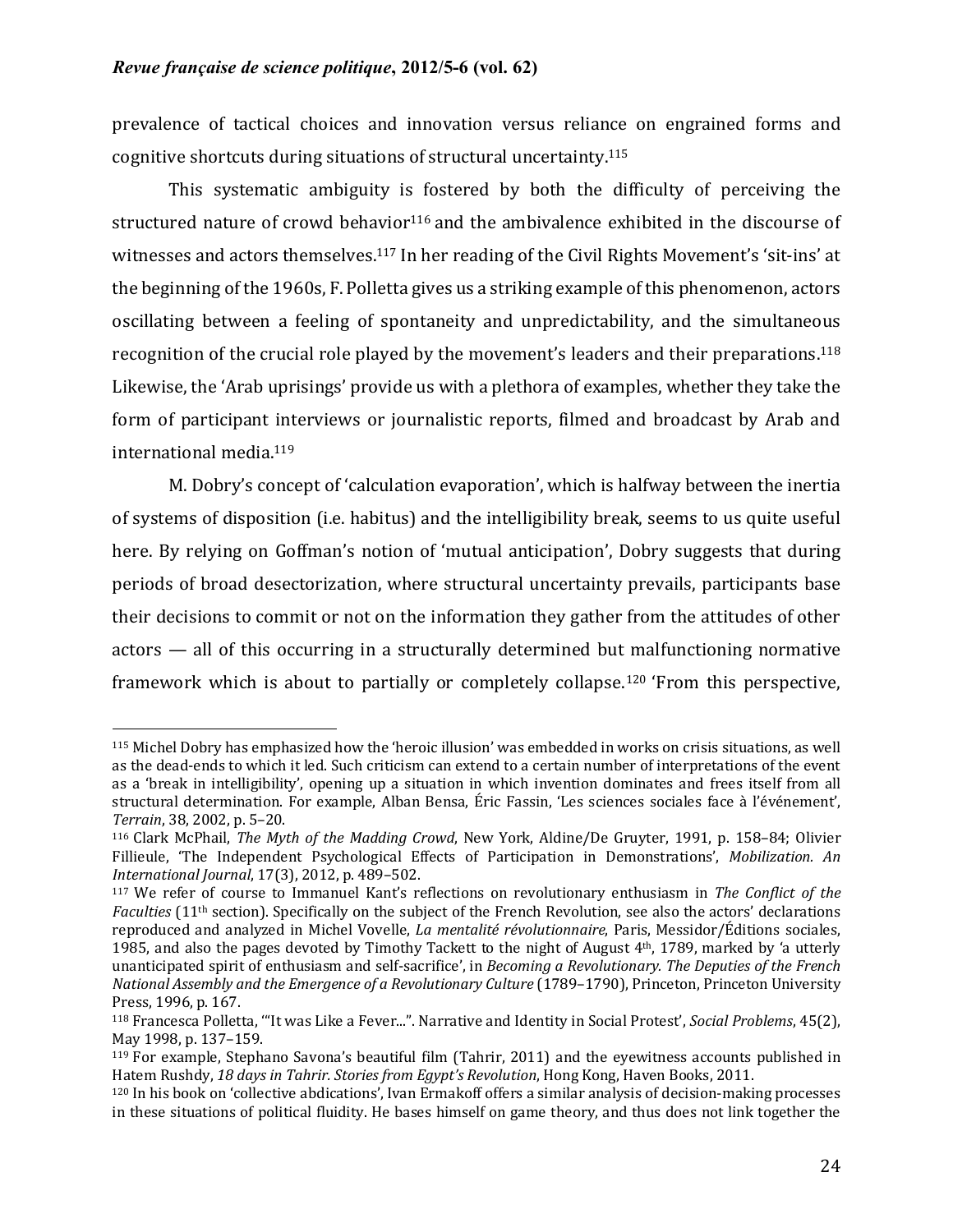invention is neither the pure and simple replica of what has been internalized, nor the sudden and mysterious eruption, *ex nihilo*, of innovation'.<sup>121</sup>

Admitting this also means that rational choice theories should not be dismissed so quickly. In fact, they should be given credit for having determined that individual actions are the combined result of rational choice (which does not, nevertheless, explain what motivates such choices) and the hope of success (which does not presuppose the 'reasonable' nature of said choices).<sup>122</sup> Starting with these two premises, which we wholeheartedly accept, it is possible to proceed to a reflection on the micro-foundations of revolutionary action and on aggregation mechanisms in situations of uncertainty.

Those studies which adhere to rational choice theory outline a certain number of processes specific to revolutionary situations that can help us, in an ideal-typical manner, to understand how actors calculate their moves. We refer specifically to critical mass theory, which predicts that one's decision to get involved in an event depends on the expected participation of a sufficiently large number of people,  $123$  and is linked to several other results, $124$  in particular to propositions on the gap between private and public preferences in authoritarian states, a discrepancy which is bolstered by fear of repression.<sup>125</sup> As a consequence, when a revolutionary situation is triggered and individuals feel like their private preferences regarding a regime change are shared by many others, they may, once a

cognitive explanation with his contextual analysis. In particular, he develops the idea that, in high-stakes situations where the outcome is uncertain until the very end, the processes of alignment among participants constitute a decisive explanatory factor. See Ivan Ermakoff, *Ruling Oneself Out. A Theory of Collective Abdications*, Durham, Duke University Press, 2008 (cf. below for a review of this book, p. 923-926).

<sup>&</sup>lt;sup>121</sup> M. Dobry, *Sociologie des crises politiques, op. cit.*, p. 260.

<sup>&</sup>lt;sup>122</sup> R. Aya, 'The Third Man', *art. cit.*, p. 148. Thanks to the work of Evans Pritchard, we now know the degree to which the rationality of actions is always relative to cognitive frames of reference. See Evans Pritchard, *Witchcraft, Oracles and Magic among the Azande, Oxford, Oxford University Press, 1937.* 

<sup>&</sup>lt;sup>123</sup> Gerard Marwell, Pamela Oliver, *The Critical Mass in Collective Action. A Micro-Social Theory*, Cambridge, Cambridge University Press, 1993. This theory argues the exact opposite of the Olsonian paradox without, nevertheless, invalidating it, as it only pertains to situations of great uncertainty.

<sup>&</sup>lt;sup>124</sup> See Mark I. Lichbach, *The Rebel's Dilemma*, Ann Arbor, University of Michigan Press, 1995, for a very thorough critique.

<sup>125</sup> Timur Kuran, Private Truths, Public Lies. The Social Consequences of Preference Falsification, Cambridge, Harvard University Press, 1995.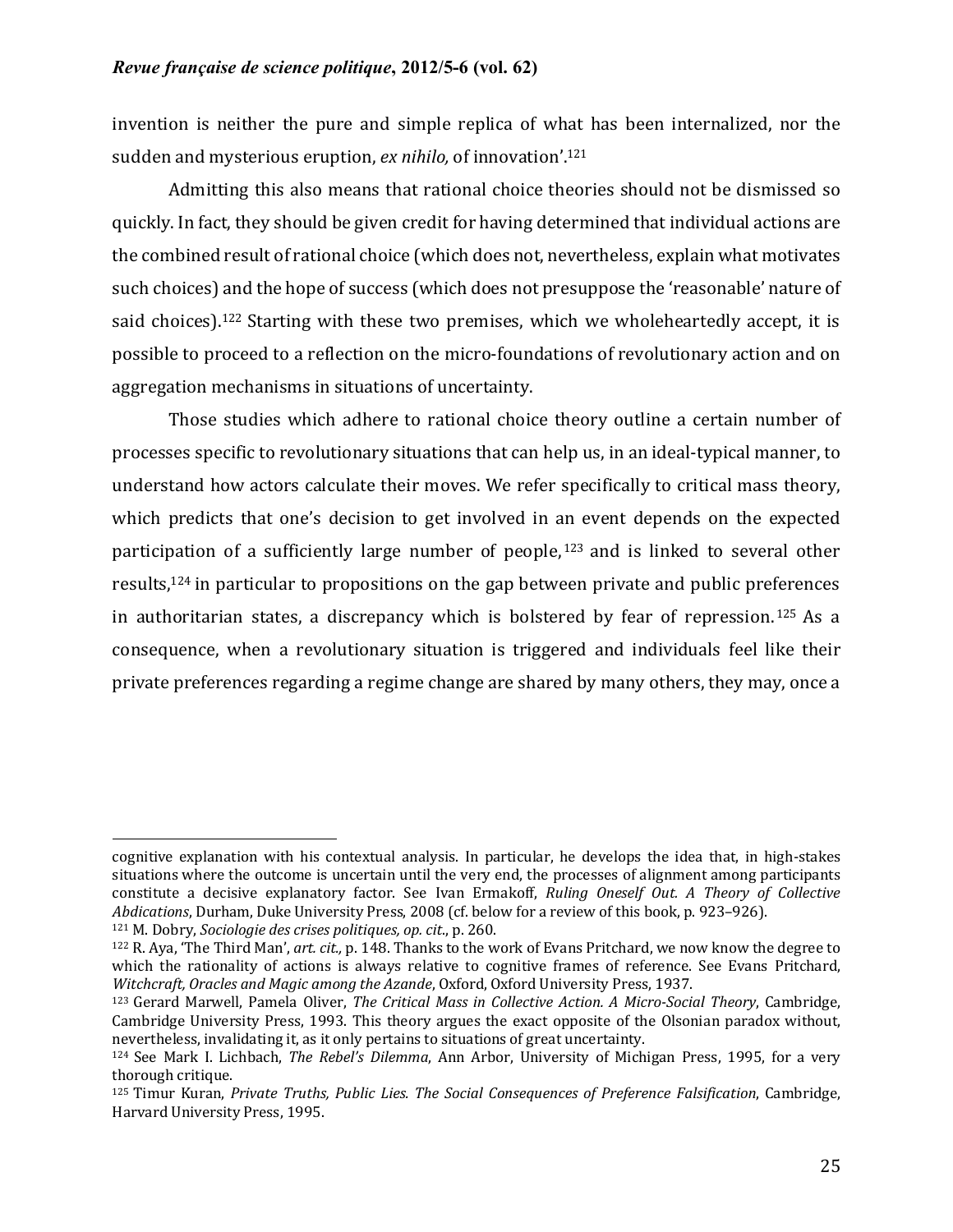certain threshold is crossed,  $126$  very rapidly and in large numbers join the cause: thus providing an explanation to the 'revolutionary bandwagon' phenomenon.<sup>127</sup>

Numerous personal accounts illustrate this phenomenon. For A. El Aswany, January  $25<sup>th</sup>$  was a day like any other — until about mid-day. Turning on his television, the novelist saw that a 'miracle' had happened, that Egyptians had massively gathered to protest the current regime.<sup>128</sup> He immediately got dressed to join the protesters on Tahrir Square. In his contribution to this study, Y. El Chazli shows that the discrepancy between the size of the January 25<sup>th</sup> protests and the intimacy of the usual sit-ins observed by 'novices' had a galvanizing effect. C. Hmed notes that in Sidi Bouzid, Ben Ali's January  $13<sup>th</sup>$  speech had more of a motivating than demotivating effect on the population, precisely due to this feeling of anticipation. Likewise, in Morocco, many people rallied to the enthusiasm drummed up by the pioneers of the February 20 Movement and the earlier leaders of the 'Arab Spring' movement, once preliminary successes were witnessed. On the contrary, however, the ebbing of the movement coincided with a sort of 'counter-bandwagon effect': the feeling that the movement had lost the fight and that history was slowing down contributing to general demotivation.

Beyond the mechanisms that it outlines in a stylized manner, however, rational choice theory is of little help when attempting to reconstruct how actors make calculations *in situ*. First of all, rational choice theory is primarily interested in predicting commitment, based on the identification of pre-existing preferences. For our purposes here, all the depth and particularity of events is not accounted for in such an analysis.<sup>129</sup> In effect, individuals adjust their calculations based on cost/benefit analyses which are indexed on highly volatile circumstances: this is precisely what we must address. In this vein, T. Tackett offers a considerably more convincing approach to calculations in revolutionary situations. He

<sup>126</sup> Mark Granovetter, Roland Soong, 'Threshold Models of Diffusion and Collective Behavior', *Journal of Mathematical Sociology,* 9, 1983, p. 165–179; Thomas C. Schelling, 'Hockey Helmets, Concealed Weapons and Daylight Saving', *Journal of Conflict Resolution*, 17(3), 1973, p. 381-428.

<sup>&</sup>lt;sup>127</sup> On the concepts of 'bandwagon', 'assurance games' and 'de-assurance games', see Dennis Chong, *Collective Action and the Civil Rights Movement*, Chicago, The University of Chicago Press, 1991, and Rasma Karklins, Roger Petersen, 'Decision Calculus of Protesters and Regimes: Eastern Europe 1989', *The Journal of Politics*, 55(3), August 1993, p. 588-614.

<sup>&</sup>lt;sup>128</sup> Alaa El Aswany, *Chroniques de la Révolution égyptienne*, Arles, Actes Sud, 2011, p. 13.

 $129$  Charles Kurzman, 'Can Understanding Undermine Explanation? The Confused Experience of Revolution', *Philosophy of the Social Sciences,* 34(3), September 2004, p. 328-351.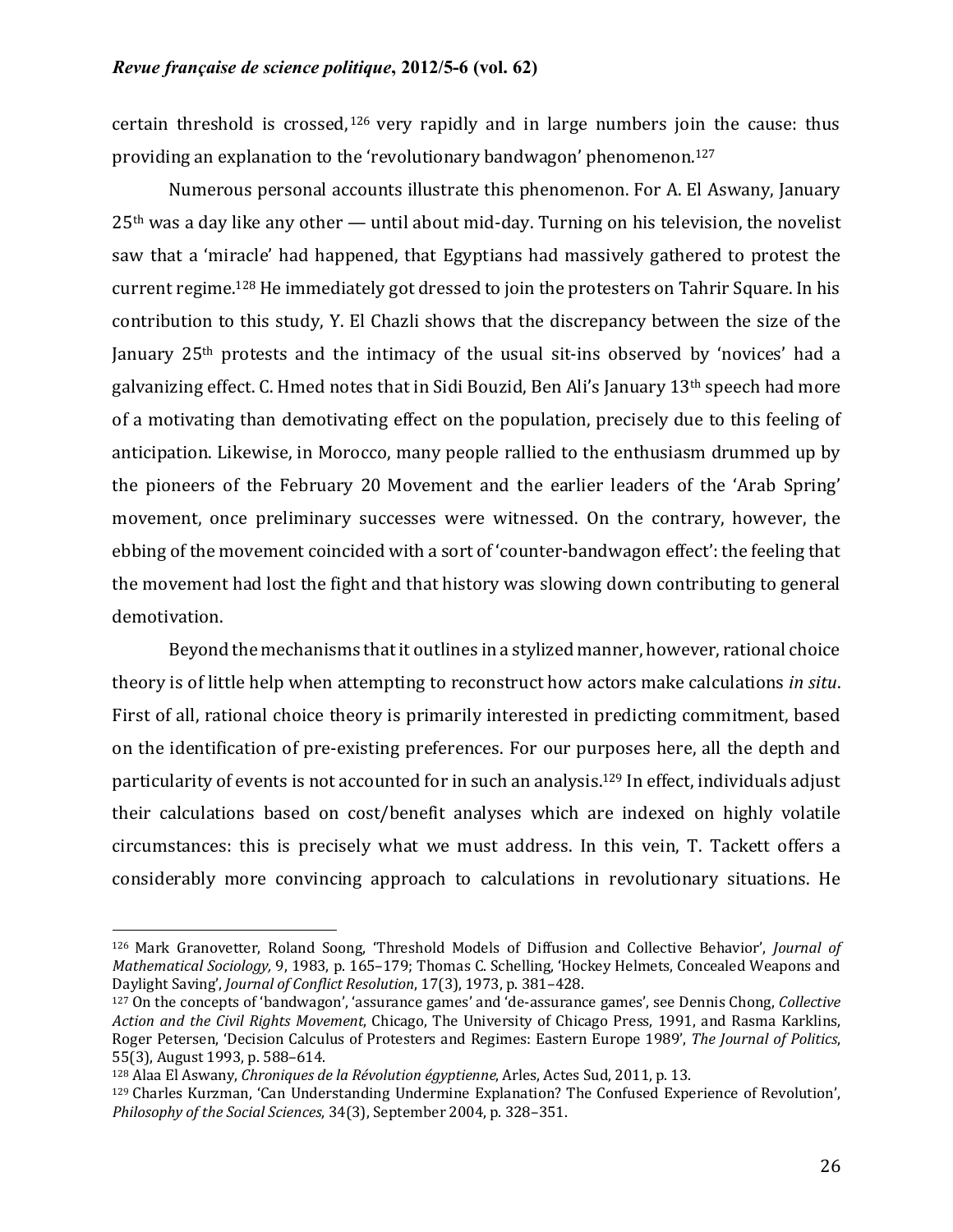meticulously reconstructs the means by which members of parliament or general assemblies gradually become revolutionaries. This involved studying the transformation of their values and modes of thinking in all aspects of their lives, from theoretical ideas to financial worries, often expressed in their personal correspondence.<sup>130</sup> Y. El Chazli has similarly shown how Tahrir Square witnessed the gradual birth of a revolutionary psychology and culture.

Secondly, the anthropological foundations of rational choice theory often circumscribe it within the confines of cognitivism, even when attempts are made to 'contextualize' the explanatory models. We are therefore still very far from obtaining an adequate account of actors' socio-cultural anchors, be it concerning the nature and strength of pre-existing ties, of the opportunities and obligations that the latter engender, or of their spatial anchoring in cost/benefit matrices.<sup>131</sup> Furthermore, and here we are in line with the first line of critique, a very large number of historians have demonstrated how the momentum of riots or rebellions also significantly contributes to the redefining of social ties and forms of inter-individual attachment, thus making it futile to try to reconstruct cost/benefit structures by means of static, one-dimensional models.<sup>132</sup>

By seeking to describe as accurately as possible the practical dilemmas faced by actors at every moment in time and by attempting to reconstruct their motivations by closely following individual actions and thoughts, we can hope to replace the missing 'third man'<sup>133</sup> at the center of every explanation with an actor who acts for 'good reasons' (whether these seem rational or not in the eyes of the researcher and the world, and even if they are only loosely linked with, if not downright contrary to, the causes they serve).

<sup>&</sup>lt;sup>130</sup> T. Tackett, *Becoming a Revolutionary, op. cit*.; in a completely different context, see also Christopher R. Browning, Ordinary Men. Reserve Police Battalion 101 and the Final Solution in Poland, New York, Harper Collins, 1992.

<sup>131</sup> Roger V. Gould, Insurgent Identities. Class, Community, and Protest in Paris from 1848 to the Commune, Chicago, The University of Chicago Press, 1995; Karl Dieter Opp, Peter Voss, Christiane Gern, *Origins of a Spontaneous Revolution*, Ann Arbor, Michigan University Press, 1995; Steven Pfaff, 'Collective Identity and Informal Groups in Revolutionary Mobilization. East Germany in 1989', *Social Forces*, 75(1), 1996, p. 91–118.  $132$  For example, William M. Reddy, 'The Textile Trade and the Language of the Crowd at Rouen, 1752–1871', Past and Present, 74(1), 1977, p. 62-89, here p. 82-83; Cynthia A. Bouton, *The Flour War. Gender, Class, and Community in Late Ancien Régime French Society*, Philadelphia, Penn State Press, 1993, chap. 5. 133 R. Aya, 'The Third Man', art. cit.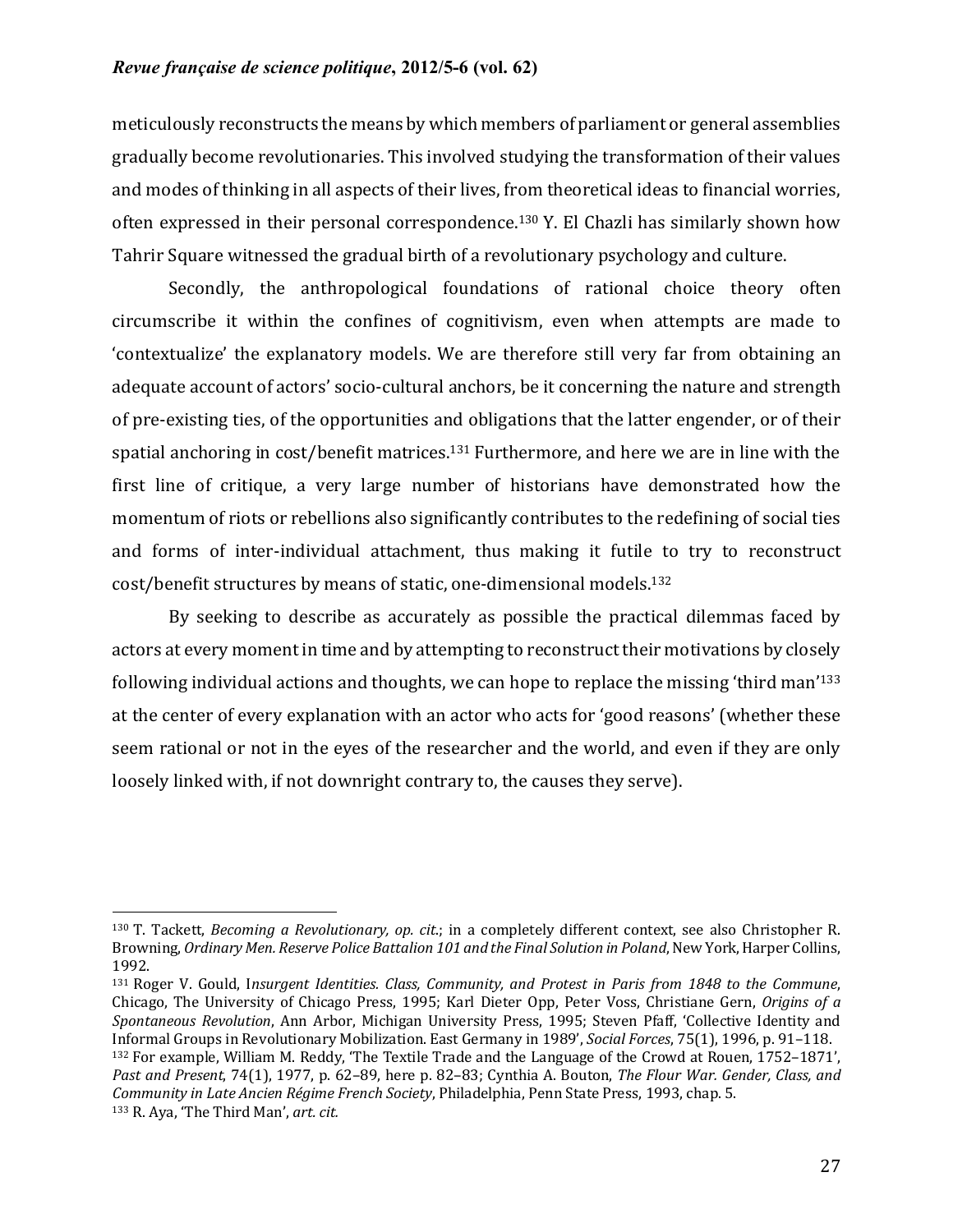# **Revolutionary performances**

Under the guise of unpredictability and collective effervescence, events paradoxically fall within prescribed norms and are fostered by modes of action drawn from select repertoires, which we shall attempt to describe as thoroughly as possible. This is not to deny the potentially transformative nature of certain characteristic elements of revolutionary situations. Quite the opposite: it seems to us that we can best understand the rules governing the plasticity of structures when we recognize their 'sensitivity to mobilizations, actors' tactical activity and the blows exchanged'.<sup>134</sup> From our point of view, although revolutionary situations do amount to exchanges governed by interactional logic, attention must nevertheless be paid to the manner in which observable behaviors are historically established, since the social norms involved therein are and have been the object of gradual, multiple and simultaneous developments.<sup>135</sup>

These comments call for a close observation of revolutionary performances, which are subject to two competing rationales. On the one hand, actors  $-$  both protesters and the forces of law and order — often participate in structurally regulated interaction sequences; these attest to the existence of a shared understanding of the situation, and thus of explicit and implicit rules of the game (legal frameworks, social mores) bolstered by local police culture and protest history, with all their attendant tactics and predictable moves.<sup>136</sup> On the other hand, the multiplicity of actors present and the complexity of the fights for meaning that occur during interactions and interpretations introduce large margins of uncertainty. In other words, only a blow-by-blow contextualized analysis of a situation can allow us to understand how protest dramaturgy can activate and orient a revolutionary situation  $-$  so

<sup>134</sup> Michel Dobry. 'Le politique dans ses états critiques. Retour sur quelques aspects de l'hypothèse de continuité', in Marc Bessin, Claire Bidart, Michel Grossetti (ed.), *Bifurcations. Les sciences sociales face aux ruptures et à l'événement*, Paris, La Découverte, 2010, p. 64–88, here p. 79–80. On the relationships between structures and events, see also Marshall Sahlins, *How 'Natives' Think. About Captain Cook, for Example*, Chicago, The University of Chicago Press, 1995; William H. Sewell Jr., *Logics in History. Social Theory and Social Transformation*, Chicago, Chicago University Press, 2005. More recently, see Stéphane Latté, 'La force de l'"événement" est-elle un artefact ?', *Revue française de science politique*, 62(3), June 2012, p. 409-432.

<sup>135</sup> Erving Goffman, *Behavior in Public Places*, Glencoe, Free Press, 1963, p. 12; C. McPhail, *The Myth of the Madding Crowd, op. cit.,* p. 158–184; Nicolas Mariot, 'Does Acclamation Equal Agreement? Rethinking Collective Effervescence Through the Case of the Presidential "Tour de France" during the 20th Century', *Theory & Society*, 40(2), March 2010, p. 191-221; Olivier Fillieule, Danielle Tartakowsky, *Demonstrations*, Winnipeg, Fernwood Publishing, 2013.

<sup>136</sup> O. Fillieule, *Stratégies de la rue, op. cit.*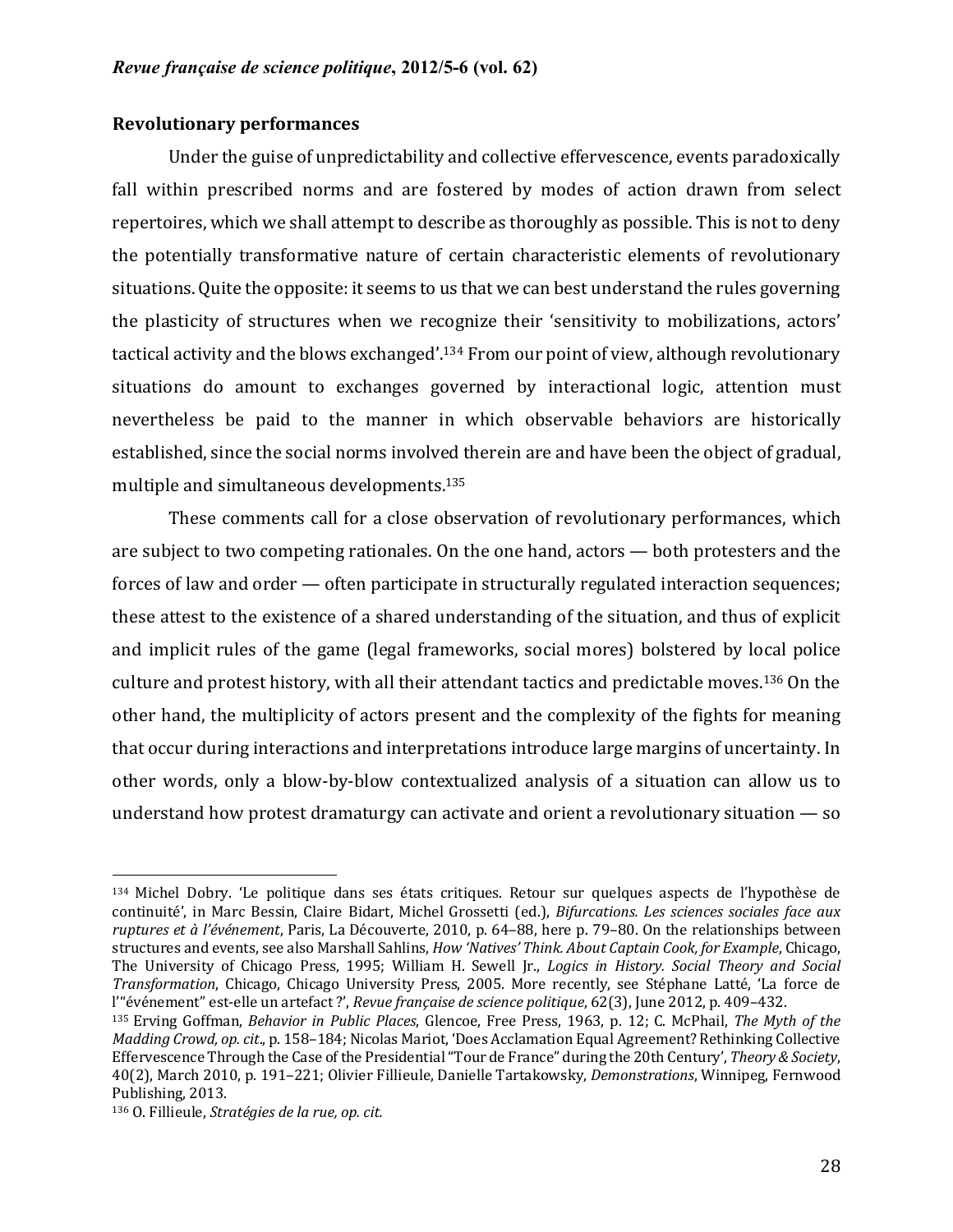long as we take into account the actions of demonstrators, the authorities being challenged *and* the forces of order.

Specialists in Northern African and Middle Eastern social movements have remarked how the observable behaviors of demonstrations are historically established and how the social norms displayed therein are borrowed from the knowledge of previous struggles, either directly reused by activists or indirectly transmitted to younger generations.<sup>137</sup> Whether in Tunisia, Egypt, Morocco or Yemen, the turn being taken by protest movements must be linked to previous demonstrations: actions supporting 'Arabic' or 'Islamic' causes; unprecedented protests in Redeyef and Gafsa in 2008 and in Ben Guerdane in 2010; the growing wave of labor strikes in Egypt, starting in 2004; protests against the high cost of living, such as those occurring in Morocco until 2009; and the development of groups which transcend ideological cleavages (such as Kifaya, the April  $6<sup>th</sup>$  group and the National Association for Change in Egypt, as well as various human rights organizations across different countries). These protests have allowed for the partial overlap between actors belonging to competing socio-political networks (see the insights contributed by M. Bennani-Chraïbi and M. Jeghllaly, C. Hmed and Y. El Chazli). They have likewise encouraged millions of people to learn how to engage in collective mobilization; in addition, such protests also allow hardened activists to learn from their previous mistakes, to innovate in order to surprise the forces of law and order (see. C. Hmed; Y. El Chazli; M. Bennani-Chraïbi, M. Jeghllaly). In addition, we should not overlook the know-how acquired or the informal networks constructed by the football clubs' Ultras, or more generally, throughout sites of urban dissidence (see A. Allal).<sup>138</sup> Finally, we must take into account everything that can be gleaned and adapted from one movement to another  $-$  including transnationally  $-$  for both protestors and security forces.

But actors' behaviors do not, however, solely stem from learnt forms  $-$  they also depend on situational logic, marked by a profusion of critical moments. We can see this

<sup>137</sup> Mounia Bennani-Chraïbi, Olivier Fillieule (ed.), *Résistances et protestations dans le monde musulman*, Paris, Presses de Sciences Po, 2003; Joel Beinin, Frédéric Vairel (eds), *Social Movements, Mobilization and Contestation in* the Middle East and North Africa, Stanford, Stanford University Press, 2011. The same goes for the forces of law and order, which have also acquired know-how from past conflicts.

<sup>138</sup> Ashraf El-Sherif, 'The Ultras' Politics of Fun Confront Tyranny', *Jadaliyya*, February 2012,

<sup>&</sup>lt;http://www.jadaliyya.com/pages/index/4243/the-ultras-politics-of-fun-confront-tyranny>.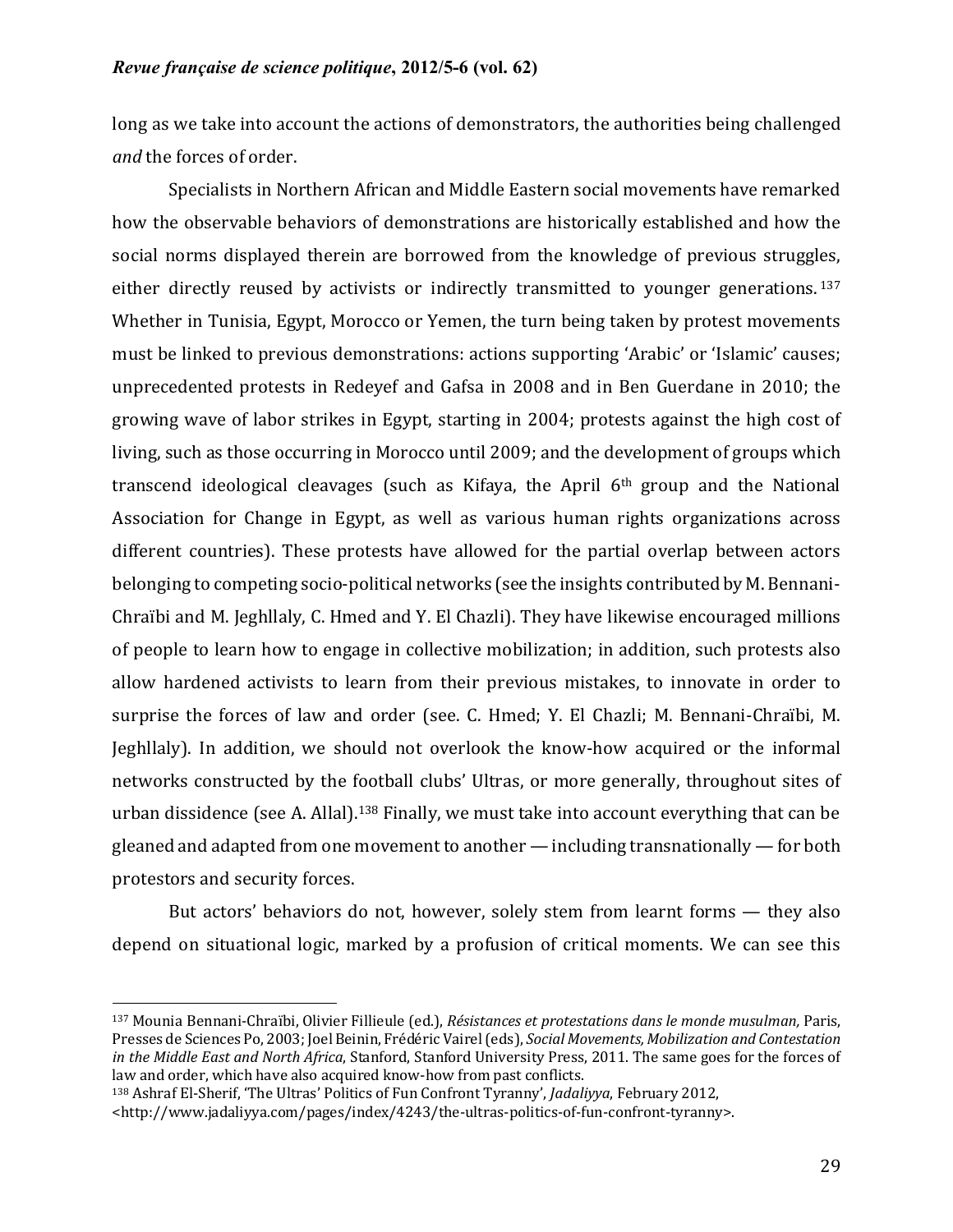clearly in the ambivalent effects of repression, which can radicalize opponents by establishing binary structures<sup>139</sup> that accelerate the crumbling of authoritarian legitimacy; this may consequently drive participants to go far beyond their initial goals (see A. Allal and C. Hmed), even though for the authorities in power, indiscriminate violence and savage repression sought to reduce the strength and number of protests.

This phenomenon was especially evident throughout a whole series of cathartic events that acted as 'turning points' (like Egypt's 'Friday of Anger', on January 28<sup>th</sup>, 2011, see Y. El Chazli), marked by the disappearance of security forces, the ambiguous role of the army and the establishment of neighborhood self-defense committees.<sup>140</sup> In Yemen, on March 18<sup>th</sup>, 2011, the 'Friday of Dignity' saw security forces intervene to oust protestors from Taghyir Square and more than fifty individuals were assassinated by isolated gunmen, thus spurring on the movement and speeding up the rate of defections. In Manama, although the first protests on January  $14<sup>th</sup>$  in 2011 only numbered a few hundred, the repression they provoked played a significant part in inciting revolt. The installation of an encampment at the Pearl Roundabout and its subsequent repression transformed the nature of the protest in just two days. First of all, demands became increasingly radical, moving from requests for reform to calls for a regime change. Secondly, having previously been confined to human rights activists, the protest movement spread to students, engineers, professors, lawyers, and even members of the opposition: trade union activists, Shiite religious leaders. This demonstrated that the spirit of rebellion had permeated throughout many different social classes and environments. This handful of examples illustrates the self-propelling dynamics of transformative events. The very strength of events leads participants to go far beyond what they had initially envisioned, let alone dreamt of (A. Allal, C. Hmed, Y. El Chazli). And although the protestors of Sidi Bouzid, Tunis's Kasbah, Tahrir Square and Deraa are remarkably aware of the historical significance of their actions, they are nonetheless still unable of explaining it, as the situation's logic surpasses their individual calculations and expectations.

<sup>139</sup> C. Alexander, *Performative Revolution in Egypt*, *op. cit.*, p. 3.

<sup>140</sup> J. Gelvin, The Arab Uprisings, op. cit., p. 46; H. Rushdy, 18 days in Tahrir, op. cit.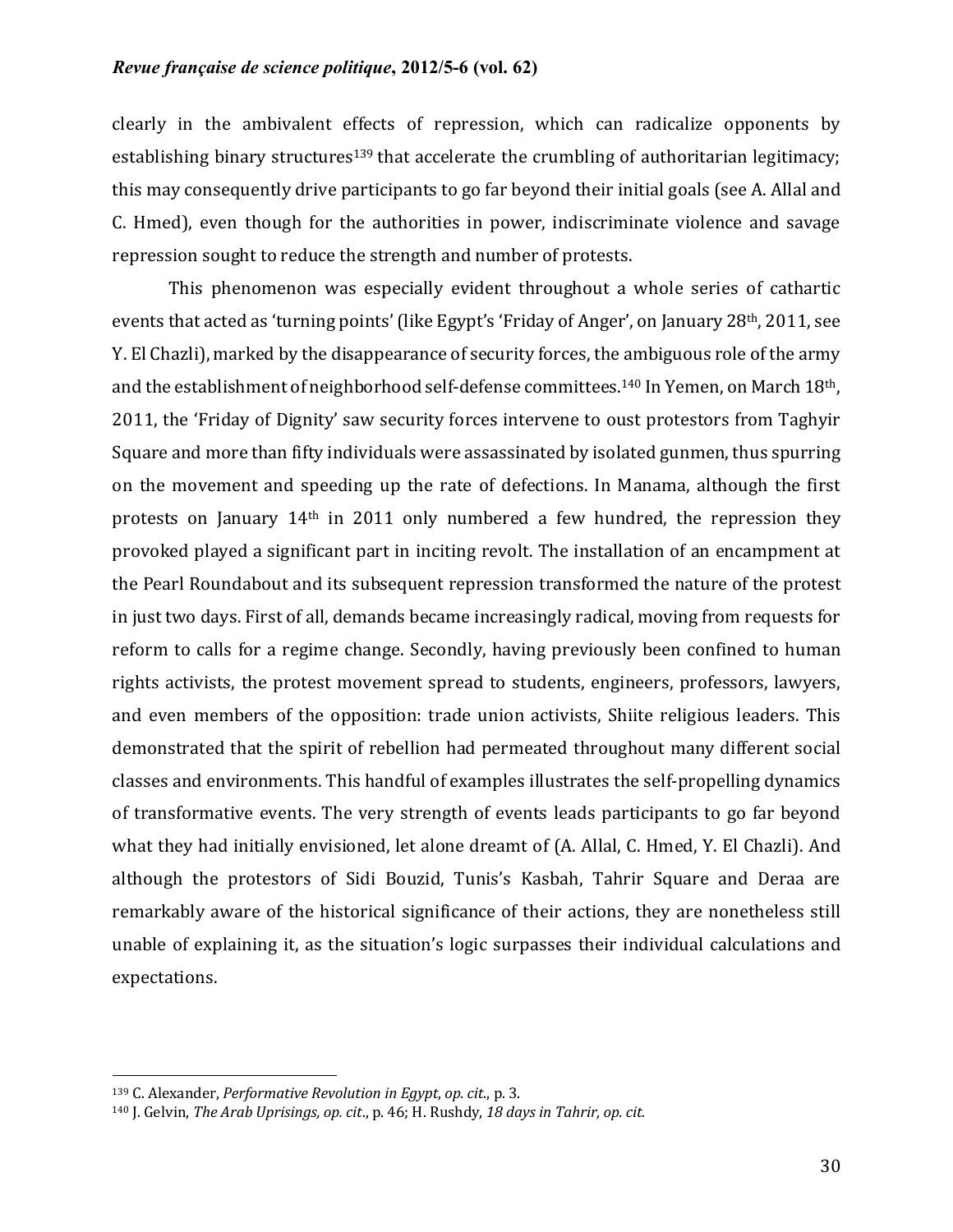Given a certain limited set of circumstances, the choice of one form of action over another stems from both tactical and strategic concerns, and from an attempt at framing undertaken by protestors in order to give meaning to their movement. During the Arab uprisings, heterogeneous modes of action have been observed: general strikes, mass protests, political funerals, manifestations, riots and even guerrilla actions. This variety is tied to the actors' politicization, their pre-existing networks, the places they inhabit and the timing they chose for protest movements. The Tunisian examples in this volume demonstrate this clearly. The 'débrouillard' (or street-smart) youths coordinate thanks to neighborly, friendly or familial relations; they tend to engage (usually at night) in urban guerrilla actions against the police on the streets of their neighborhoods. Union leaders and members of the political opposition, on the other hand, mobilize through their pre-existing activist networks and organize (daytime) events inspired by the lessons of the past: general strikes, sit-ins, solidarity caravans and protests along major city streets. Nevertheless, this variety does not prevent some amount of overlap from occurring.

For example, in the case of the Tunisian, Egyptian, Bahraini, Libyan and Yemeni uprisings, all of the events converged around the physical presence of encampments. This allows us to interpret this mode of action as an effective means for the spread of protest movements.  $141$  Tahrir Square in Cairo is the most evocative illustration of this phenomenon: $142$  the 'Egyptian Revolution' symbolically took shape there and its fate now seems completely intertwined with the square's life.<sup>143</sup> This phenomenon  $-$  and the same sentiment — could also be observed in Tunis' Kasbah, Sanaa's Taghyeer Square and Manama's Pearl Roundabout, but also in Benghazi's Al-Shajara Square, in Tripoli's Martyrs' Square, etc.<sup>144</sup> In non-democratic contexts where participating in a street demonstration can

<sup>&</sup>lt;sup>141</sup> See the conclusion to Olivier Fillieule and Danielle Tartakowsky's *Demonstrations, op. cit.* 

 $142$  This form of action is so prevalent and widespread that is has often caused other forms of revolt to be overlooked, both in the eyes of outside commentators as well as of participants. It is just as likely that attention was very quickly concentrated on capital cities, neglecting the contribution of other cities to the momentum of protests.

 $143$  In the eyewitness accounts collected in 18 days in Tahrir, the persons interviewed were firmly convinced that everything was staked on Tahrir Square, and that nowhere else in Egypt had much importance.

 $144$  This form of action was not invented in Tunis' Kasbah or on Tahrir Square and thus merits an explanation. The first example that comes to mind is that of Tiananmen Square in 1989, but we can also recall more recent movements like *Los Indignados* and Occupy in Europe, the US and Israel. Moreover, these spaces did not become epicenters of rebellion overnight: like Cairo's Tahrir Square or Casablanca's Mohammed V Square (Lahmam Plaza), they had very often been construed as symbolic sites of activism well before 2011.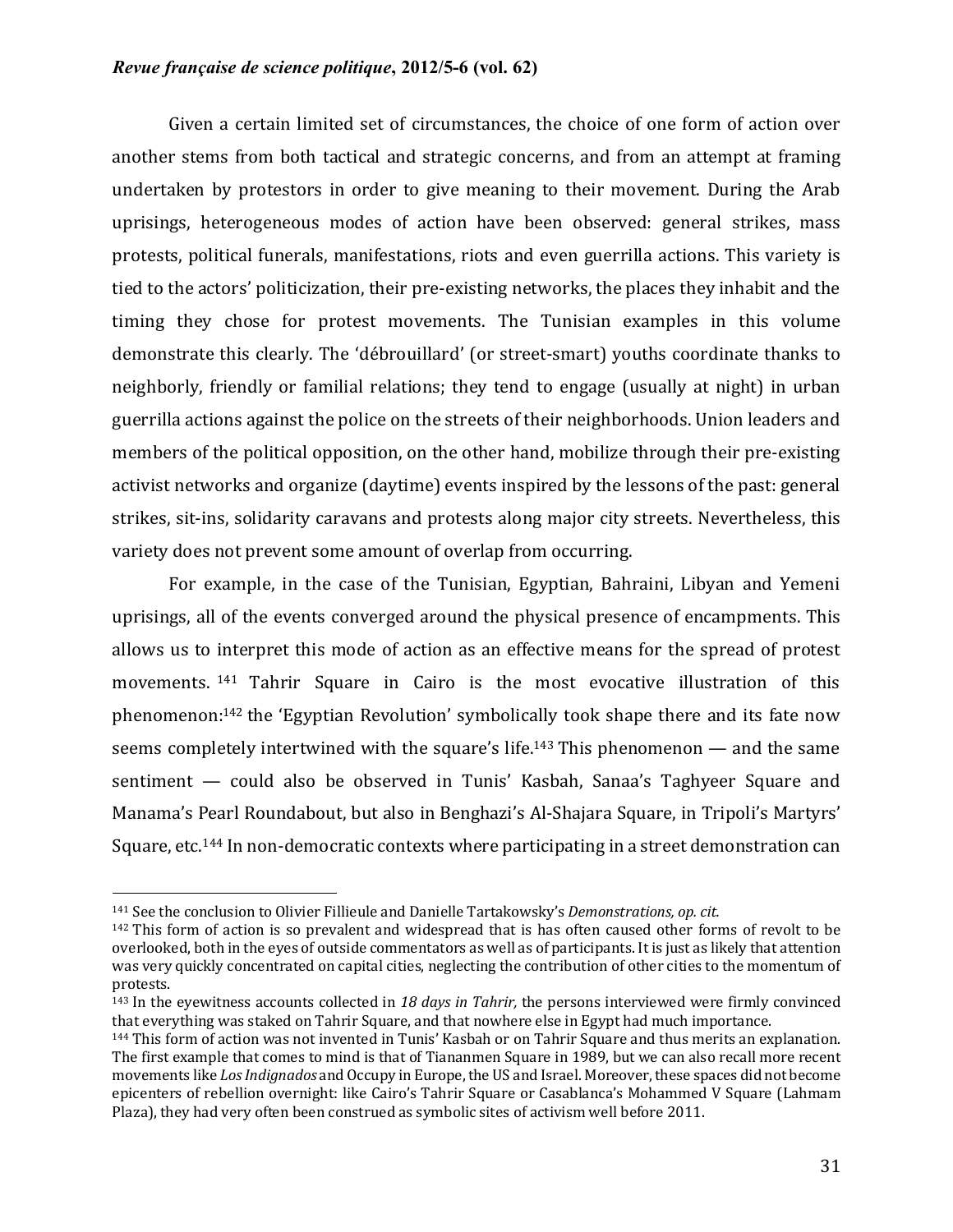be very risky for oneself and one's loved ones, occupying a public space is a gesture that is both symbolically disruptive and particularly adapted to the limits imposed by a repressive regime (see in particular the cases of Egypt and Yemen). First of all, encampments allow for the establishment of 'liberated' spaces that help to overcome fear and anchor the protest over time (somewhat like the older technique of the barricade).<sup>145</sup> Encampments are also a way to construct a unified image for the movement, supported by a mass  $-$  and largely peaceful — uprising of all sections of society against an illegitimate regime.<sup>146</sup> Finally, as Y. El Chazli, L. Bonnefoy and M. Poirier have shown in this volume, encampments are a powerful tool to stoke revolutionary enthusiasm, particularly by strengthening an 'esprit de corps' in small groups.  $147$  Two elements are crucial here.

First of all, due to its longer timeframe and the nature of the relationships it establishes, camping out in a protest site is likely to have a greater effect than sporadic participation in street demonstrations, no matter how violent or engaged these may be. This is attested to by a number of different elements, including first and foremost Facebook posts and Twitter feeds updated in the heat of the moment. Excepting whatever obstacles may prevent us from collecting such testimonials and analyzing them, these messages are an exceptional opportunity to recreate the hour-by-hour development of participants' spirits, perceptions, and decisions: in other words, 'the emergence of a situational norm'.<sup>148</sup>

On the other hand, the intensifying of interpersonal connections, contradictory debates and discussions as well as the 'liberation of political speech'<sup>149</sup> echo the observations noted by historians of the French Revolution when analyzing that revolutionary mindset.<sup>150</sup> In the Kasbah and on Tahrir Square, just like in the Palais Royal in 1790s Paris, individuals can become impromptu orators, ranting at passers-by, and roundtable discussions (halaqat

<sup>&</sup>lt;sup>145</sup> On the nature and the meaning of the barricade, see Alain Corbin, Jean-Marie Mayeur (ed.), *La Barricade*, Paris, Publications de la Sorbonne, 1997; Mark Traugott, *The Insurgent Barricade*, Berkeley, University of California Press, 2010. For an overview, see Michel Offerlé, 'The barricade', in David A. Snow, Donatella Della Porta, Bert Klandermans, Doug McAdam (eds), *The Wiley-Blackwell Encyclopedia of Social and Political Movements*, Oxford, John Wiley, forthcoming 2013.

<sup>&</sup>lt;sup>146</sup> Here, what I. Jasper calls 'the power of negative thinking' is fully engaged (*The Art of Moral Protest*, Chicago, The University of Chicago Press, 1997, p. 362).

<sup>147</sup> O. Fillieule, 'The Independent Psychological Effects', art. cit.

<sup>148</sup> Ralph H. Turner, Lewis M. Killian, *Collective Behavior*, Englewood Cliff, Prentice Hall, 1957.

<sup>149</sup> C. Kurzman, *The Unthinkable Revolution in Iran, op. cit.* 

<sup>150</sup> M. Vovelle, *La mentalité révolutionnaire, op. cit.*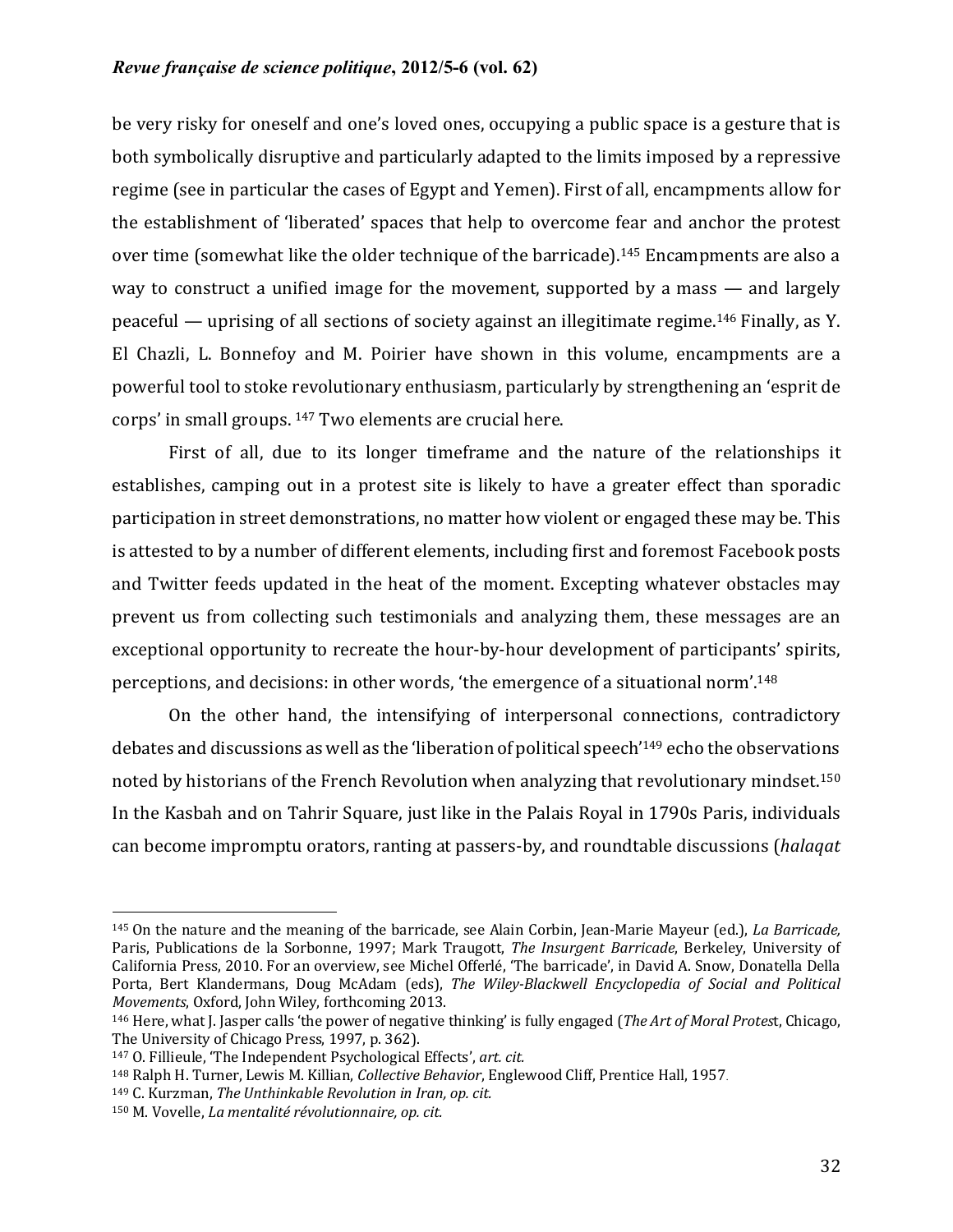*niqashiyya*) are improvised based on pre-existing networks, to which small groups may then adhere. Saturated with political symbols  $-$  flags, signs, graffiti  $-$  this is also a space for singing and dancing, for sharing food and having fun  $(Y$ . El Chazli).<sup>151</sup> The occupation of popular sites and the protests that rhythm their daily existence allow demonstrators to 'witness or participate in the birth of new practices, of new goals and of a new conceptual framework, which reveal a more or less radical transformation of habits and customs and thus contribute to the creation of a new identity'.<sup>152</sup> Initiation to group know-how takes place in a few different ways. Organizers from the lower-middle class may transmit their experiences to 'novices'; likewise, 'upper-middle class members may choose to slum it, to open up in a whole new way to urban youth culture, the latter teaching them how to protect themselves and how to procure rare items'.  $153$  These observations underscore the importance of the spatial dimension when analyzing social movements; as both a resource and one of the elements at stake,  $154$  space can potentially provoke sociability and politicization (see C. Hmed and A. Allal).<sup>155</sup>

> \* \* \*

In this essay, we have put forth an approach which refutes all causality and focuses on revolutionary situations, instead of searching for decisive factors and instigating elements, or reflecting upon the consequences and outcomes of these situations. This is not to suggest that identifying contextual factors to understand the dynamics of emergence is

 $151$  See also Iman Farag, 'En marge de la révolution égyptienne : écrire l'histoire ou sauver la mémoire ?', *Mouvements*, 66, 2011, p. 42-47; Iman Mersal, 'Revolutionary Humor', *Globalizations*, 8(5), 2011, p. 669-674; Lila Abu-Lughod, 'Living the "Revolution" in an Egyptian Village. Moral Action in a National Space', and Reem Saad, 'The Egyptian Revolution. A Triumph of Poetry', *American Ethnologist*, 39(1), 2012, p. 21–25 and p. 63– 66.

<sup>&</sup>lt;sup>152</sup> Annie Jourdan, *La Révolution, une exception française ?*, Paris, Flammarion, 2004, p. 142.

 $153$  Account given by the political scientist Dina El-Khawaga and collected by the authors.

<sup>154</sup> For example, Choukri Hmed, 'Espace géographique et mouvements sociaux', in O. Fillieule, L. Mathieu, C. Péchu (ed.), *Dictionnaire des mouvements sociaux, op. cit.*, p. 220-227.

<sup>155</sup> Asef Bayat, *Street Politics. Poor People's Movements in Iran*, New York, Cambridge University Press, 1997.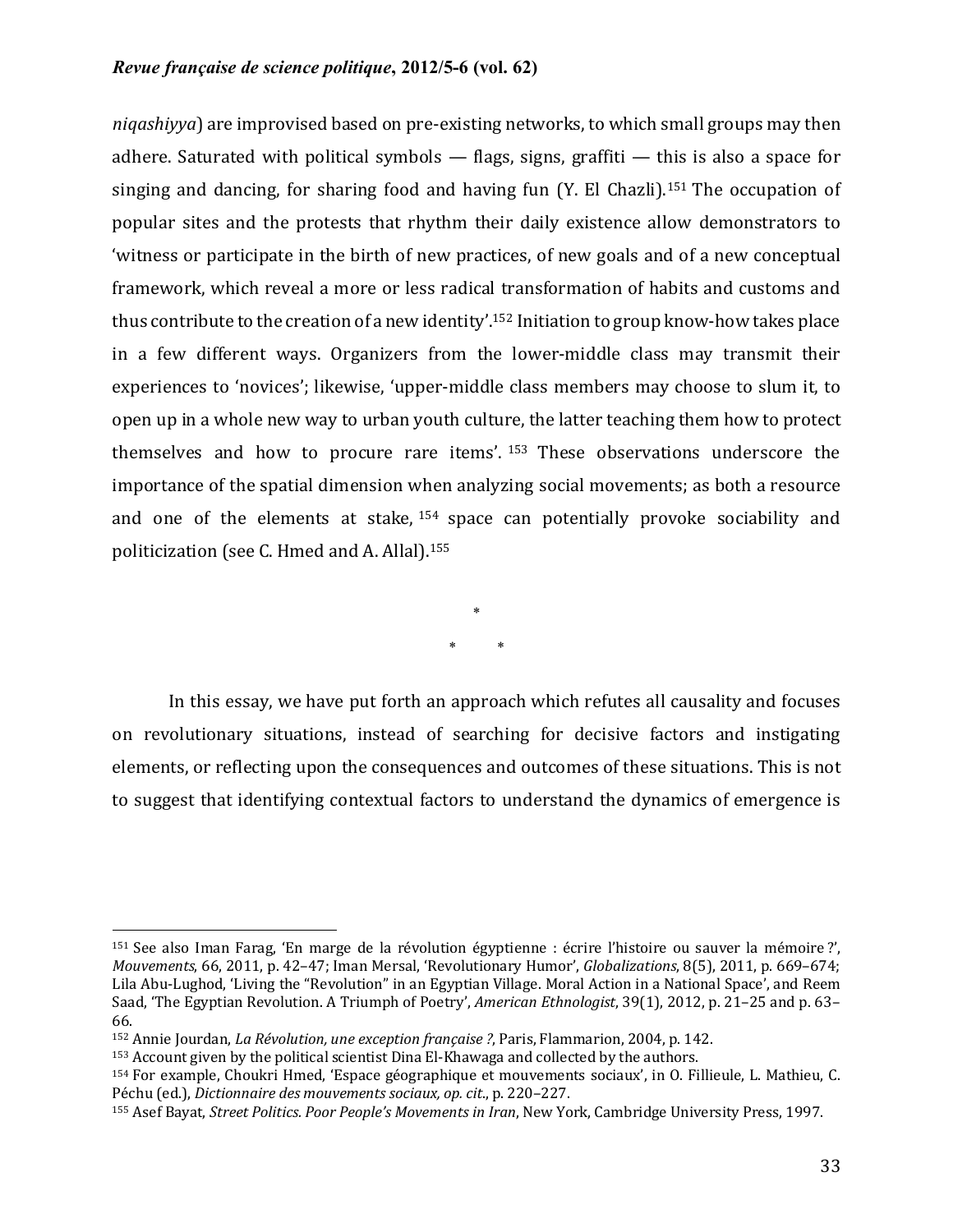superfluous,  $156$  nor that considering the outcomes of revolutionary situations is pointless.  $157$ However, the lion's share of research has hitherto been focused on these two aspects, and has thus neglected the study of revolutionary situations themselves. The summary literature review we have provided above has confirmed that this is not merely a view of our mind.

This sea change has been accompanied by another, equally important shift in scholarly research. Studies on revolutionary situations, or more broadly on crisis situations, first and foremost attempt to examine and define the *resulting* properties of these situations. Desectorization, the creation of inter-class coalitions, internal divisions or defections within the central bodies of the state and 'calculation evaporation' are all *results* of the opening up of a revolutionary situation. We therefore propose examining the sequences of actions  $$ defined as series of complex but observable interactions —which *lead* (or not) to these results. Two different avenues are possible here. One may reconstruct the various steps of the conflict between all the participants in a given revolutionary situation, in order to isolate the most important elements and outline their momentum. This is the approach adopted by the papers we will read further on.<sup>158</sup> On the other hand, one may also identify a series of relational and cognitive *processes* of general scope operating within the performances that lead to revolutionary situations (this without considering their success or failure). In doing so, the modes of transformation from one state to another which are typical of revolutionary situations may be gleaned. As we have noted above, such an objective is not far from that which drives mechanistic approaches. Nevertheless, it differs due to its methodological determinism and its subsequent rejection of causality, both in terms of the scales of observation used and its focus on the micro-foundations of action. Hence our emphasis

<sup>&</sup>lt;sup>156</sup> For a critical analysis of the issue of emergence, and of the combination of important external and internal factors at the same time as micro-events, see Stéphane Cadiou, Stéphanie Dechezelles, 'La problématique de l'émergence pour l'étude des mobilisations collectives : pistes et repères', in Stéphane Cadiou, Stéphanie Dechezelles, Antoine Roger (ed.), *Passer à l'action : les mobilisations émergentes*, Paris, L'Harmattan, 2007, p. 11–48.

<sup>&</sup>lt;sup>157</sup> Studies on the outcomes of protest movements are indeed fascinating, whether they are conducted at the level of heavy macro-level social variables (for example, cultural changes), the orientation of public policy, or even the biographical consequences of involvement. For a review of the existing literature on this subject, see, Didier Chabanet, Marco Giugni, 'Les conséquences des mouvement sociaux', in O. Fillieule, É. Agrikoliansky, J. Sommier (ed.), *Penser les mouvements sociaux, op. cit.*, p. 145-162.

 $158$  This is also the approach adopted by the authors of a forthcoming volume which, like this text, will collect various works stemming from eyewitness observations on the ground: Amin Allal, Thomas Pierret (ed.), Devenir révolutionnaires. Au cœur des révoltes arabes, Paris, Armand Colin, forthcoming 2013.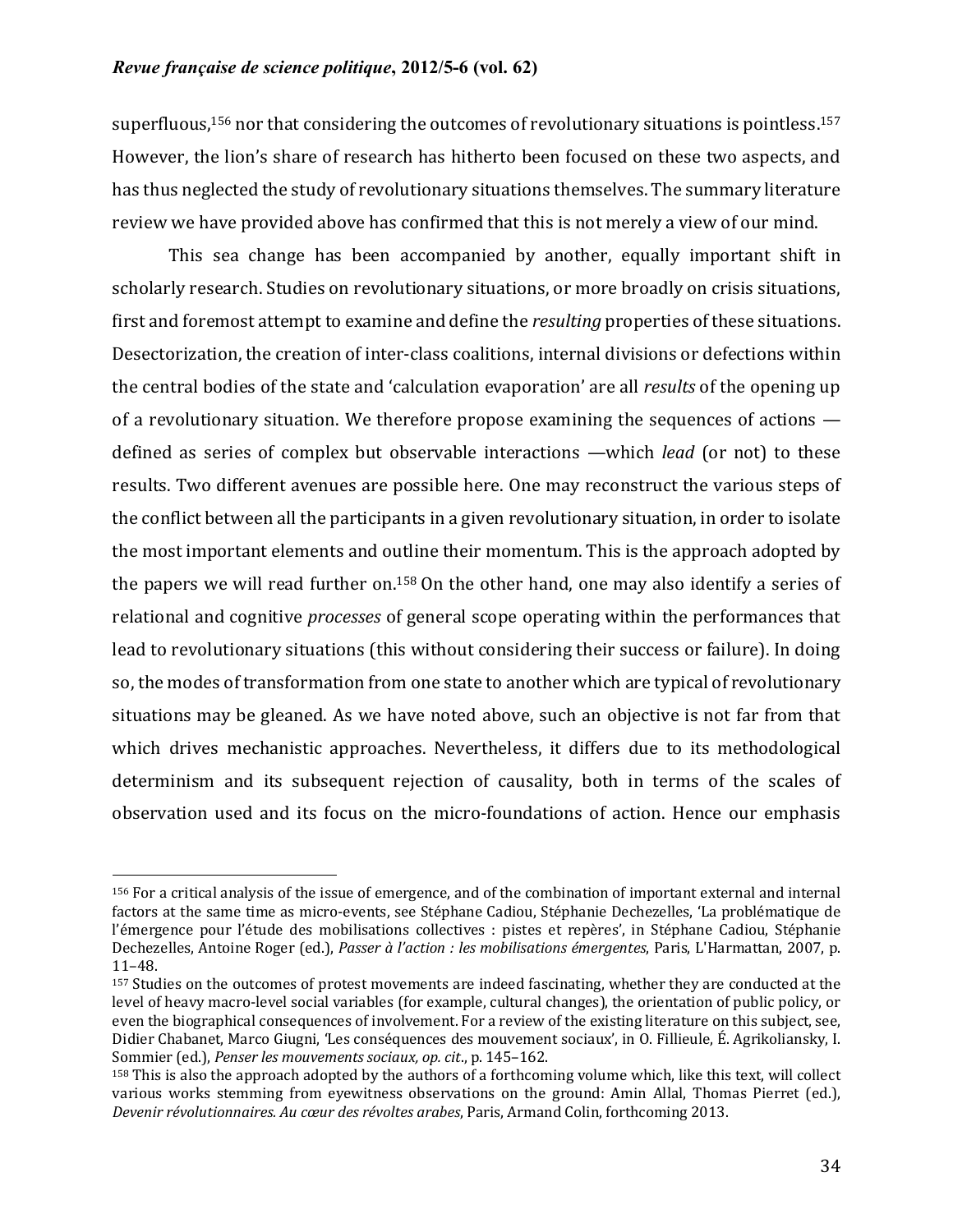above on actors and their decision-making processes *in situ*, as well as conflicts and their potential saliency. The following chart shows the breakdown of the aforementioned elements, divided into two categories.

First of all, we choose to distinguish between conducive elements, processes and revolutionary situations. This diachronic distinction between three different classes of elements is naturally porous and requires a case-by-case evaluation. Firstly, because the processes that lead to revolutionary situations can continue to operate therein as the latter develop; and secondly, because the distinction between starting conditions and the components of change between states are difficult to pin down. This is a classic problem for neuroscientists and biologists, both of whom ultimately make decisions based on pragmatic considerations.<sup>159</sup> To stick to an example, what is important here is to separate, at the environmental level, the more or less exclusive and interventionist character of the state<sup>160</sup> or the predominant forms of social segmentation<sup>161</sup>. Those elements contribute to frame, at the micro and meso levels, the incidence, the form and scope of processes of emulation and attribution of similarity. Hence generating, among other results, modularity, or the heightened transferability of modes of action and recognizable frameworks across space and time, or the spread of protests to a significant portion of the population. Secondly, a similarly difficult distinction must also be made between the three scales of analysis used. For example, the process of the attribution of similarity (the strategic identification of potential imitators with original instigators) observable at the relational level is linked, at the cognitive level, to emulation (i.e., hope for success). However, this distinction seems useful for the purpose of isolating different levels of observation of these processes, some of which cannot be easily reduced to cognitive processes (e.g., brokerage).<sup>162</sup>

<sup>159</sup> Carl F. Craver, 'Mechanisms and Natural Kinds', *Philosophical Psychology*, 22(5), 2009, p. 575–594. 160 M. Parsa, *States, Ideologies, op. cit.* 

<sup>161</sup> Anthony Oberschall, *Social Conflict and Social Movements*, Englewood Cliffs, Prentice Hall, 1973.

<sup>&</sup>lt;sup>162</sup> Tulia G. Falleti, Julia Lynch, 'From Process to Mechanism. Varieties of Disaggregation', *Qualitative Sociology*, 31(3), 2008, p. 333-339.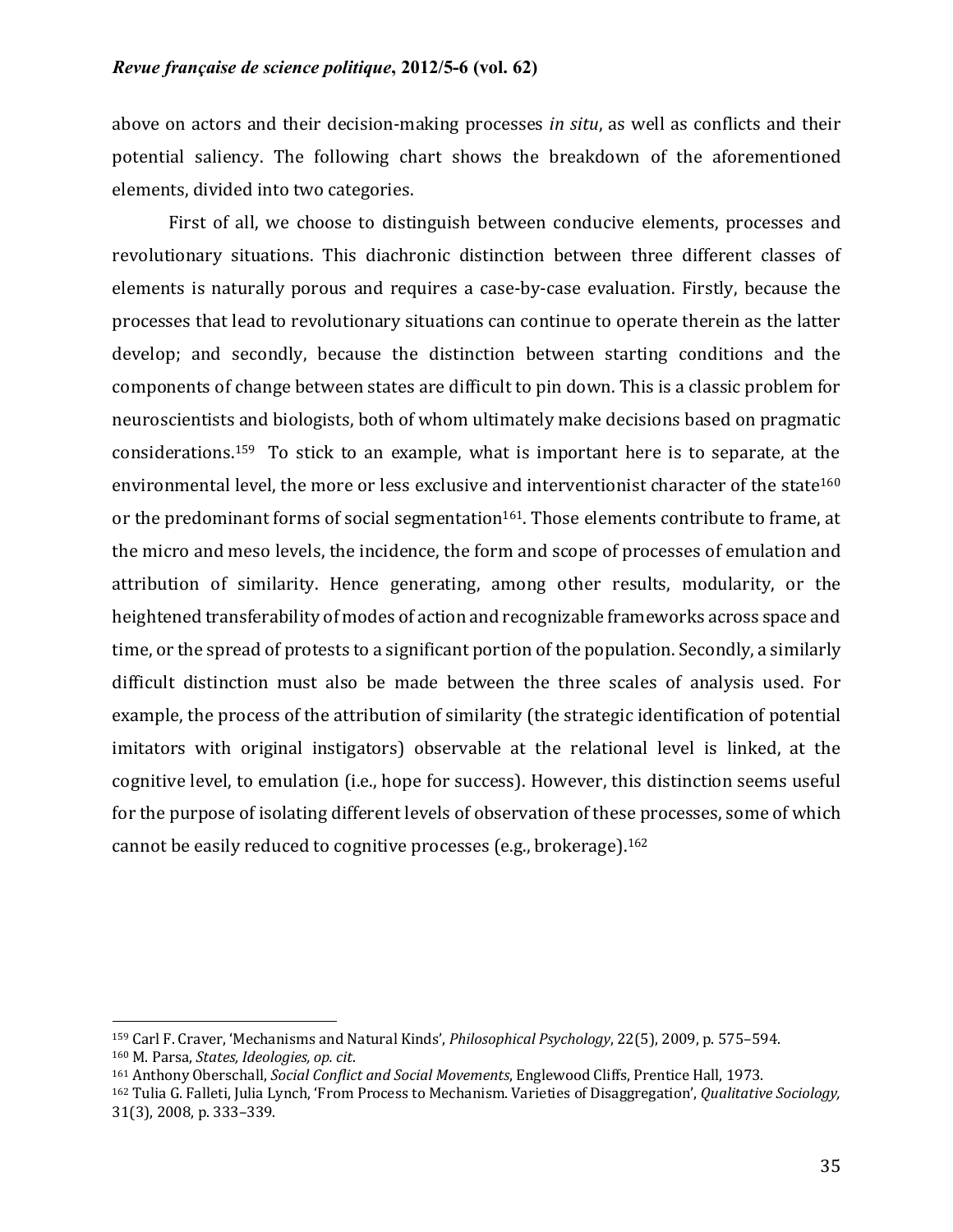| <b>Conducive Elements</b><br>(present outside of the crisis'<br>temporal framework)                                                                                                                                                                                                                                                                                                    | <b>Processes</b><br>(how conflict develops step-<br>by-step between individual                                                                                                                                                       | Revolutionary<br><b>Situation</b><br>(dual-power situation)                                                                                                                                                      | Scale of the<br><b>Analysis</b> |
|----------------------------------------------------------------------------------------------------------------------------------------------------------------------------------------------------------------------------------------------------------------------------------------------------------------------------------------------------------------------------------------|--------------------------------------------------------------------------------------------------------------------------------------------------------------------------------------------------------------------------------------|------------------------------------------------------------------------------------------------------------------------------------------------------------------------------------------------------------------|---------------------------------|
|                                                                                                                                                                                                                                                                                                                                                                                        | and collective actors)                                                                                                                                                                                                               |                                                                                                                                                                                                                  |                                 |
| Structural<br>Form of the State (+/-<br>interventionist, exclusive)<br>Form of the class conflict $(+/-)$<br>polarized)<br>Vertical/horizontal segmentation<br>Type of international support for<br>the regime<br>De-differentiation<br>Short-term<br>Change in support to the regime<br>Military defeat<br>Coup d'état, 'palace coup'<br>Neighboring revolutionary<br>situation, etc. |                                                                                                                                                                                                                                      | Spread of protests to a<br>significant portion of the<br>population<br><b>Blurring of boundaries</b><br>between social spaces<br>Large inter-class<br>coalitions<br>Modularity of modes of<br>action and framing | <b>Macro</b><br>(environmental) |
| Collective actors' level of<br>resources (organizational,<br>leadership, ideological, etc.)<br>Brokerage ability<br>Collective memory of past<br>struggles                                                                                                                                                                                                                             | Attribution of similarity<br>Construction of strategic<br>identities<br>Cooptation<br>Concessions<br><b>Divisions</b><br>Targeted/discriminatory<br>repression                                                                       | Division/defections<br>within the state or<br>repressive apparatus<br>Frame simplification<br>and unification of modes<br>of action                                                                              | <b>Meso</b><br>(relational)     |
| Individual memory of past<br>struggles<br>Socialization/politicization<br>Social status<br>Growing confusion and<br>uncertainty with regard to<br>expectations                                                                                                                                                                                                                         | Shift in the balance between<br>public and private<br>preferences<br>Emulation (evaluation of<br>one's chances for success)<br>Assurance/de-assurance<br>games<br>Bandwagon effect and<br>counter-effect<br>Critical mass/free rider | Calculation evaporation                                                                                                                                                                                          | <b>Micro</b><br>(cognitive)     |

# **Some Modes of Transformation of States Specific to Revolutionary Situations**

 T1...T2...T3...T4...T5...etc. Tx

 $\blacktriangleright$ 

*Sequences of action* that can lead to the instauration of *a revolutionary situation*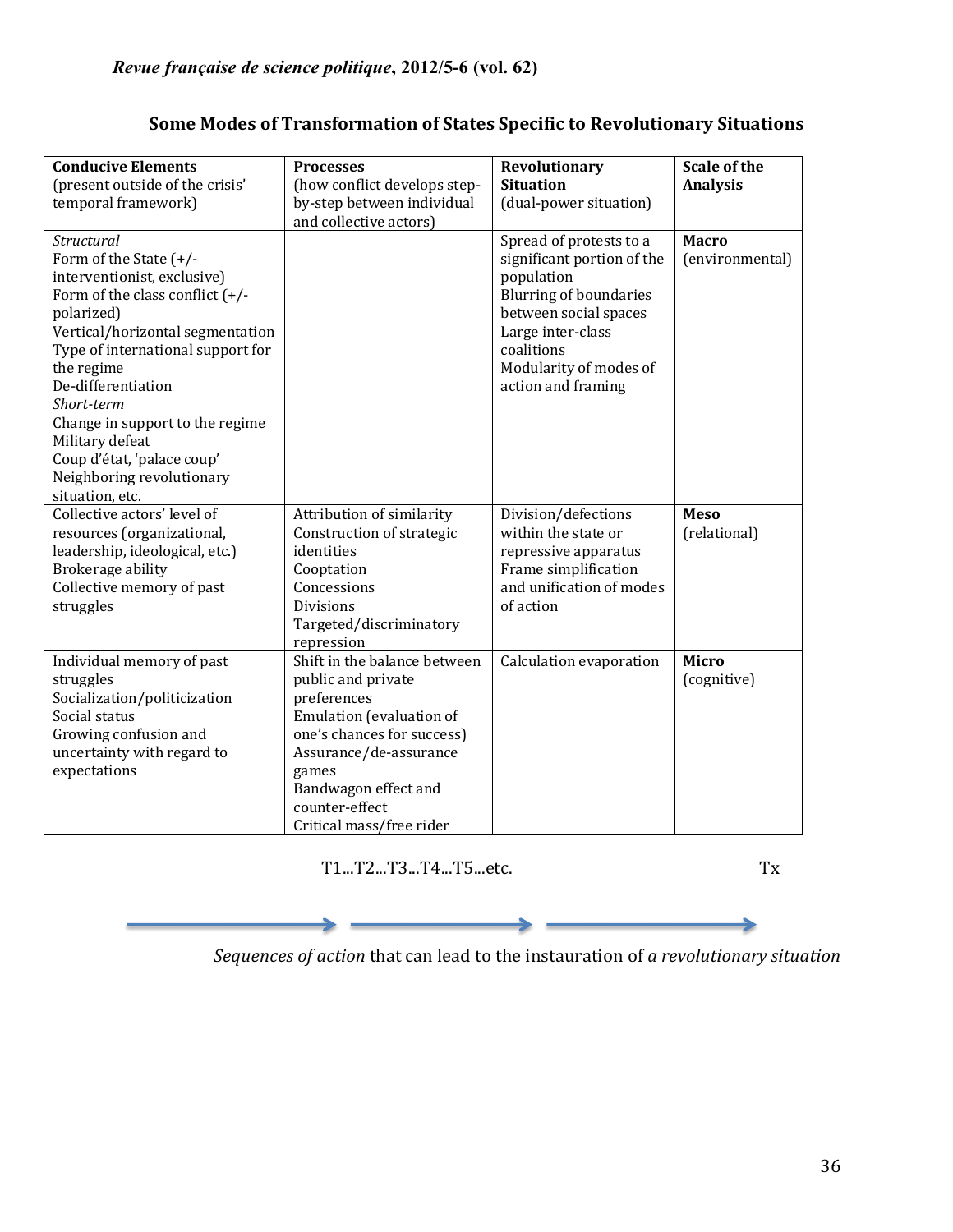The list of elements above is tentative and non-definitive; it should be completed by further research. In addition, the distinction between events and processes should be refined. If processes are defined as the succession of moves made by individual and collective actors, then they are composed of, but not reducible to, events. In its current state, the chart above does not specify what we mean by repression as a process (that is, a strategy employed with a specific aim and which is based on predicting the moves of adversaries as well as allies) and repressive events as moves made at a given time.

Finally, it is clear that processes develop in different ways depending on their preliminary conditions; it is likewise possible that they are not all equally central to the emergence of a revolutionary situation. Most importantly, however, processes acquire their power by combining with each other both synchronically and diachronically  $-$  with the result that a process, by itself, explains nothing. As we know, the authors of *Dynamics of Contention* faced criticism for inconsistently shifting between the production of historical narratives and the identification of mechanisms as explanatory variables.<sup>163</sup> We believe that studying sequences of actions and thus the *combination of processes* activated and experienced by the involved parties will allow us to unravel the successive stages that potentially lead, here and there, to revolutionary situations. In this fashion, we avoid establishing both the laws governing the development of revolutionary situations and the unique and circumstantial narrative of any particular revolutionary trajectory.

For example, at the beginning of 2011 similar processes were at work in both Egypt and Morocco. And yet, these processes did not produce similar results: in the former case, they led to a revolutionary situation, while in the latter they opened up 'reformist' possibilities. Both countries witnessed the attribution of similarity and the construction of strategic identities, which translated into the creation of coalitions transcending pre-existing cleavages and polarizations. On the other hand, the modalities of crisis management combined differently. In Egypt's case, concessions came too late following lengthy and indiscriminate repression. In Morocco, however, the rapid proposals for reform,

 $163$  Pamela Oliver describes this tension well when she remarks that 'a generalizing strategy focused on one process can never explain a historical episode, and should not try to. But conversely, a research program focused on explaining particular historical events cannot yield a general understanding of any process' ('Mechanisms of Contention', *Mobilization*, 8(1), 2003, p. 119-122, here p. 121). See also Ruud Koopmans, 'A Failed Revolution – but a Worthy Cause', *Mobilization*, 8(1), 2003, p. 116–119, here p. 117.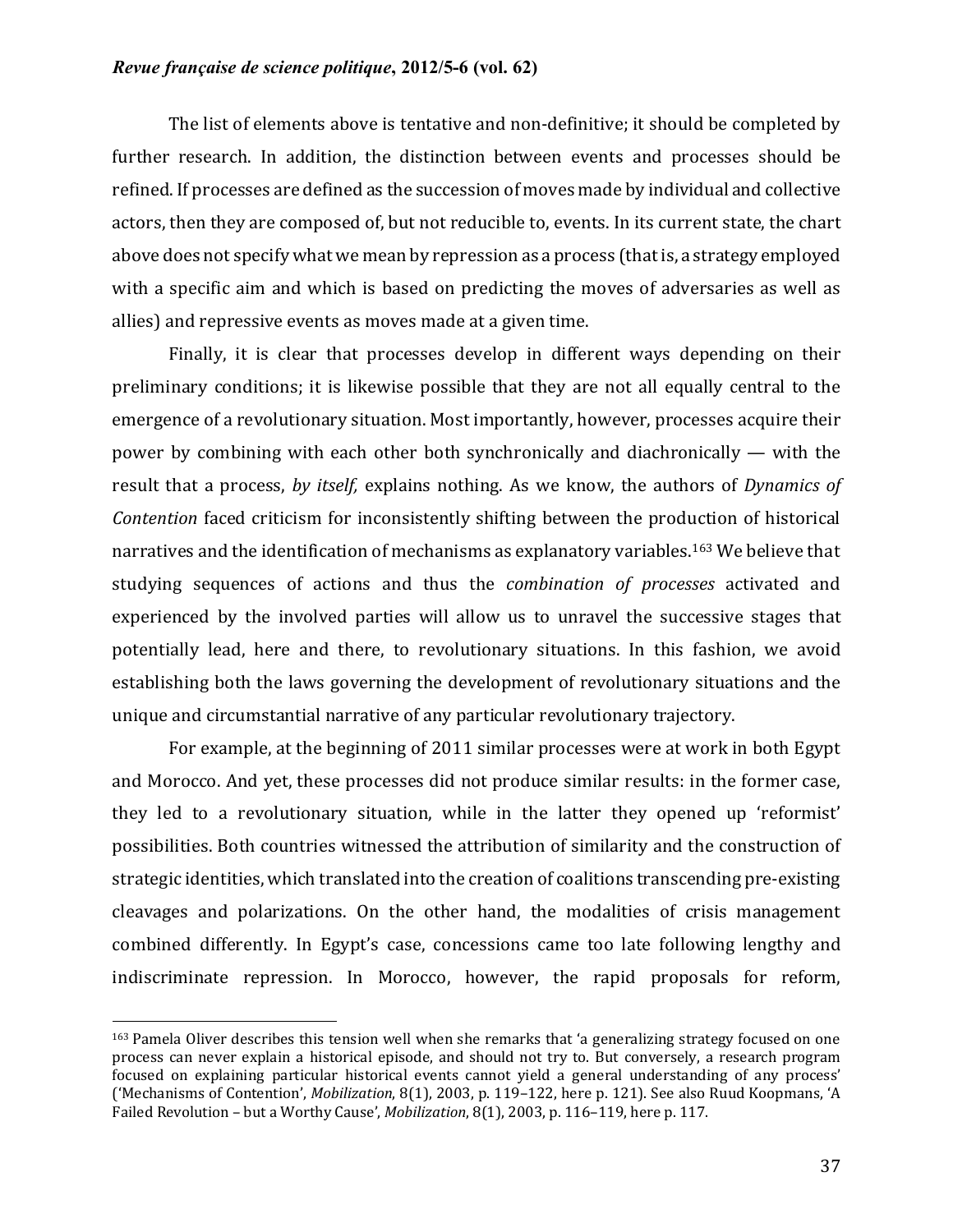redistribution capacity building  $-$  in part thanks to international aid  $-$  and the use of selective and timely repression combined to result in the implementation by protestors of organizational tools allowing them to 'control the streets' and prevent the kind of 'spillage' which in Egypt led to instigators being overrun by their followers. In other words, in Morocco, the protestors' self-limitation helped to prolong the mobilization's momentum; unlike in Egypt, the point of no return was never reached, and thus a gradual path towards change remained possible.

In conclusion, we would like to briefly return to the question of how best to study sequences of action. We believe that it is necessary to systematically connect the description of phenomena with the meaning that actors attribute to the actions they take, when they take them. This is the only manner in which researchers can avoid imputing motivations to individuals based solely on the observation of their acts. As R. Aya sarcastically remarks, without meaning that actors attribute to the different steps of a process, the analysis of situations cannot be rooted in evidence or facts but 'gratuitous assumption — usually some sociological cliché'.  $164$  The issue is thus how to record explanatory clues: that is, 'circumstantial evidence for hope of success'.<sup>165</sup> We believe that the authors contained in this volume have contributed several answers and opened up at least two different avenues for future research.

First of all, in order to avoid imputing wild meanings and making homogenous classifications, as well as the groundless guesses of pragmatic sociology, we must attempt to elaborate a precise sociography of participants in all their diversity, by putting their actions and perceptions back into a personal and familial historical perspective. This involves focusing on the main principles of political socialization and connecting the investigation on personal dispositions towards acting with the way in which activist experiences and events transform individuals.<sup>166</sup> In other words, according to a perspective that is neither 'causal'

 $164$  R. Aya, 'The Third Man', *art. cit.* J. Bohstedt directs this same criticism at E. P. Thompson regarding the concept of 'moral economy' which he deems to be a romantic notion, even though greater attention paid to the riots would have allowed him to better understand the role of morality and decorum at the heart of actors' calculations — both rioters and representatives of law and order (John Bohstedt, 'The Moral Economy and the Discipline of Historical Context', *Journal of Social History*, 26(2), Winter 1992, p. 265-284).

<sup>165</sup> R. Aya, 'The Third Man', *art. cit.*, p. 151.

<sup>166</sup> Olivier Fillieule, 'Socialization and Social Movements', in D. A. Snow, D. Della Porta, B. Klandermans, D. McAdam (eds), *The Wiley-Blackwell Encyclopedia of Social and Political Movements* Oxford, op. cit.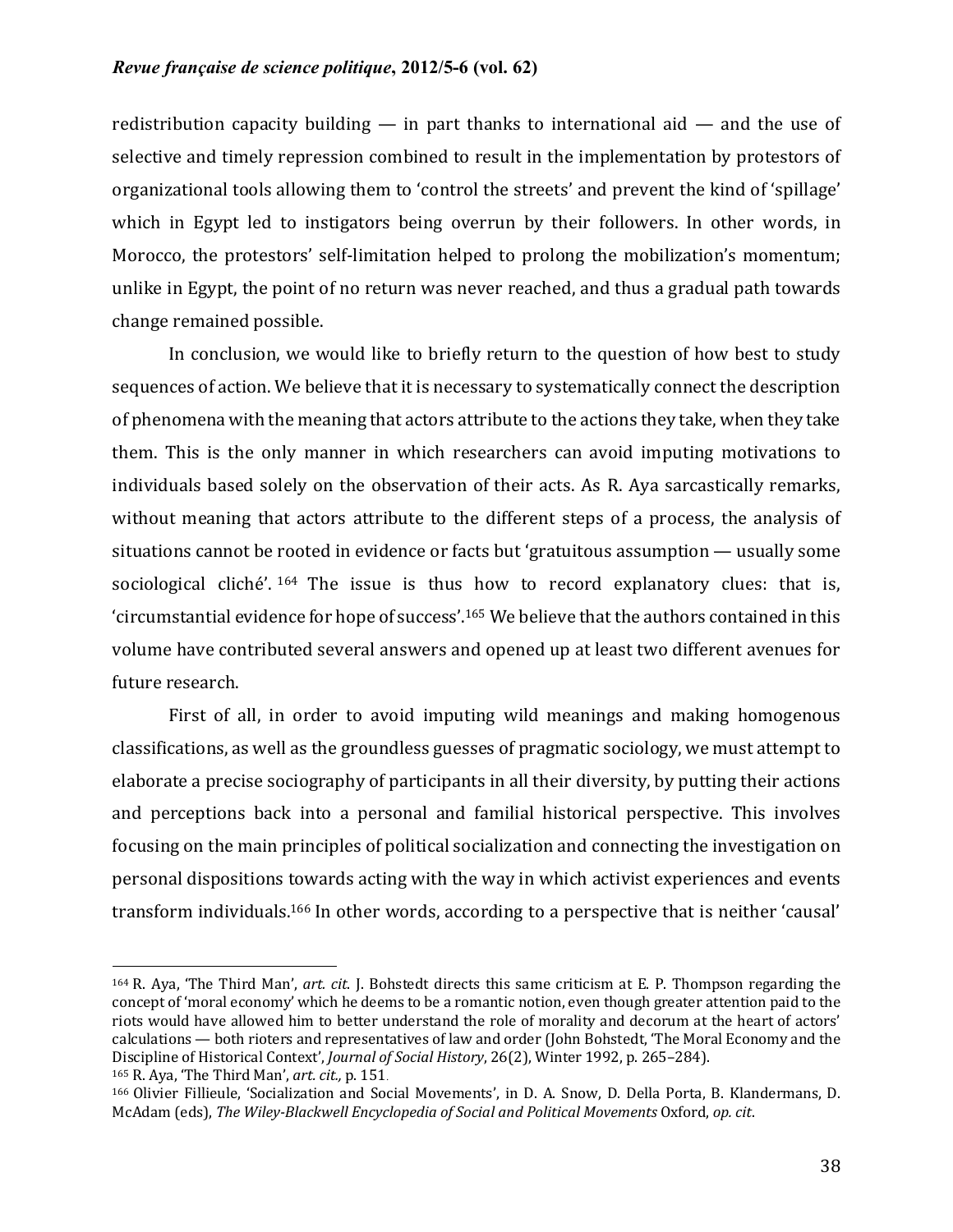nor 'linear', one should measure how 'commitment generates or modifies dispositions towards acting, thinking and perceiving  $-$  including self-perception  $-$  in continuity or breaking with the previous products of socialization'.<sup>167</sup> To do this, longitudinal studies are necessary. We will of course have to wait several years before being able to answer these questions, but if we hope to address them by means of longitudinal rather than retrospective studies, we must begin today.

Secondly, having recourse to the sociology of revolutionary situations requires instruments and methods of observation that allow for the study of sequences of action in the whole of their eventfulness. From this perspective, the visual materials accessible on the Internet<sup>168</sup>, either produced by researchers or collected *in situ*, are precious,<sup>169</sup> in particular in situations where artistic production (caricatures, graffiti, photography, videos) played an important role in the protests.<sup>170</sup> But most of all, as scholars have increasingly realized, ethnographic methods<sup>171</sup> are without a doubt the best suited to reconstruct the complexity

<sup>167</sup> Catherine Leclercq, Julie Pagis, 'Les incidences biographiques de l'engagement', *Sociétés contemporaines*, 84, 2011, p. 5–23, here p. 5.

 $168$  A plethora of resources are available online. Social networks link to a wealth of images and videos on YouTube, while collective national blogs disseminate tracts, calls to action, photos, videos, graffiti (for example, <https://www.facebook.com/GraffitiEgypt/photos>), caricatures, interactive maps of protest sites, opinion pieces (for example, Nawaat.org created in Tunisia in 2004 and Mamfakkinch.com launched in Morocco on February  $17<sup>th</sup>$ , 2011, in relation to the February 20 Movement). In turn, bloggers' networks such as Global Voices, a foundation created in 2004, select, translate and publish articles in 25 different languages. The number of political analysis blog aggregators is growing (for example,  $\langle \text{http://www.arabis.t.net/>})$ ). The international media has also chosen to put documentaries online. Very rapidly, individual or group initiatives for archiving were taken, both activist and academic (for example, <http://www.tahrirdocuments.org/>). An open letter was even posted on Facebook asking for the network to open up part of its archives (<http://europe-liberte-securite-justice.org/2011/01/27/lettre-ouverte-a-facebook-sidibouzid/>). With regard to Tunisian events, the Bibliothèque nationale de France and the Bibliothèque du Congrès collaborated with the American non-profit Internet Archive to archive traditional media sites, information portals, journalists' and individuals' blogs, activists' Facebook pages, etc. In terms of Egypt, these same partners collaborated with Stanford University, the American University in Cairo, the British Library and the Alexandria Library. Moreover, as early as March  $28<sup>th</sup>$ , 2011, the Committee for Documenting the Revolution was founded by the Egyptian National Library and Archives:

<sup>&</sup>lt;http://www.aucegypt.edu/newsatauc/Pages/story.aspx?eid=640;http://blog.bnf.fr/lecteurs/ index.php/2012/07/02/la-revolution-du-jasmin-sur-la-toile/;http://www.archiveit.org/public/collection.html?id=2323>).

<sup>&</sup>lt;sup>169</sup> Alexandre Lambelet, 'Analyser les rassemblements au moyen de photographies ou de films. Pistes et enjeux', ethnographiques.org, 21, 2010, <http://www.ethnographiques.org/2010/Lambelet>; Alex Philipps, 'Visual Protest Material as Empirical Data', *Visual Communication*, 11(3), 2012, p. 3-21.

 $170$  Among others, see Anahi Alviso-Marino, 'Art et révolution : engagement des artistes dans la mobilisation contestataire au Yémen', forthcoming; Cécile Boëx, 'L'engagement des acteurs, des cinéastes et des comédiens dans la révolte en Syrie', in A. Allal, T. Pierret (ed.), *Devenir révolutionnaires, op. cit.* 

<sup>171</sup> For example, Suzanne Staggenborg, 'Seeing Mechanisms in Action', *Qualitative Sociology*, 31(4), 2008, p. 341–344; O. Fillieule, É. Agrikoliansky, I. Sommier (ed.), *Penser les mouvements sociaux, op. cit.*; Hélène Combes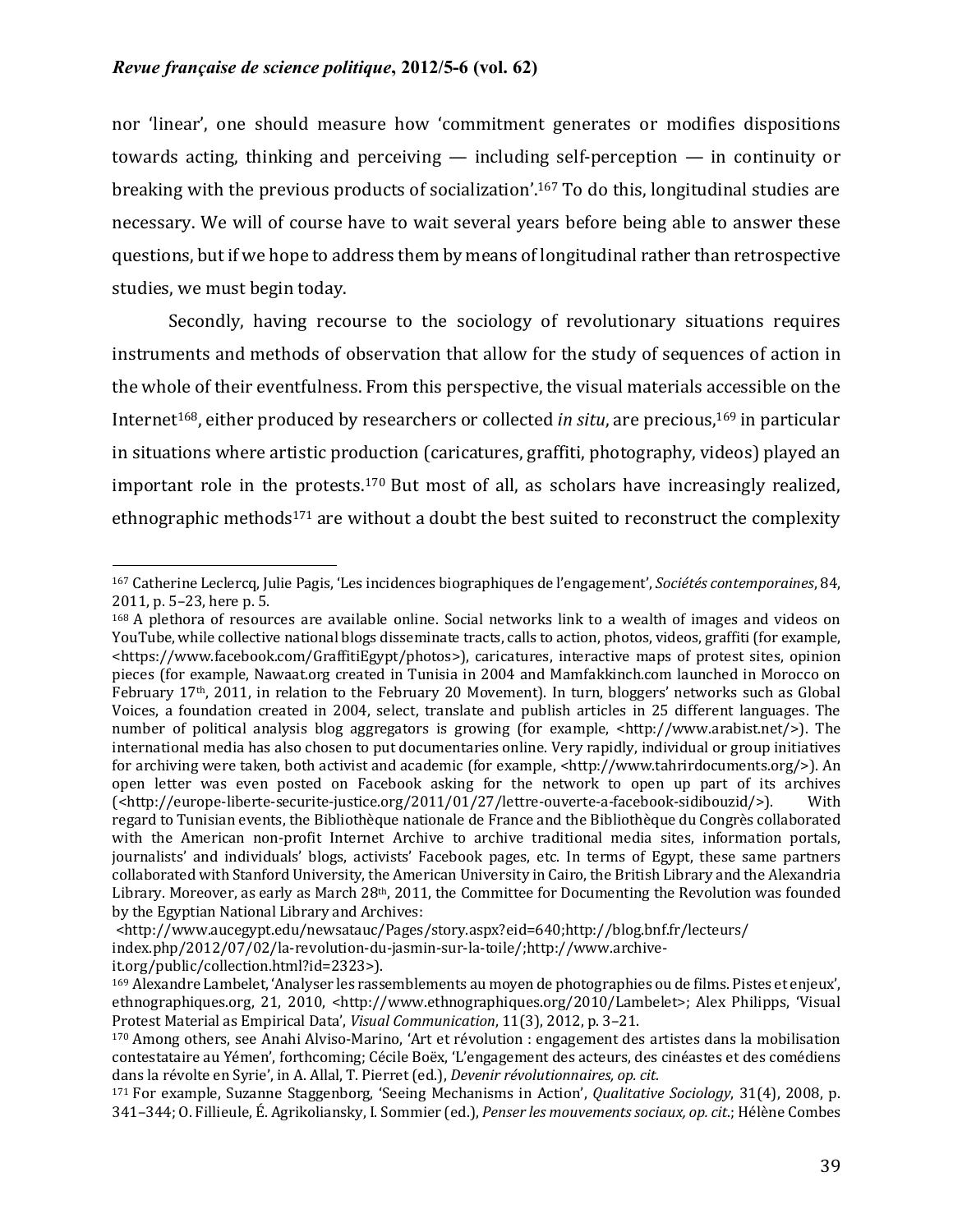of conflicts and calculations at every step of a sequence of action. And yet, the existing literature on the sociology of revolutions, and more generally on the sociology of mobilizations, is particularly silent in this department. It is unfortunate that the possibilities for research opened up by authors as diverse as D. Snow and L. Anderson, B. Roy, A. Peterson and of course P. Lichterman and J. Auyero<sup>172</sup> have not prompted a widespread move towards an ethnographic approach to the sociology of social movements and revolutions, barring a few rare but notable exceptions. $173$ 

Finally, when faced with such an overabundance of sources, it is evident that dissecting the sequences of action that lead to revolutionary situations is beyond the capacity of a sole researcher: this objective instead requires the creation of multidisciplinary research teams, endowed with linguistic and IT skills,<sup>174</sup> but also with a deep understanding of the historical nature of the areas studied. We hope that the essays which follow will fully demonstrate this need. From this point of view, we must stress that focusing our observations on revolutionary situations does not mean neglecting an understanding of the socio-history of practices and the sociology of activist careers.

When asked for his opinion on the French Revolution in 1789, Zhou Enlai is said to have cleverly responded that it was too soon to tell. As we conclude this introduction to the current and on-going Arab uprisings with this wise anecdote, we must therefore concede that we are only now in the first stages of this journey.<sup>175</sup>

et al., 'Observer les mobilisations', *Politix*, 93, 2011, p. 7-27.

<sup>&</sup>lt;sup>172</sup> David A. Snow, Leon Anderson, *Down on Their Luck. A Study of Homeless Street People*, Berkeley, University of California Press, 1993, on protests regarding the issue of Austin's homeless population; Paul Lichterman, *The* Search for Political Community. American Activists Reinventing Commitment, New York, Cambridge University Press, 1996, on community activism in California; Anna L. Peterson, *Martyrdom and the Politics of Religion*. *Progressive Catholicism in El Salvador's Civil War*, Albany, SUNY Press, 1997, on progressive Catholic movements in El Salvador; Javier Auyero, *Contentious Lives. Two Argentine Women, Two Protests, and the Quest for Recognition*, Durham, Duke University Press, 2003, on the politicization processes of two Argentine women. <sup>173</sup> In particular, Elisabeth Jean Wood, *Insurgent Collective Action and Civil War in El Salvador*, New York, Cambridge University Press, 2003; Ann Mische, *Partisan Publics. Communication and Contention Across Brazilian Youth Activist Networks*, Princeton, Princeton University Press, 2008.

<sup>174</sup> For example, if sociologists studying mobilizations and revolutions hope to engage with the virtual realm, they will need to face new technical and methodological problems, regarding access to sources and the ability of collecting them, but also the different ways of treating 'big data'. A group of researchers from the 'Digital Humanities' department of Lausanne University is currently addressing some of these issues (<http://www3.unil.ch/wpmu/digitalera/>).

 $175$  The authors would like to thank the following individuals for their inspiring and productive comments: Philip Balsiger, Dina El-Khawaga, Pierre Favre, Choukri Hmed and the review board of the *RFSP*. The signatures of this paper appear in alphabetical order.